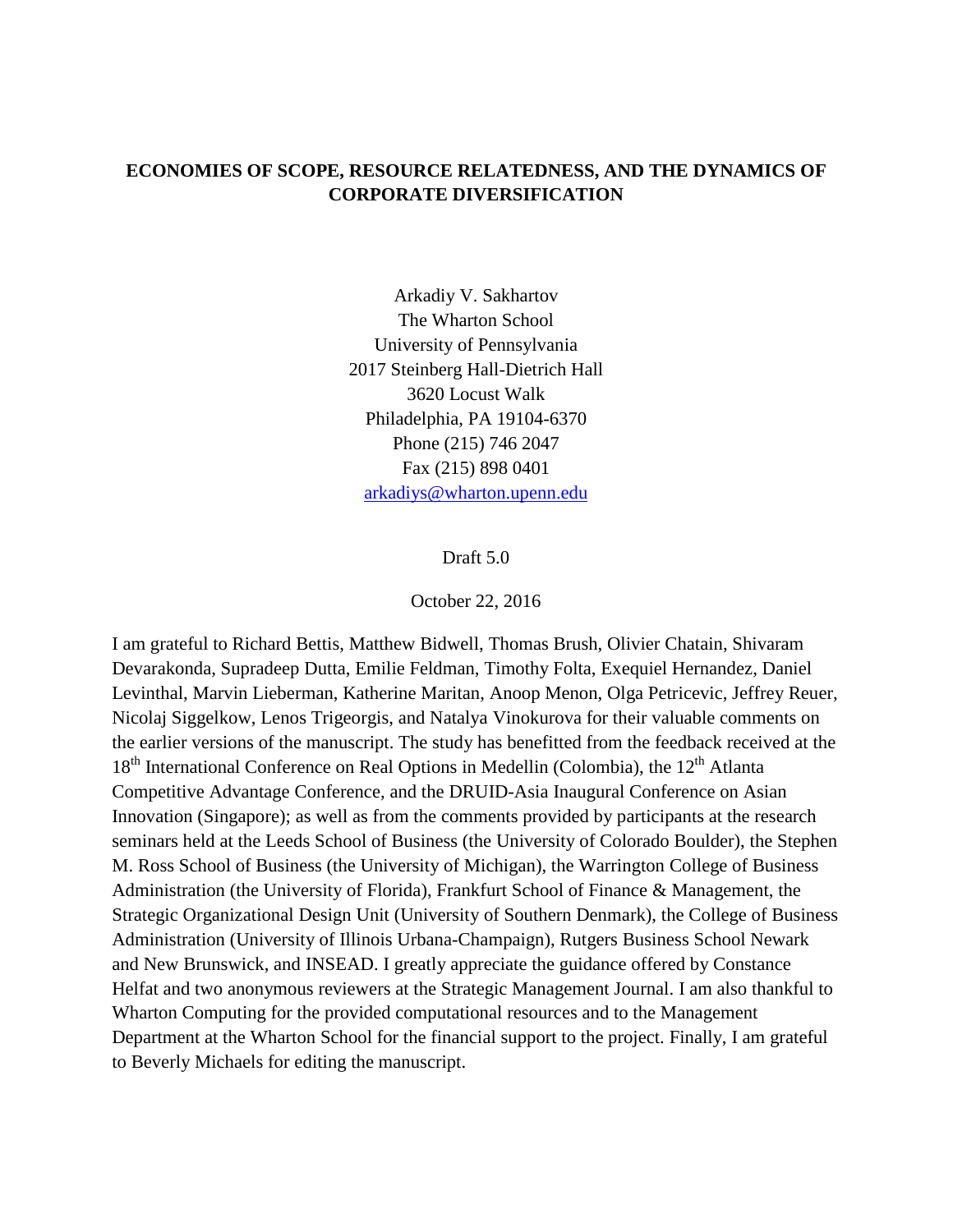# **ECONOMIES OF SCOPE, RESOURCE RELATEDNESS, AND THE DYNAMICS OF CORPORATE DIVERSIFICATION**

## **ABSTRACT**

The dominant view has been that businesses that are more related to each other are more often combined within diversified firms. This study uses a dynamic model to demonstrate that, with inter-temporal economies of scope, diversified firms are more likely to combine moderately related businesses than the most related businesses. That effect occurs because strong relatedness reduces redeployment costs and makes firms redeploy all resources to better performing businesses. The strength of that effect depends on inducements for redeployment measured as the current return advantage of one business over another business, volatilities of business returns, and correlation of those returns. This study develops hypotheses for those relationships and suggests empirical operationalizations, encouraging empiricists to retest the implications of relatedness for the dynamics of corporate diversification.

**Keywords:** corporate diversification; resource-based view; resource relatedness; economies of scope; dynamic choice model.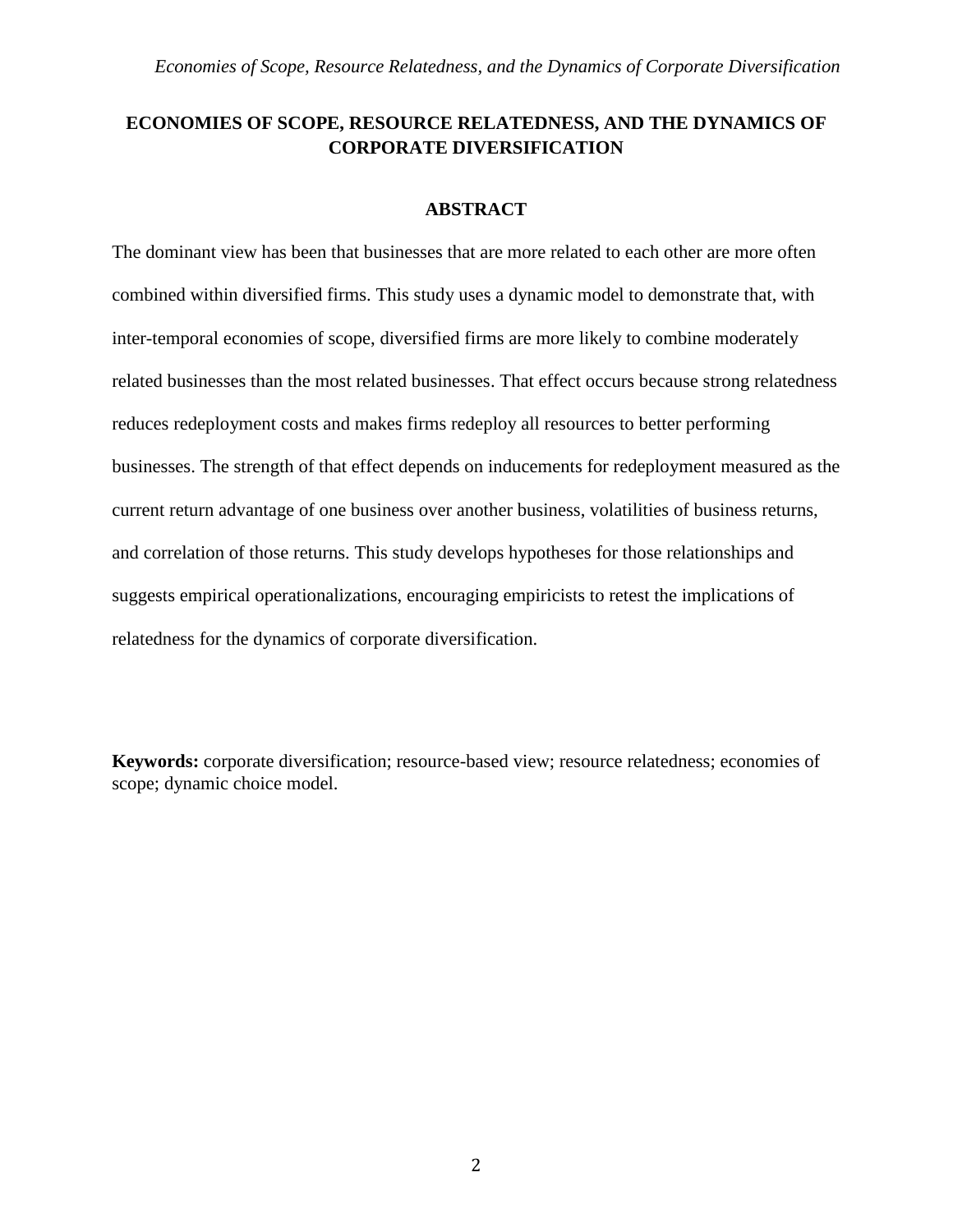# **ECONOMIES OF SCOPE, RESOURCE RELATEDNESS, AND THE DYNAMICS OF CORPORATE DIVERSIFICATION**

### **INTRODUCTION**

A key rationale for corporate diversification is that firms aim for *economies of scope* (Panzar and Willig, [1](#page-2-0)981; Teece, 1980).<sup>1</sup> From the resource-based view (Penrose, 1959), such economies represent a reduction in costs for a diversified firm, which deploys resources in many businesses, relative to the costs those businesses would incur if managed as focused firms. Scope economies were linked to *resource relatedness*, the similarity of resource requirements between businesses (Rumelt, 1974). Relatedness supports economies by raising the applicability of resources across the combined businesses and enabling frugal use of the resources (*e*.*g*., employees, plants, and technological and marketing knowledge) in those businesses (Hill, Hitt, and Hoskisson, 1992). In line with that logic, many empirical have studies confirmed that firms are more likely to become diversified by entering businesses that are more related to their existing businesses (Anand, 2004; Chang, 1996; Neffke and Henning, 2013; Silverman, 1999; Wu, 2013; Zhou, 2011).

Despite the compelling evidence that firms initiate diversification by entering related businesses, the impact of relatedness on the *dynamics* of diversification was unclear. [2](#page-2-1) On one hand, the pattern that firms are also less likely to exit businesses more related to their other businesses (Chang, 1996; Lien and Klein, 2013; O'Brien and Folta, 2009) reinforced the view that relatedness keeps firms diversified. On the other hand, relatedness of combined businesses destabilizes the corporate scope. As Helfat and Eisenhardt (2004) argued, relatedness enables a firm to exit a business and enter a new business making the firm focused rather than diversified. Lieberman, Lee, and Folta (2016) verified empirically that relatedness of an entered business to a

<span id="page-2-1"></span><span id="page-2-0"></span><sup>&</sup>lt;sup>1</sup> While focusing on economies of scope as a motive for diversification, this study only briefly discusses risk-reduction by firms (Amit and Livnat, 1988; Amit and Wernerfelt, 1990) and does not explicitly consider agenc  $\hat{P}$  The term 'dynamics of diversification' accounts for the full evolution of a firm's scope (Helfat and Eisenhardt, 2004) involving both the expansion of the scope from focused to diversified and the contraction of the scope from diversified to focused.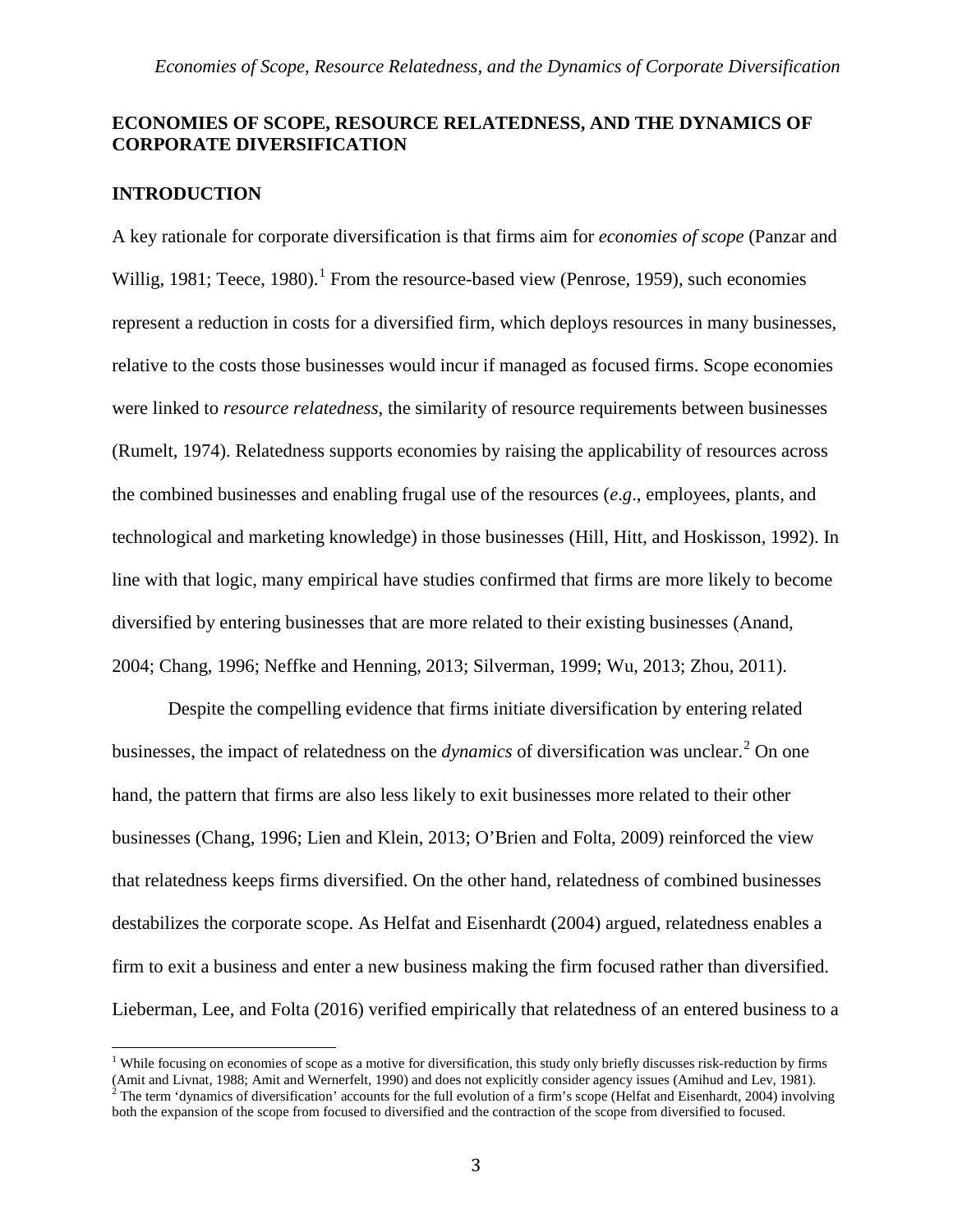firm's other businesses raises the likelihood that the firm will subsequently exit that business. Together, those findings introduced ambiguity regarding the ultimate effect of relatedness on the diversification propensity, the probability that a firm will be diversified across two businesses as opposed to being focused on one of them. In addition to the ambiguity of the effect of relatedness on the diversification propensity, two other issues were unresolved: whether relatedness alone suffices to predict the diversification propensity; and how that propensity evolves over time. The lack of clear answers to these three questions, listed in the first column of Table 1, resulted from the respective limitations in previous research outlined in the second column of the table.<sup>[3](#page-3-0)</sup>

#### Insert Table 1 here

The first flaw was that, except for Lieberman *et al*. (2016), previous studies of the effect of relatedness on corporate scope choices did not distinguish between the types of economies of scope. According to Helfat and Eisenhardt (2004), 'intra-temporal' economies occur when a firm shares its resources between related businesses; whereas 'inter-temporal' economies are realized when a firm exits a business and enters another related business by redeploying its resources between them. The focus on the sharing of resources between related businesses led to the prevalent belief that relatedness between two businesses should enhance the propensity of a firm to be diversified across them (Breschi *et al*., 2003; Fan and Lang, 2000; Lemelin, 1982).

The second shortcoming was that the extant accounts implicitly assumed that the effect of relatedness on the diversification propensity is independent of other determinants of economies of scope. However, as Penrose (1959) argued, economies from corporate diversification depend on 'inducements,' return advantages of one business over another. Sakhartov and Folta (2015)

<span id="page-3-0"></span><sup>&</sup>lt;sup>3</sup> Besides the limitations listed in Table 1, the argument that relatedness unambiguously enhances the diversification propensity confronts the effect of relatedness on coordination costs. Thus, Rawley (2010) speculated that relatedness raises coordination costs offsetting the realized economies of scope. Hence, firms may be less inclined to diversify relatedly to avoid coordination costs. That effect was also implied by Zhou (2011) showing that relatedness between existing and new businesses exacerbates the negative effect of the complexity of the existing business on the propensity of the firm to diversify into the new businesses. This paper offers a theory for the non-monotonic effect of relatedness on diversification that is independent of coordination costs.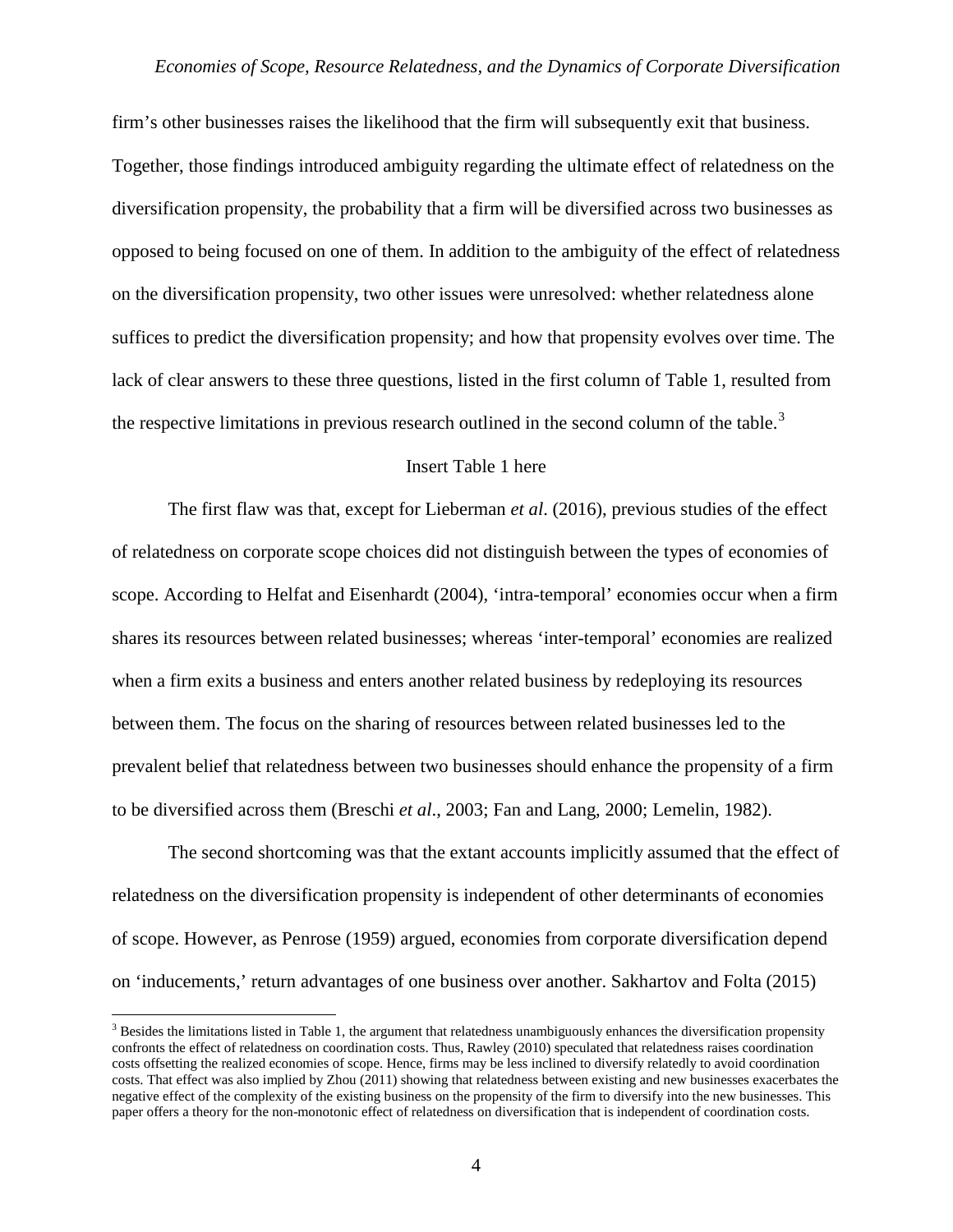formally demonstrated that inducements moderate the effect of relatedness on economies of scope. Inasmuch as scope economies determine corporate diversification decisions, inducements are also very likely to moderate the effect of relatedness on the diversification propensity.

The third limitation was that the theory on the effects of relatedness on the dynamics of diversification was informal. Nevertheless, verbal arguments can be 'very misleading' when there are inter-temporal links between choices (Ghemawat and Cassiman, 2007). With corporate diversification, such links exist because resource redeployment is costly to reverse. Hence, in deciding whether to enter (or exit) a business, a firm considers not only current redeployment costs but also costs of a future exit from (or re-entry into) the business, making scope decisions path-dependent (Sakhartov and Folta, 2014). The informal reasoning in that context led to the tenuous idea that relatedness linked to resource redeployment, unlike relatedness involved in resource sharing, has only short-run effect on corporate scope choices (Bryce and Winter, 2009).

Considering the three limitations, this study reviews the determinants of scope economies and builds a dynamic model of corporate diversification. Rooted in the general principle of dynamic optimality (Bellman, 1957), the model identifies the sequence of a firm's scope choices. The similarity between such choices and the allocation of wealth across securities by investors (Merton, 1969) enables the use of the simulation-based portfolio selection technique of Brandt *et al*. (2005), that resolves the challenges of the informal analysis and the analytical intractability of scope choices in path-dependent setting (Haugh and Kogan, 2007).

The model derives several novel results, listed in Table 1. First, the effect of relatedness on the diversification propensity depends on the type of scope economies. With intra-temporal economies, relatedness enhances the diversification propensity. In contrast, with inter-temporal economies, that propensity has an inverted U-shaped relationship with relatedness: firms are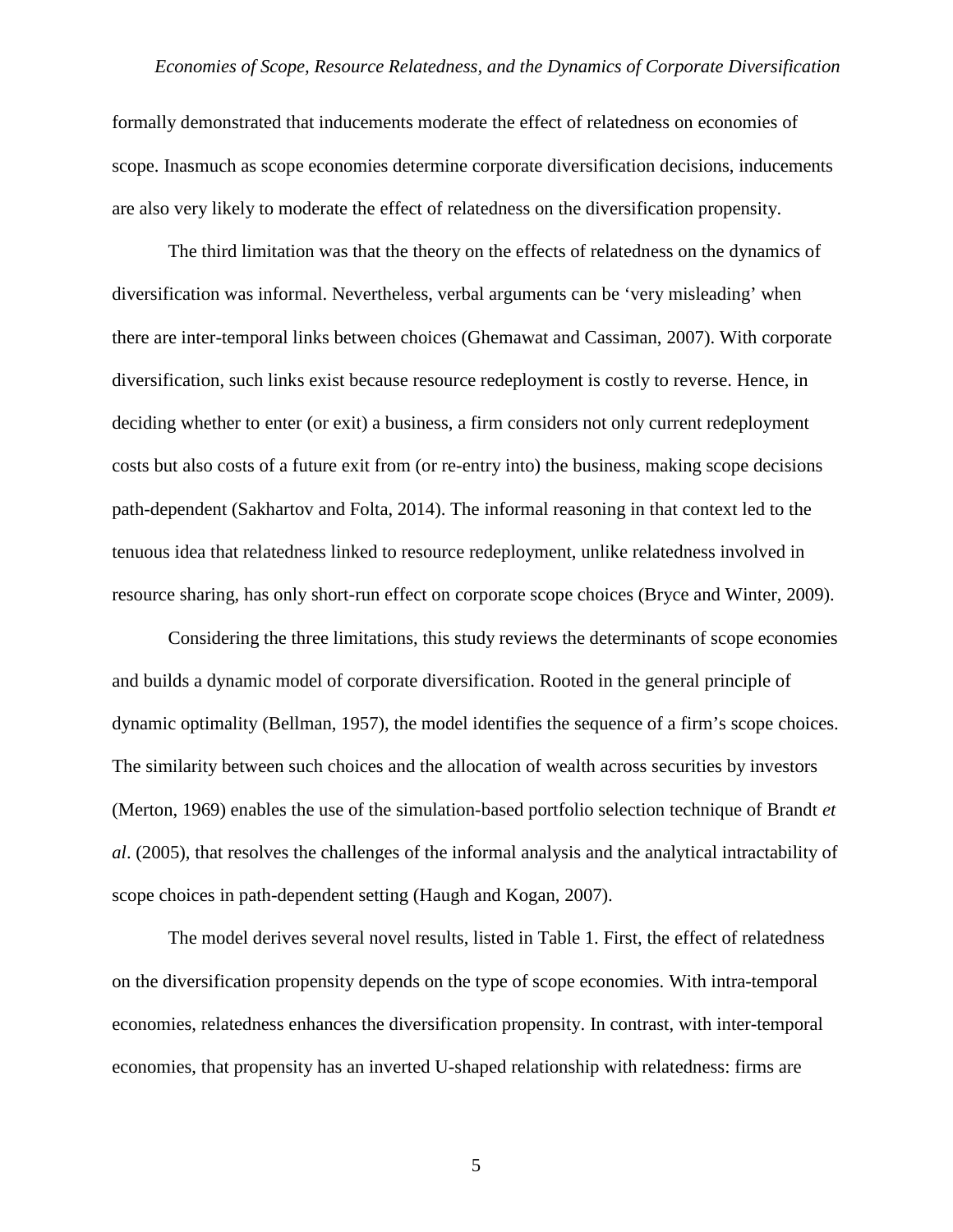most likely to persist in sets of businesses that are moderately, rather than strongly, related to each other. The latter effect occurs because strong relatedness cuts redeployment costs and keeps a firm focused on an outperforming business, original or new. Moreover, the effects of relatedness on the diversification propensity are interdependent: the effect of relatedness involved in inter-temporal economies on the diversification propensity is most-concave when relatedness involved in intra-temporal economies is moderate. Second, with inter-temporal economies, inducements moderate the effect of relatedness on the diversification propensity. The interaction takes place because inducements reflect a possible future need for a reversal of resource redeployment, while relatedness facilitates the reversal by cutting redeployment costs. Finally, relatedness involved in inter-temporal economies has long-run implications for scope choices. With moderate relatedness present in inter-temporal economies, the diversification propensity grows over time and then remains very high throughout the resources' lifecycle.

The novel results make three contributions to corporate diversification research. First, the demonstrated difference between the two types of economies in the effect of relatedness on the diversification propensity motivates researchers to unmerge those economies in empirical models and retest the often-studied relationship between relatedness and corporate scope choices. The later section discusses how to separate empirically the two effects. Second, the study is the first to rigorously derive the complex relation between the diversification propensity and relatedness. The curvilinear relationship involved in inter-temporal economies reconciles the findings that relatedness induces both the entry into and the exit from a business. The result also replaces the informal argument that firms are more likely to persist with sets of more-related businesses. Third, the insight that inducements moderate the effect of relatedness on the diversification propensity necessitates the use of the interactions in empirical models predicting diversification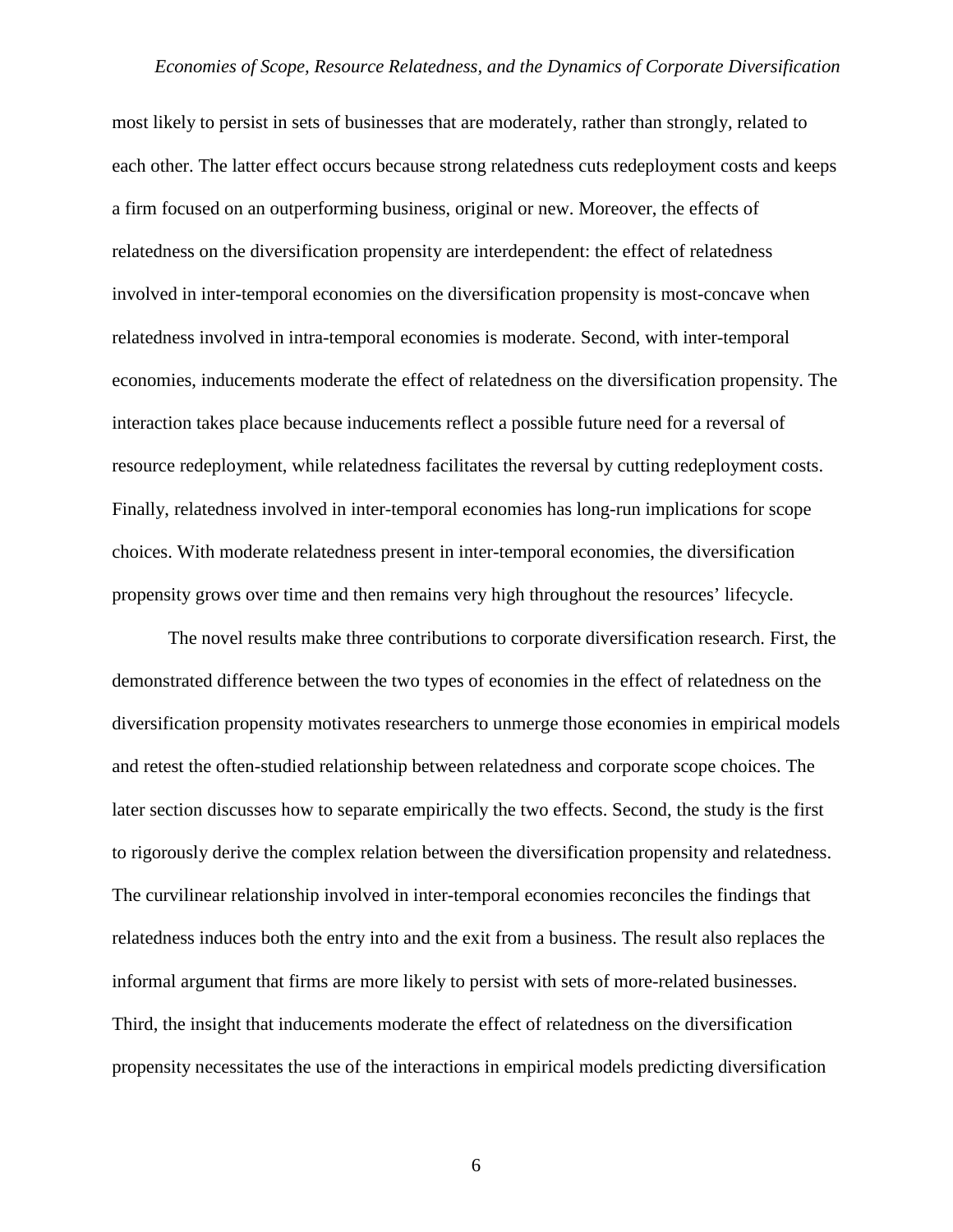choices. This paper develops hypotheses enabling the identification of the interactions between the previously known determinants of economies of scope reviewed in the following section.

#### **DETERMINANTS OF ECONOMIES OF SCOPE**

Two studies enable the identification of determinants of economies of scope. First, Helfat and Eisenhardt (2004) have classified economies of scope: 'intra-temporal' economies result from the *sharing* of a firm's resources between businesses; whereas 'inter-temporal' economies occur when a firm *withdraws* resources from one business and redeploys them to another business. When a firm redeploys *part* of resources, the realized inter-temporal economies appear intratemporal because the firm starts sharing the resources between the businesses. However, unless the sharing *per se* adds value, the resource withdrawal is the unique driver of such economies. Second, Levinthal and Wu (2010) have classified resources: 'scale free' resources are intangible resources, which have no physical substance (*e*.*g*., technological knowledge); while 'non-scale free' resources are tangible resources, which have limited physical capacity (*e*.*g*., manufacturing plants).[4](#page-6-0) Their study has clarified that, because inter-temporal economies demand the withdrawal of a firm's resources from one business, such economies involve only non-scale free resources. In contrast, intra-temporal economies occur when the sharing of scale free and/or non-scale free resources adds extra value. Relatedness, defined by Rumelt (1974) as the similarity between businesses, was identified as the key determinant of both types of economies (Hill *et al*., 1992).

## **Relatedness and intra-temporal economies of scope**

With intra-temporal economies, relatedness enables the sharing of scale free and non-scale free resources. One source of such economies is knowledge. Because knowledge is scale free, a firm can apply knowledge created in one business to another business, avoiding costly duplication in

<span id="page-6-0"></span><sup>&</sup>lt;sup>4</sup> As highlighted by Penrose (1959), firms deploy bundles of various resources to their businesses.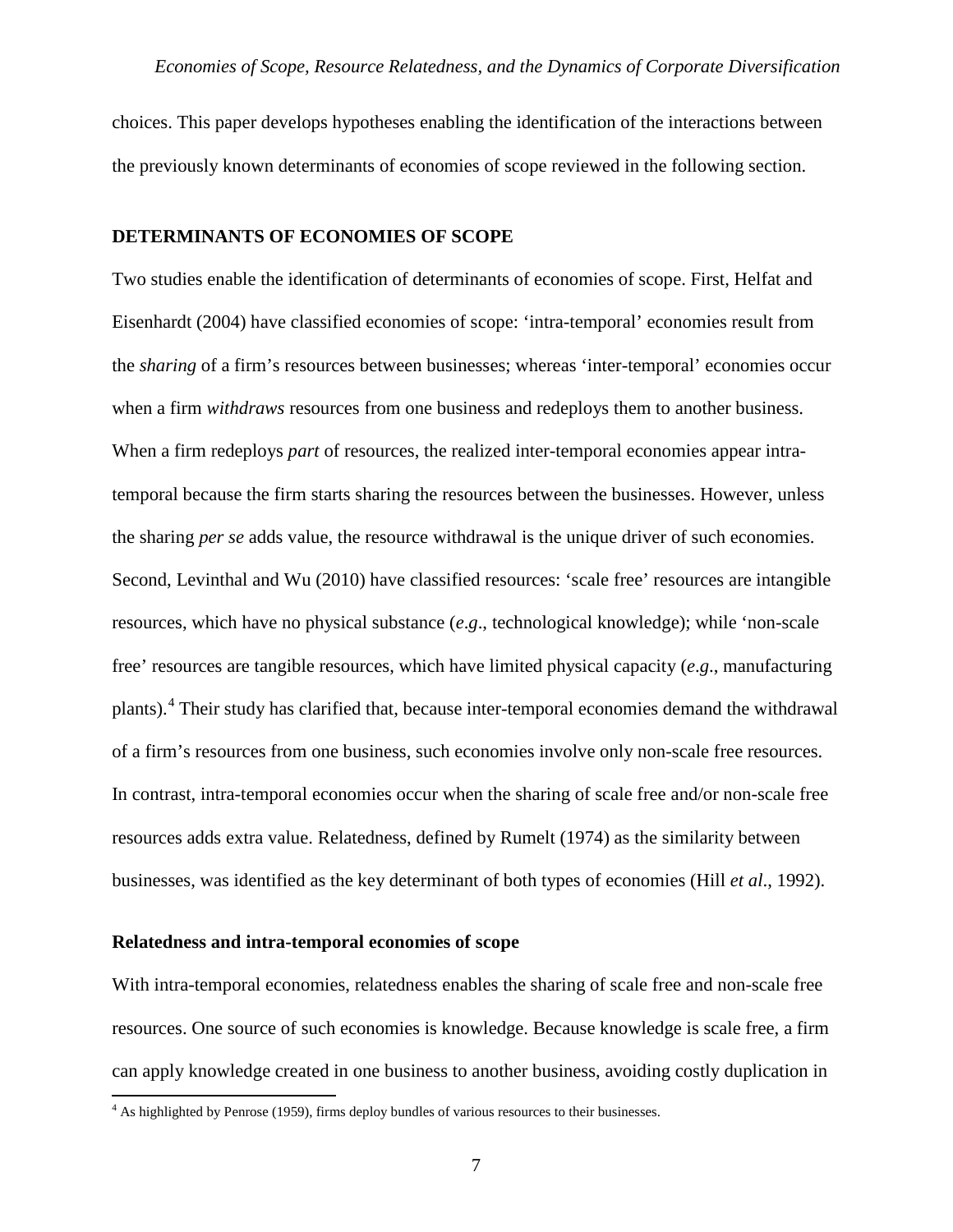knowledge development (Porter, 1987; Teece, 1980). Although relatedness enhances the crossapplicability of knowledge, not any extent of relatedness creates economies. Knowledge transfer is costly (Maritan and Brush, 2003); so, in unrelated diversification, the transfer costs can exceed small cost savings. Conversely, in related diversification, substantial savings are likely to surpass the costs of the transfer. The sharing of scale free and non-scale resources can also add value through 'demand-side synergy' that occurs when a firm offers several products, adding the convenience of one-stop shopping and raising the consumers' willingness-to-pay (Ye, Priem, and Alshwer, 2012). Although relatedness enhances such synergy, only sufficiently strong relatedness makes that synergy positive because the resource sharing is intrinsically costly.

#### **Relatedness and inter-temporal economies of scope**

With inter-temporal economies, relatedness cuts the costs of redeployment of a firm's non-scale free resources from one business to another business (Montgomery and Wernerfelt, 1988) and the costs of a possible future reversal of the redeployment (or non-redeployment) (Sakhartov and Folta, 2015). Also, such economies depend on 'inducements,' return advantages of one business over another (Penrose, 1959). Inducements represent the opportunity cost of the continued use of resources in an underperforming business.<sup>[5](#page-7-0)</sup> Sakhartov and Folta (2015) reviewed three dimensions of inducements. The first dimension, enhancing economies, is the current return advantages in the new business (Anand, 2004; Silverman, 1999; Wu, 2013). The second dimension, raising economies, is return volatilities in the current and the new businesses (Kogut and Kulatilaka, 1994; Triantis and Hodder, 1990). Finally, economies are reduced by return correlation between the businesses (Triantis and Hodder, 1990). Sakhartov and Folta (2015) demonstrated that inducements moderate the effect of relatedness on inter-temporal economies.

<span id="page-7-0"></span><sup>&</sup>lt;sup>5</sup> Inducements were operationalized as the advantage in employment (MacDonald, 1985) or sales (Wu, 2013) of the new business over the original business and the change in sales in the new (Silverman, 1999) or the original business (Anand and Singh, 1997).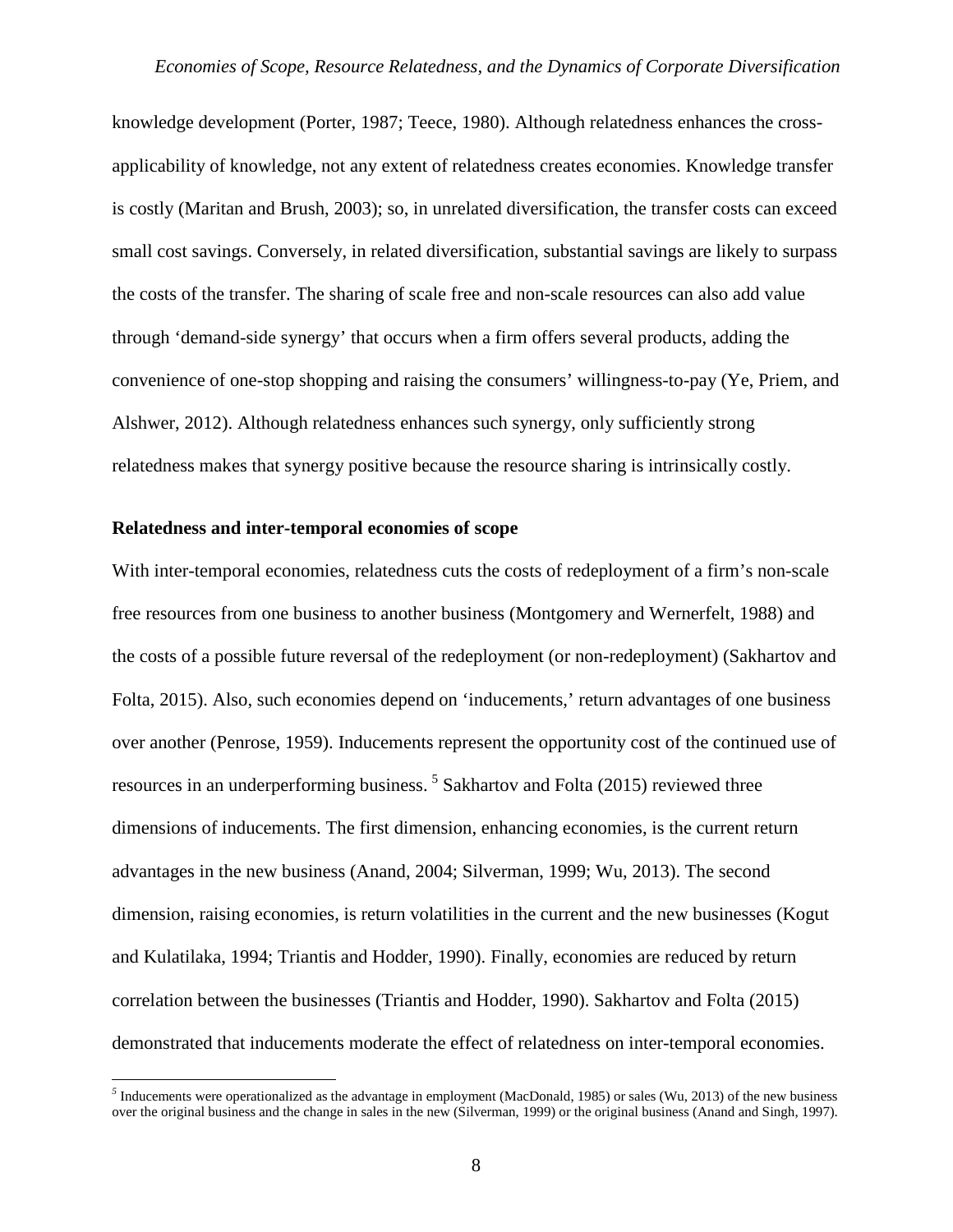### **Implications of relatedness for corporate scope**

Based on the impacts of relatedness on economies of scope, many exploratory studies have assessed the relationship between relatedness of two businesses and the probability that a firm is diversified across them. For instance, Lemelin (1982) examined diversification patterns of more than 2,000 Canadian firms in 1970s. That study found that the propensity of a firm to combine businesses is enhanced by their relatedness, measured as the similarity of distribution systems between those businesses based on input-output tables. Fan and Lang (2000) studied the propensity of a firm to combine businesses, based on the data from nearly 500 U.S. industries in the years 1982, 1987, and 1992. They reported that diversified firms are more likely to own more related segments, with relatedness captured as the affiliation with the same two-digit U.S. Standard Industry Classification (SIC) code. That result was confirmed in the same study when relatedness was measured as the similarity in both inputs and outputs between the segment industries, based on input-output tables. Finally, Breschi *et al*. (2003) explored the patterns of technological diversification in a large sample of firms in Europe and the U.S. in the years between 1982 and 1993. That study demonstrated that a firm active in one technological field is more likely to participate in another field when the two fields are more-related, with relatedness measured as co-occurrence of the two technological fields in patents.

Despite some empirical evidence regarding the impact of relatedness on diversification patterns, the tests that produced that evidence have been based on the underdeveloped theory. In particular, the theory has implied that the positive effect of relatedness on economies of scope translates into an unconditional positive effect of relatedness on the corporate scope. Notably, Teece *et al*. (1994: 5) 'assume that activities which are more related will be more frequently combined within the same corporation.' Subsequent work reiterated that assumption: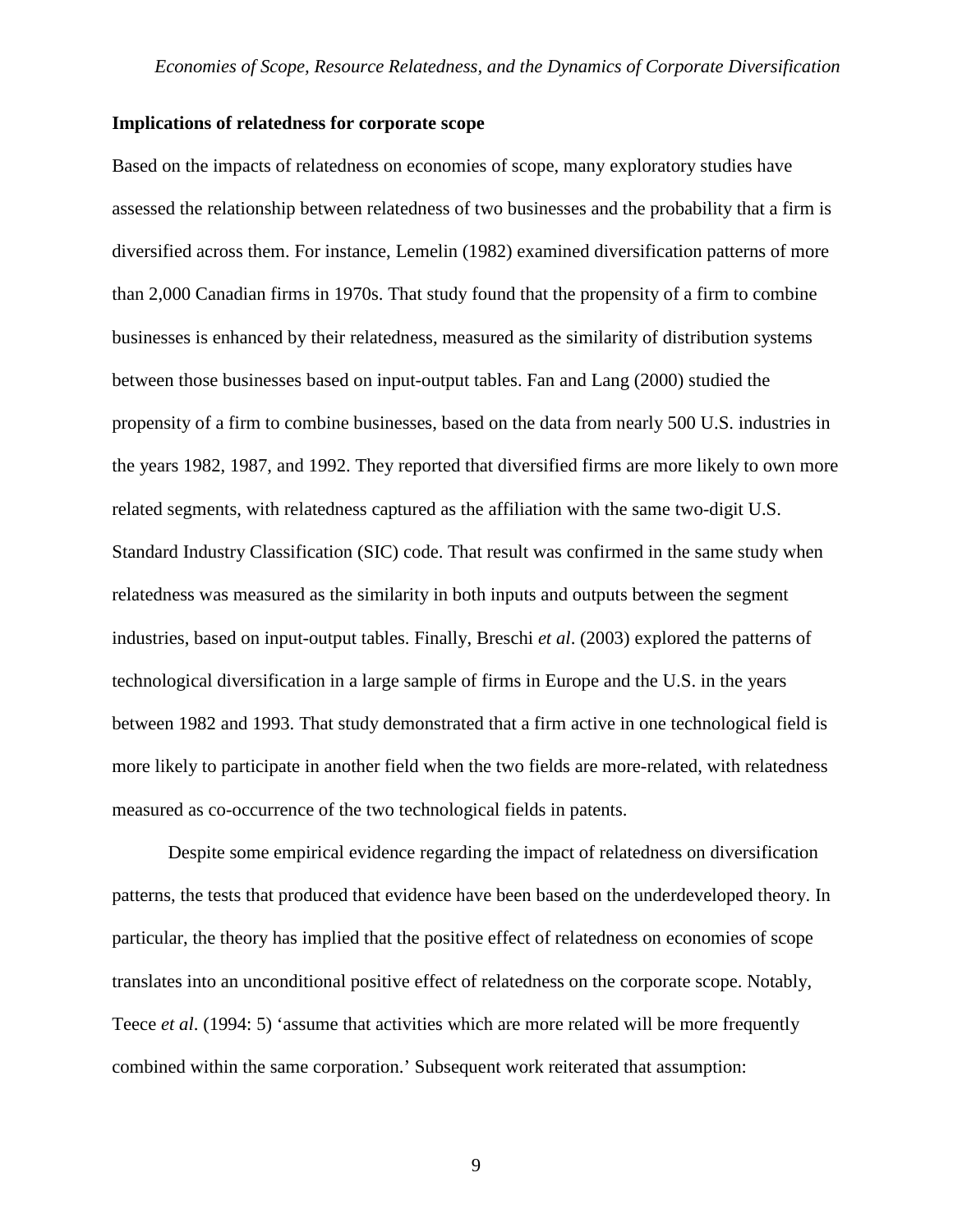We assume that each industry a diversified firm includes in its portfolio will affect firm performance. We refer to the performance effects of these combinations as the relatedness… related industries are more frequently combined in firms than unrelated industries. (Lien and Klein, 2013: 1480)

Bryce and Winter (2009: 1573) explained that the benefits of sharing scale free knowledge between related businesses (*i*.*e*., intra-temporal economies) preserve the combinations of those businesses for a long time, while the benefits of redeploying non-scale free resources between related businesses (*i*.*e*., inter-temporal economies) may have only short-run effects.

In summary, the theory regarding the impact of relatedness on the dynamics of corporate diversification and the empirical tests relying on that theory had three limitations listed in the third column of Table 1. First, the theory assumed, rather than derived, that the diversification propensity is enhanced by relatedness. Second, the effect of relatedness between businesses on the diversification propensity was implicitly assumed to be independent of other determinants of economies of scope (*i*.*e*., inducements). Finally, the implications of relatedness occurring with inter-temporal economies of scope were deemed unimportant in the long run. The next section builds a model that enables the development of a theory free of those tenuous assumptions.

## **DYNAMIC MODEL OF CORPORATE DIVERSIFICATION**

To study the impact of relatedness on corporate diversification, this section builds a model based on the principle of dynamic optimality (Bellman, 1957). That principle is well-established for representing sequential choices in various settings and has been applied to the specific context of corporate diversification (Bernardo and Chowdhry, 2002; Kogut and Kulatilaka, 1994; Matsusaka, 2001; Sakhartov and Folta, 2014; 2015; and Triantis and Hodder, 1990). The firm in the model is originally focused, deploying all its resources in product market (*i*.*e*., business) *i* .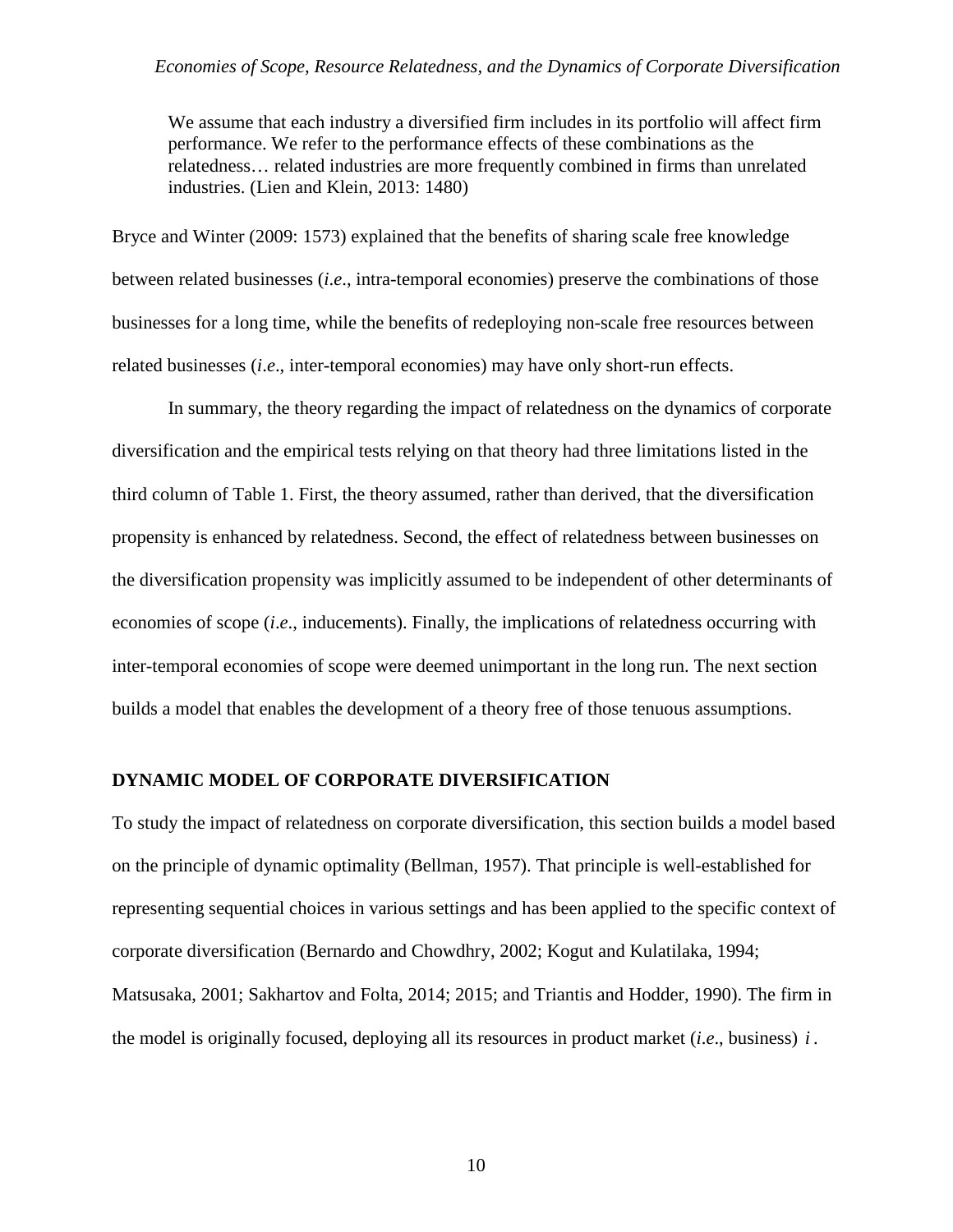The firm can also use its resources in another market *j*. [6](#page-10-0) Scale free and non-scale free resources can be shared between *i* and *j* . Besides, non-scale free resources may be fully or partially withdrawn from *i* and redeployed to *j* , or *vice versa*, at any time *t* before the end of the resource's lifecycle  $t = T$ . Proportions  $m_{it}$  and  $m_{it} = 1 - m_{it}$  of non-scale free resources used in markets *i* and *j* at time *t* reflect corporate scope choices, with  $m<sub>i</sub>$  serving as a single *control variable.*<sup>[7](#page-10-1)</sup> The sequence  ${m_{i_t}}_{t=0}^{T-1}$  of corporate scope choices represents *the policy function*.

The specified corporate context involves the determinants of economies of scope. Namely, the model includes inducements: the current return advantage, return volatilities, and return correlation. Relatedness is modeled with the ease of sharing resources (pertinent to intratemporal economies of scope) and the costs of redeploying non-scale free resources (pertinent to inter-temporal economies of scope). Redeployment costs make diversification choices pathdependent (*i*.*e*., the payoff to future choices depend on current choices) and intractable analytically (Haugh and Kogan, 2007). The structural similarity between the dynamic allocation of corporate resources and the dynamic portfolio choice model (Merton, 1969), as well as the generality of the principle of dynamic optimality (Bellman, 1957), enables the use of a numerical method created to optimize dynamic portfolio choices. Namely, the model uses the simulationbased technique of Brandt *et al*. (2005) illustrated in van Binsbergen and Brandt (2007).

To capture the dynamics of diversification, the model represents returns  $C_i$  and  $C_j$  in product markets *i* and *j* at time *t* as two random *state variables* evolving in discrete time. The

<span id="page-10-0"></span><sup>6</sup> Diversification can unfold *via* sequential entries into multiple businesses, and a firm may end up combining two unrelated businesses even if each entry in the chain was related. That scenario is not considered in the model. Adding more businesses to the model would substantially extend the computation time and distract the focus from the specific gaps outlined in Table 1. The model follows prior research (Kogut and Kulatilaka, 1994; Triantis and Hodder, 1990) and focu

<span id="page-10-1"></span> $\frac{1}{1}$  There is no need to specify proportions of scale free resources since such resources are levered infinitely between the markets and cannot be used in isolation from non-scale free resources.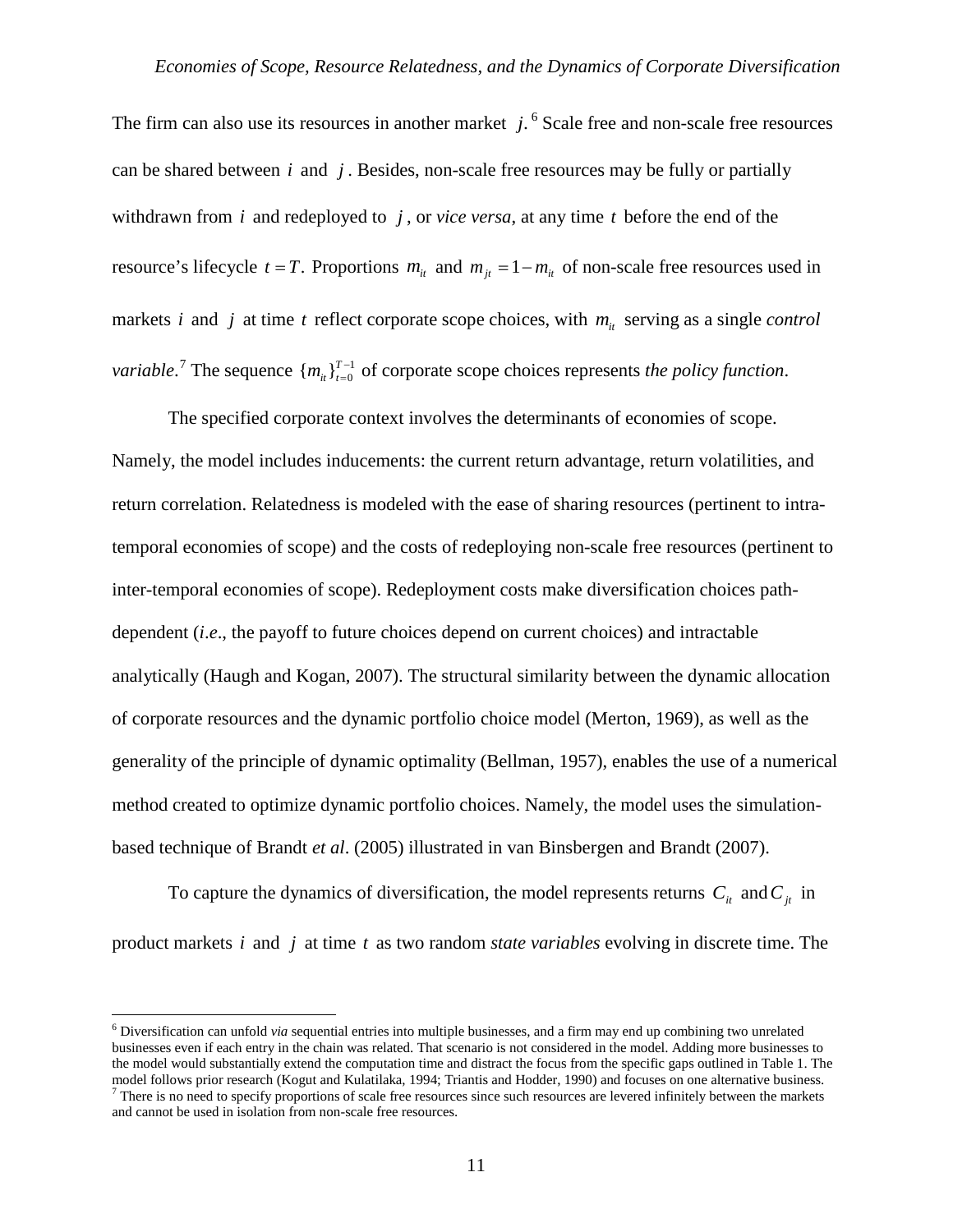model simulates a large number of paths for  $C_{it}$  and  $C_{jt}$ , with realizations  $C_{kit}$  and  $C_{kit}$  on path *k* at time *t*. Accordingly,  $m_{ki}$  and  $m_{ki} = 1 - m_{ki}$  capture a corporate choice on path *k* at time *t*. The sequence  ${m_{kit}}_{t=0}^{T-1}$  of choices on path *k* is identified by using dynamic programming (Bellman, 1957). Namely, starting with time  $t = T - 1$  when the last scope choice can be made before resources fully depreciate, the model finds on each path proportion  $m_{\tilde{t}it}^*$  that maximizes a Taylor approximation of *the value function*, the utility of the value the firm accumulates over the lifecycle of its resources by allocating them between the markets. Based on van Binsbergen and Brandt (2007), the coefficients for the Taylor series are estimated by running the ordinary least square regression of the value function realized at  $t = T$  on a polynomial of the state variables at time  $t = T - 1$ . The algorithm then proceeds recursively from  $t = T - 1$  to  $t = 0$ . To apply the method of Brandt *et al*. (2005), two extensions are introduced. First, because unlike Brandt *et al*. (2005) the present study is not interested in explicating the policy function, the scope choices are summarized across all paths as the probability that the firm is diversified at time *t* . Second, the algorithm is replicated for multiple sets of the determinants of economies of scope to derive how those determinants affect the resulting probability of diversification. Two key elements of the model, the corporate context and the identification of diversification choices, are outlined below.

### **Corporate context**

In the model, at every time  $t$  the firm seeks to maximize the value function  $U_t$ , of the terminal value  $V_T$  accumulated through resource deployment choices  $\{m_{is}\}_{s=t}^{T-1}$  undertaken over the remaining lifecycle of the firm's resources. Formally, the problem the firm faces is:

$$
U_{t} = \max_{\{m_{is}\}_{s=t}} E_{t}[u(V_{T})], \qquad (1)
$$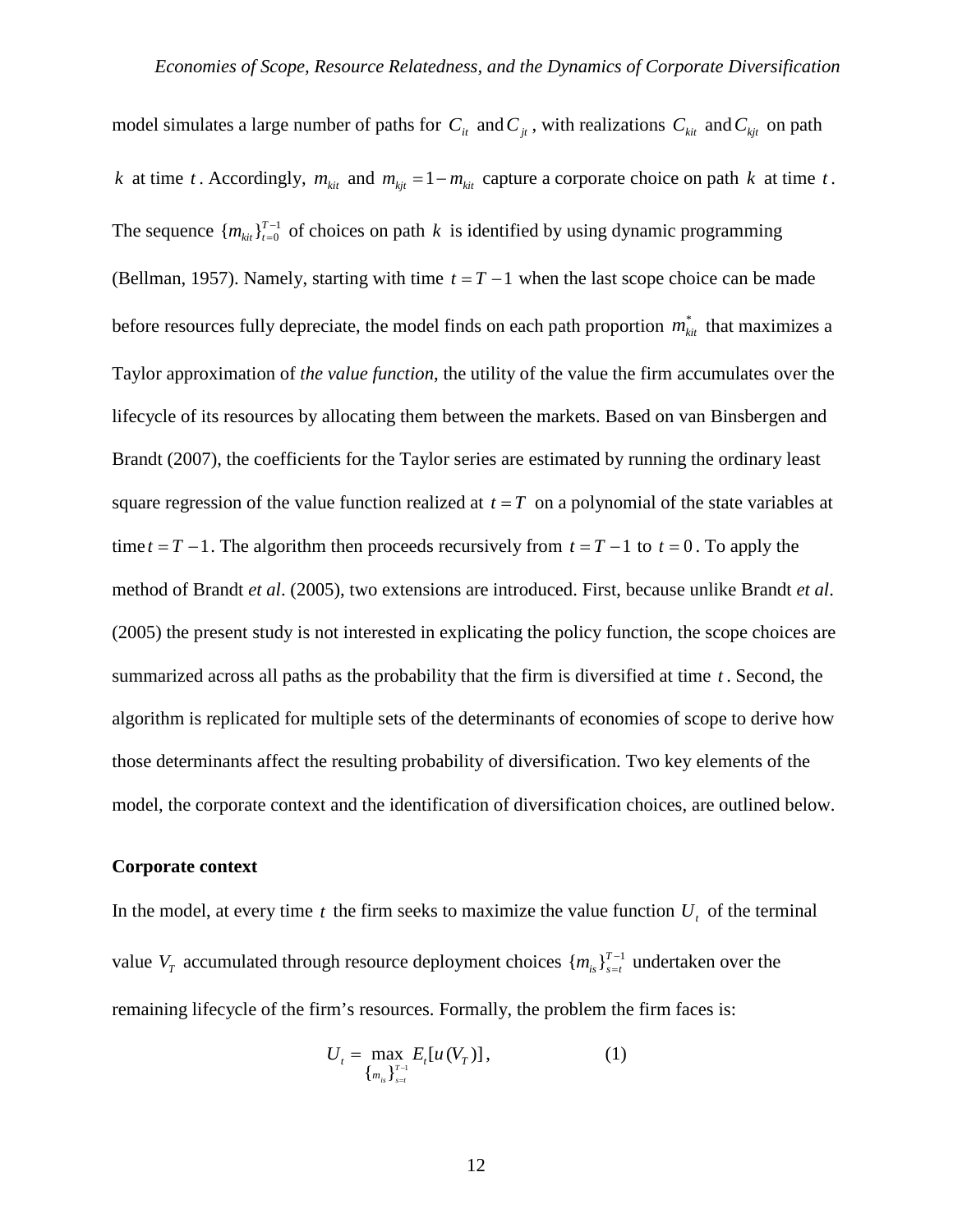In Equation 1,  $E_t[\cdot]$  is the expectation based on the information available at time  $t$ . The function *u* (·) captures the utility for the risk-averse firm of having value  $V_T$  given the attached risk.<sup>[8](#page-12-0)</sup> The model uses the prevalent utility with constant absolute risk aversion (Arrow, 1971):

$$
u(V_T) = 1 - e^{-\gamma V_T}, \qquad (2)
$$

where  $\gamma$  is the coefficient capturing risk aversion.<sup>[9](#page-12-1)</sup> That parameter has an intuitive interpretation that its higher value implies that the firm puts a greater discount for the risk associated with  $V<sub>r</sub>$ .

To capture the dynamics of diversification, the model specifies the evolution of the state variables (*i.e.*, the market returns)  $C_{it}$  and  $C_{it}$  as a vector autoregression with one lag VAR(1):

$$
\begin{bmatrix} C_{ii} \\ C_{ji} \end{bmatrix} = \begin{bmatrix} A_i \\ A_j \end{bmatrix} + \begin{bmatrix} \mu_{ii} & 0 \\ 0 & \mu_{jj} \end{bmatrix} \begin{bmatrix} C_{i-1} \\ C_{j-1} \end{bmatrix} + \begin{bmatrix} \varepsilon_{ii} \\ \varepsilon_{ji} \end{bmatrix}.
$$
 (3)

That discrete-time stochastic process captures linear interdependence between univariate autoregressions AR(1) often used to empirically capture the evolution of a random variable. Equation 3 involves the dimensions of inducements used in the literature. Thus, intercepts *A<sub>i</sub>* and

<span id="page-12-0"></span><sup>&</sup>lt;sup>8</sup> As repeatedly mentioned in the current section, the model operationalizes the determinants of economies of scope similar to Kogut and Kulatilaka (1994), Sakhartov and Folta (2014; 2015), and Triantis and Hodder (1990). Those studies used risk-neutral valuation models to identify the fair price for economies of scope in the equilibrium market. Such models provide an aggregate view of the market but are not capable of characterizing specific choices of heterogeneous firms. The present model considers a firm's preference for balancing risk and return to be the key source of heterogeneity in diversification choices and parameterizes that preference with the coefficient of risk aversion  $\gamma$ . Accordingly, the heterogeneous diversification choices are identified with different values of  $\gamma$ . The assumption of risk aversion is common in modeling individuals optimizing the allocation of wealth across risky securities. There are several reasons for extending that assumption to firms. First, firms' choices were shown to be driven by the risk preferences of their key stakeholders: chief executive officers (Cronqvist, Makhija, and Yonker, 2012), key managers (Koller, Lovallo, and Williams, 2012), or large shareholders (Faccio, Marchica, and Mura, 2011). Second, the idea replaces the restrictive assumption that firms make uniform choices based on risk-neutrality. Such uniformity would contrast with the actual heterogeneity of resolutions for the same corporate challenges. For example, facing the decline in the newspaper business, Belo Corporation completely withdrew from that business in 2002 to switch to broadcasting; while The Washington Post Co. persisted with that business. Also, facing the collapse in the snowmobile business in early 1970s, dozens of snowmobile businesses exited that business forever; whereas Bombardier Inc. withdrew only part of its resources from snowmobiles and persisted with that business until 2003. Finally, concave utility functions have been repeatedly used in the literature (*e*.*g*., Asplund, 2002; Carceles Poveda, 2003; Choudhary and Levine, 2010; Loehman and Nelson, 1992; Meunier 2014) to specify the tradeoff between risk and returns faced by firms.

<span id="page-12-1"></span><sup>9</sup> The chosen utility is common in portfolio selection (Çanakoğlu and Özekici, 2009; Henderson, 2005; Muthuraman and Kumar, 2006). That utility has a property that  $u(V_T + v) = f(v)u(V_T) + g(v)$ , where v is a constant; and  $f(\cdot)$  and  $g(\cdot)$  are functions independent of  $V_T$ . That property enables modelers to ignore  $V$ , making complex optimization feasible.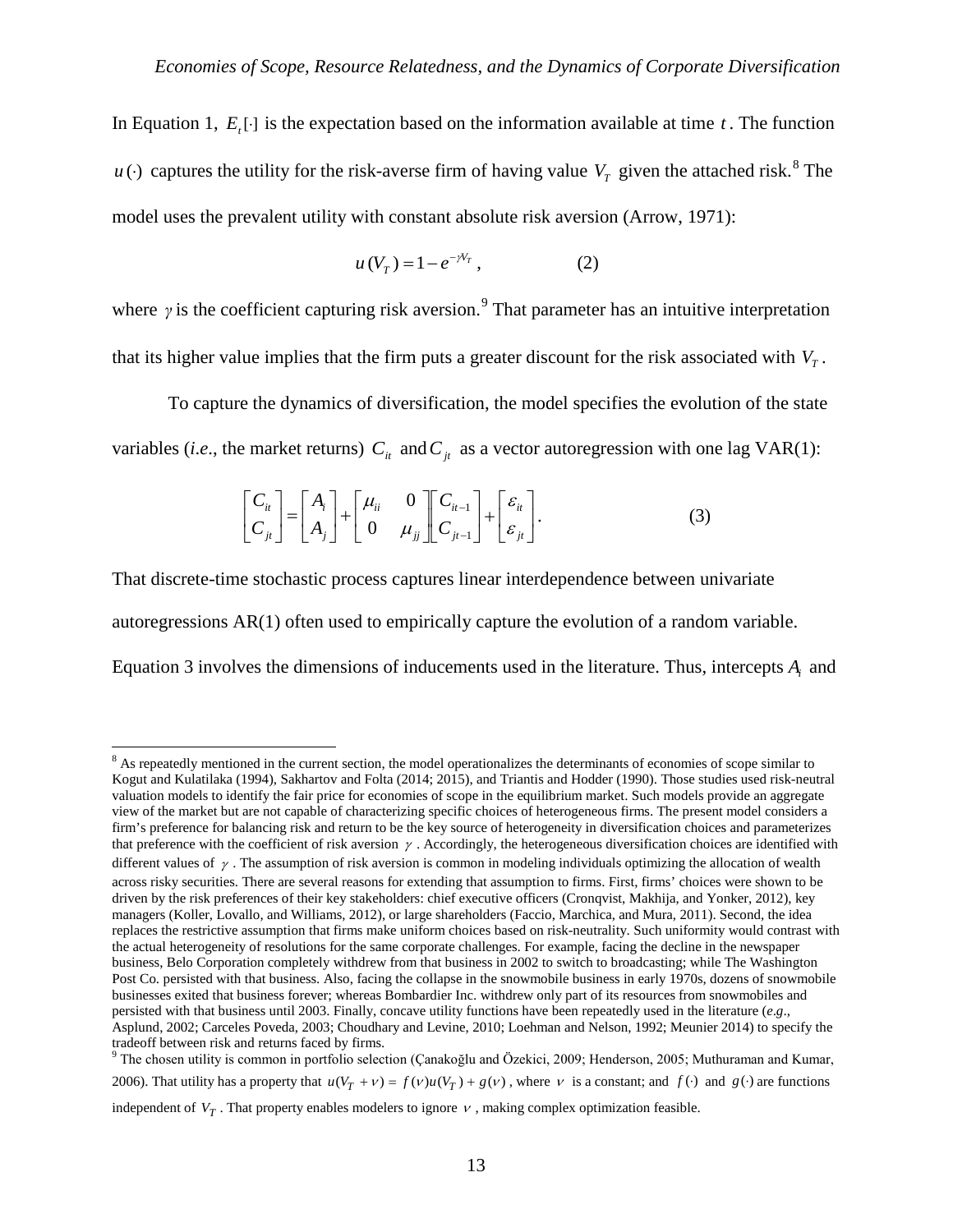*A<sub>j</sub>* capture the current return advantage  $(A_j - A_i)/A_i$ . Errors  $\varepsilon_i$  and  $\varepsilon_j$  have variances  $\sigma_i^2$  and  $\sigma_i^2$  and correlation  $\rho$  capturing return volatilities and correlation, respectively. With Equation 3, *C<sub>it</sub>* and *C<sub>jt</sub>* are realized in  $T + 1$  points in time  $t \in [0, T]$ . In the context void of economies of scope, an arbitrary realization *k* of returns  $C_{kit}$  and  $C_{kit}$  and deployment of proportions  $m_{kit}$  and  $(1 - m_{k}$ ) of resources in markets *i* and *j*, respectively, would generate the net return at time *t*:

$$
F_{kt} = [m_{kit}C_{kit} + (1 - m_{kit})C_{kit}]. \tag{4}
$$

Relatedness is modeled with its effects on economies of scope. With inter-temporal economies, relatedness cuts redeployment costs. Such costs represent a loss of efficiency in taking non-scale free resources from another business and switching them to a focal business below returns earned when the resources had been used in the focal business (Montgomery and Wernerfelt, 1988). That loss of efficiency is captured by expressing the full costs of redeploying resources to  $j(i)$  at time t as a product of (a) the marginal redeployment cost S of a unit of resources; (b) the amount max $[0, m_{ki-1} - m_{ki}]\ (max[0, m_{ki-1} - m_{ki-1}])$  of resources moved to  $j(i)$ between  $t-1$  and  $t$ ; and (c) mean returns  $\hat{C}_{jt}(\hat{C}_{it})$  at time  $t$  in  $j(i)$ . The used specification of redeployment costs has precedents: Sakhartov and Folta (2014; 2015) modeled redeployment costs as a proportion of returns in the receiving unit. Kogut and Kulatilaka (1994) modeled switching costs as a proportion of value outcomes; in their model such outcomes were captured with mean production costs. Thus, with inter-temporal economies, the net return at time *t* is

$$
F_{kt} = [m_{kit}C_{kit} + (1 - m_{kit})C_{kit}] - S \{ \max[0, m_{kit} - m_{kit-1}]\hat{C}_{it} + \max[0, m_{kit-1} - m_{kit}]\hat{C}_{jt} \}.
$$
 (5)

With intra-temporal economies, relatedness enables the sharing of resources. Therefore, the firm can save on knowledge development (Porter, 1987; Teece, 1980) and/or attain demand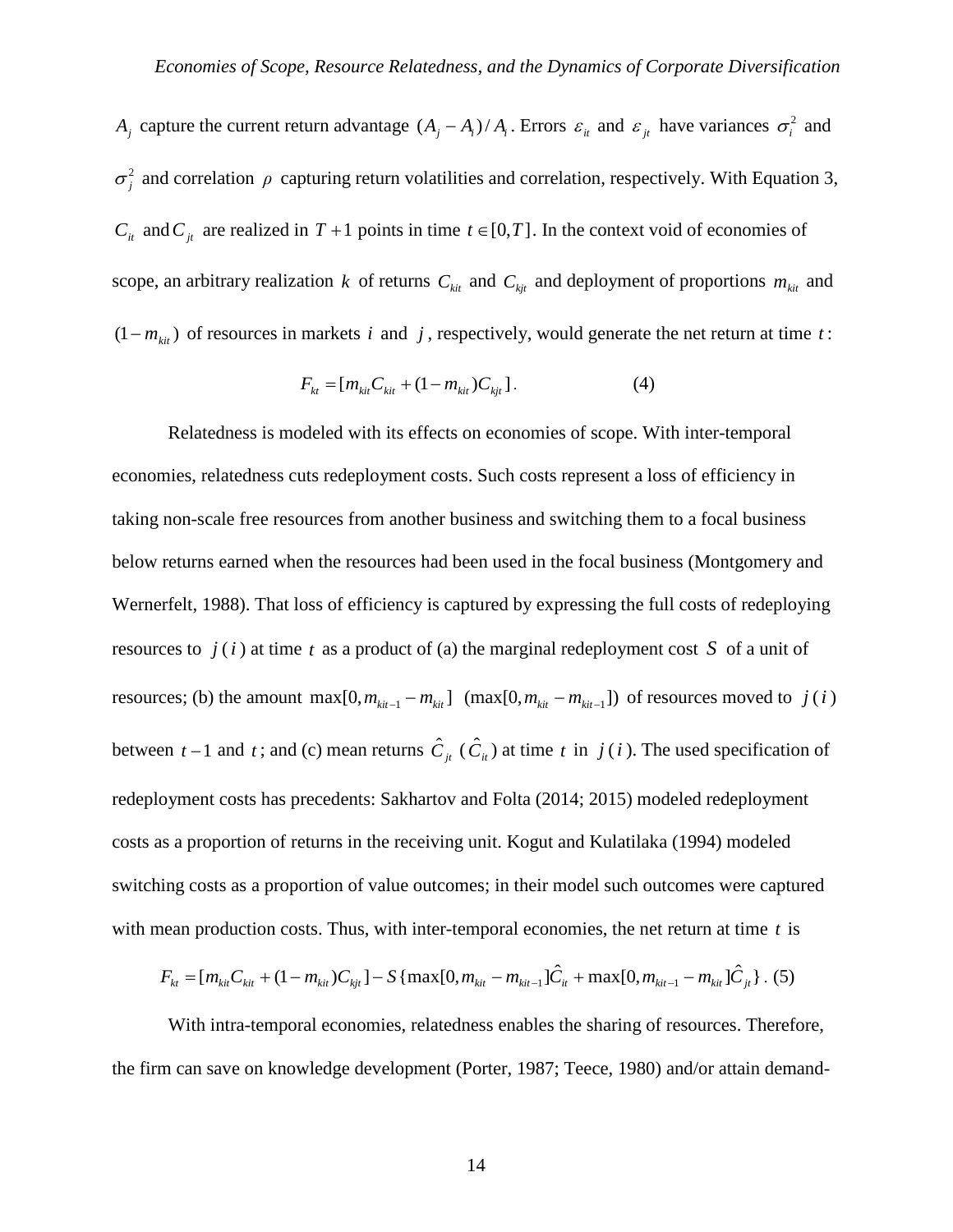side synergy (Ye *et al*., 2012), increasing net returns. The small economies realized in unrelated diversification can be below the costs of sharing resources (Maritan and Brush, 2003), turning economies into diseconomies. That possibility is represented by amending Equation 5 as follows

$$
F_{kt} = [m_{kit}C_{kit} + (1 - m_{kit})C_{kit}] - S \{ \max[0, m_{kit} - m_{kit-1}]\hat{C}_{it} + \max[0, m_{kit-1} - m_{kit}]\hat{C}_{jt} \} + I(\beta - 1)](m_{kit}\hat{C}_{it} + (1 - m_{kit})\hat{C}_{jt})
$$
\n(6)

In Equation 6, *I* is an indicator of resource sharing:  $I = 1$  if  $0 < m_{1i} < 1$ , and  $I = 0$  otherwise. Coefficient  $\beta$  is the sharing factor directly capturing the effect of relatedness on intra-temporal economies. When  $\beta < 1$  ( $\beta > 1$ ), *i* and *j* are weakly (strongly) related and diversification creates diseconomies (economies). When  $\beta = 1$ , *i* and *j* are moderately related and the firm generates neither economies nor diseconomies. That specification of relatedness involved in intra-temporal economies with the sharing factor has precedents (Sakhartov and Folta,  $2014$ ).<sup>[10](#page-14-0)</sup>

The representation of relatedness imposes no dependence between *S* and β. Although a strong negative relationship may occur when relatedness is defined as the *general* similarity of resource requirements between businesses (Rumelt, 1974), the model avoids assuming a strong negative relationship for two reasons. First, the extant theory does not argue that two businesses using similar resources involved in intra-temporal economies should necessarily rely on equally similar resources involved in inter-temporal economies. Second, by not imposing a specific relationship between *S* and  $\beta$ , the model is agnostic about the nature of that relationship. That approach enables flexibility in examining the dynamic impact of relatedness on diversification for any dependence structure between *S* and  $\beta$ , instead of making the restrictive assumption.

<span id="page-14-0"></span><sup>&</sup>lt;sup>10</sup> There are two reasons for specifying intra-temporal economies of scope as a proportion of average rather than actual market returns. First, that specification precludes intra-temporal economies from being negative for reasons other than low relatedness. That measure is needed because, with VAR(1),  $C_{it}$  or  $C_{jt}$  (in contrast to  $\hat{C}_{it}$  or  $\hat{C}_{jt}$ ) may have a negative realization. A negative realization may occur when the demand for the product in market *i* or *j* drops. That drop, however, will not eliminate cost savings from the resource sharing. Second, the specification is aligned with the specification of inter-temporal economies.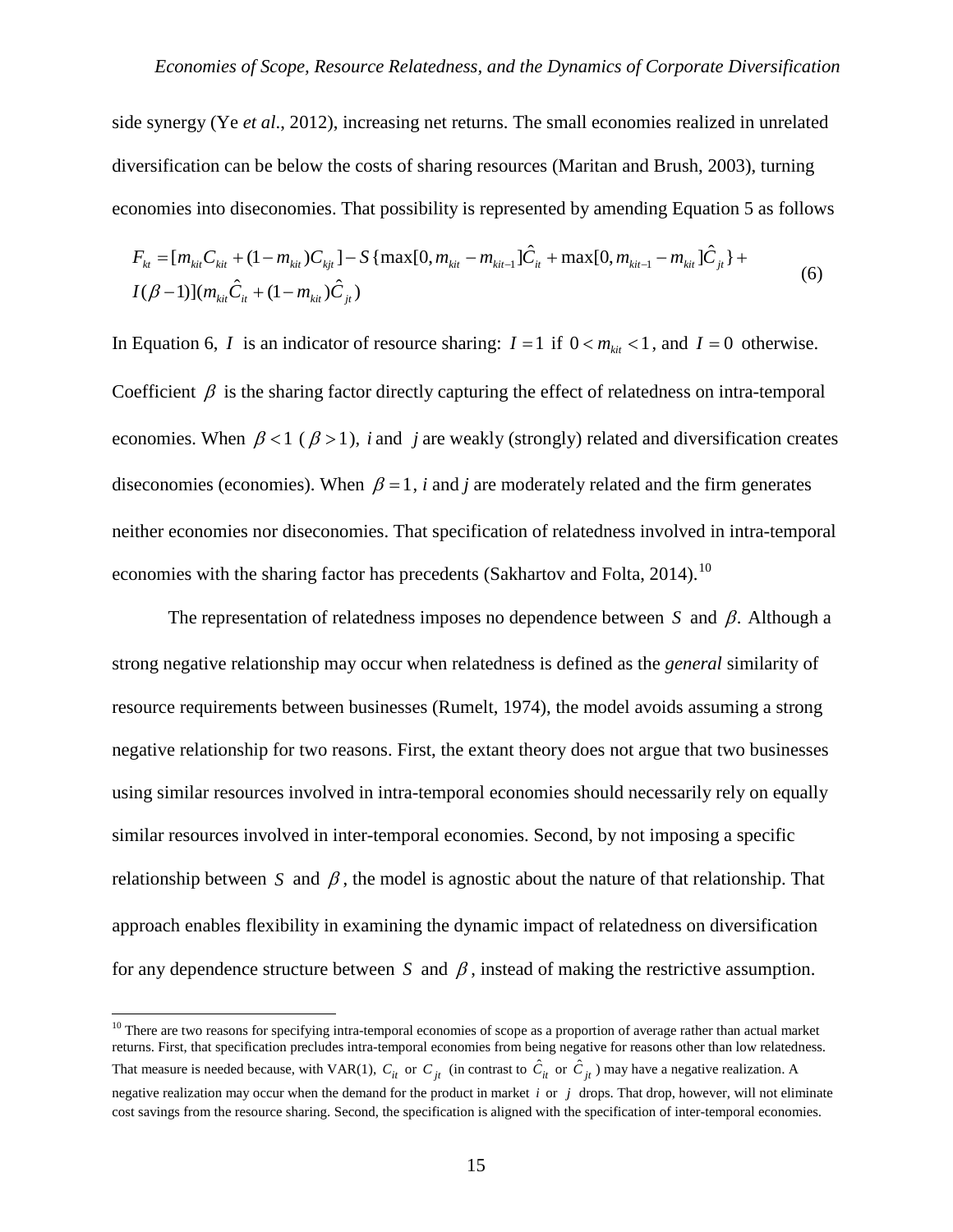#### **Identification of corporate diversification choices**

Non-trivial redeployment costs  $(S > 0)$  make diversification path-dependent, precluding the analytical identification of the policy function (Haugh and Kogan, 2007). That issue is resolved with the simulation-based technique of Brandt *et al*. (2005) illustrated in van Binsbergen and Brandt (2007). Five steps in van Binsbergen and Brandt (2007) are amended with two last steps that assess the diversification propensity. Also, the algorithm is replicated for numerous sets of the determinants of economies of scope to identify how those determinants affect that propensity.

- **Step 1.** Simulate *n* of paths for  $C_i$  and  $C_j$  based on Equation 3. Discretize proportion  $m_{\text{kit}}$  ∈ [0, 1] of resources deployed in *i* with a grid  $m_{\text{kit}}$  ∈ {0,1/ *L*, 2/ *L*,...,(*L* − 1)/ *L*,1}, where *L* is a discretization number. Estimate mean returns  $\hat{C}_{it}$  and  $\hat{C}_{jt}$  for Equation 6.
- **Step 2.** Take path *k* and consider time  $t = T 1$  when returns are earned the last time. For a current diversification choice  $m_{kiT-1}$  and a most recent choice  $m_{kiT-2}$  taken from their discretized values, use Equation 6 and Online Appendix A to estimate value  $\widetilde{V}_{kT}$ relevant for the optimization of the choice  $m_{\text{kin}-1}$ . Repeat the estimation of  $\tilde{V}_{\text{kin}}$  for each of *n* paths. Use Equation 2 to compute utility  $u(\tilde{V}_{kT})$ . Assemble the dataset consisting of *n* combinations of  $u(\tilde{V}_{kT})$ ,  $C_{kT-1}$ , and  $C_{kT-1}$ . Run an ordinary least square regression model such that  $u(\tilde{V}_{kT}) = \alpha_0 + \alpha_1 C_{kiT-1} + \alpha_2 C_{kjT-1} + \alpha_3 C_{kiT-1}^2 + \alpha_4 C_{kjT-1}^2 + \alpha_5 C_{kiT-1} * C_{kjT-1} + \psi$  $u(\widetilde{V}_{kT}) = \alpha_0 + \alpha_1 C_{kiT-1} + \alpha_2 C_{kjT-1} + \alpha_3 C_{kiT-1}^2 + \alpha_4 C_{kjT-1}^2 + \alpha_5 C_{kiT-1} * C_{kjT-1} + \psi$ .<sup>[11](#page-15-0)</sup>
- **Step 3.** Using the coefficients ( $\alpha$ 's) estimated in Step 2, compute, on each path, the expected utility  $\hat{u}(\cdot) = E[u(\tilde{V}_{kT})|(C_{kT-1}, C_{kT-1}, m_{kT-1}, m_{kT-2})]$  conditioned on the firm being on path *k*, having previously committed choice  $m_{\text{kir}-2}$ , and committing choice  $m_{\text{kir}-1}$ .

<span id="page-15-0"></span><sup>&</sup>lt;sup>11</sup> The model involves the second-order Taylor expansion of the utility function. Error  $\psi$  is normally distributed with zero mean.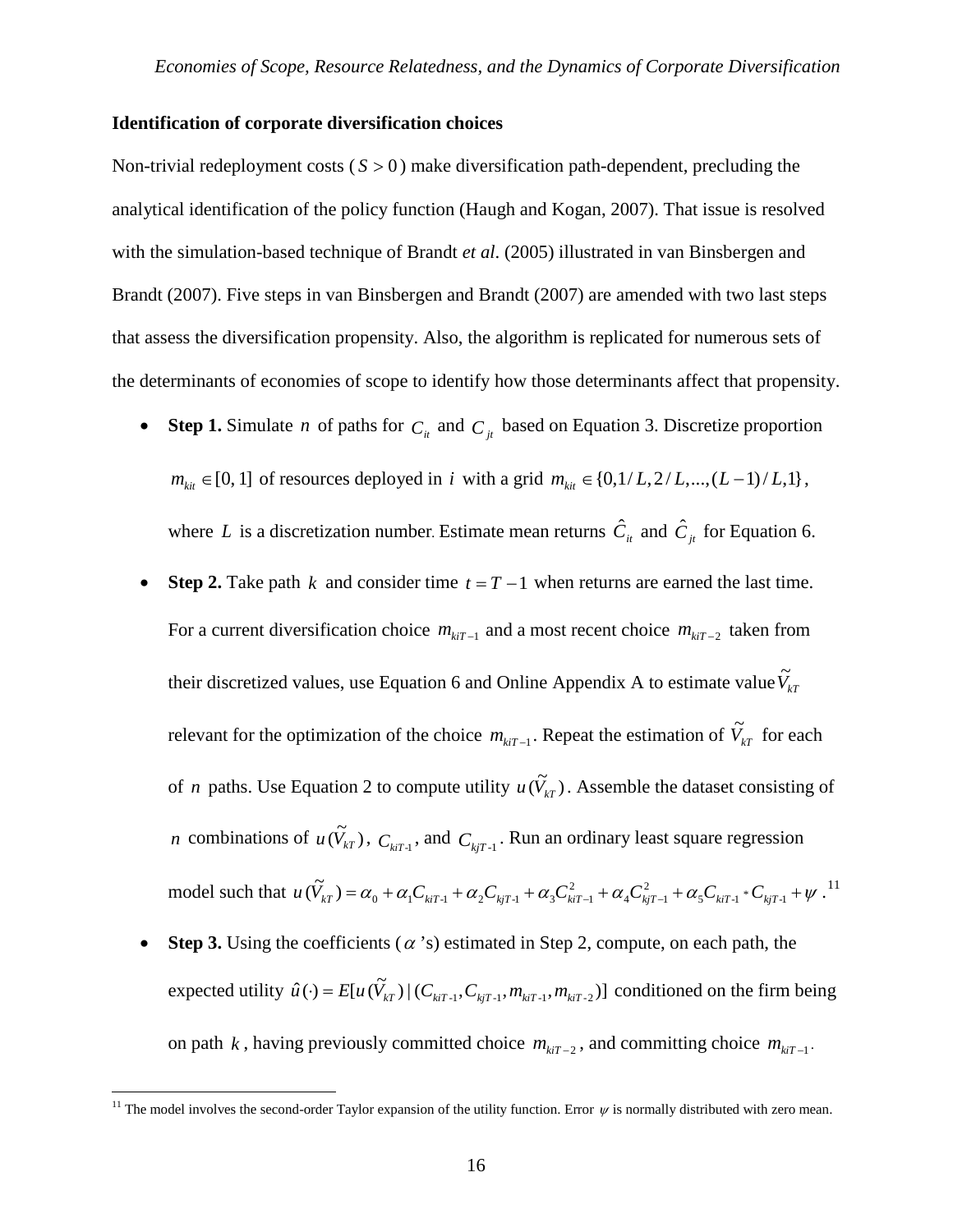- **Step 4.** Repeat Steps 2 and 3 for all values of  $m_{kiT-1}$  and  $m_{kiT-2}$ . Take values of  $\hat{u}(\cdot)$ calculated for a particular value of  $m_{\text{klT}-2}$  and, with those values, select an optimal current choice  $(m_{\text{kir-1}}^* | m_{\text{kir-2}}) = \arg \max_{m_{\text{kir-1}}} \hat{u}(\cdot)$  conditioned on the considered most recent choice  $m_{\text{kif-2}}$ . Repeat Step 4 for all values of the most recent choice  $m_{\text{kif-2}}$ .
- **Step 5.** Using the dynamic programming principle, proceed recursively backward from  $t = T - 2$  to  $t = 0$  with Steps 2, 3, and 4 and retrieve the matrix of diversification choices  $(m^*_{_{kit}}\,|\,m_{_{kit\text{-}1}})$  $m_{\overline{k}i}^*$  |  $m_{\overline{k}i-1}$ ) on all *n* paths conditioned on the most recent choices. In calculating value  $\tilde{V}_{kT}$  relevant for the optimization of diversification choices, use Equation 6 and Online Appendix A.
- **Step 6.** Given that the firm is initially focused on market *i*, proceed recursively forward from *t* = 0 to *t* = *T* − 1 through the conditional diversification choices  $(m_{\text{kit}}^* | m_{\text{kit-1}})$  $m$ <sup>\*</sup><sub>kit</sub> |  $m$ derived in Steps 5 and calculate the matrix of unconditional choices  $\{m_{i}^{*}\}_{i=0}^{T-1}$ *t \**  $m^*_{\substack{kit}}\}_{t=0}^{T-1}$ . Each of *n* columns of that matrix represents the policy function on path  $k$ . All columns together represent the policy function for all *n* states of the state variables  $C_i$  and  $C_j$  over time.
- **Step 7.** Use the matrix of unconditional choices from Step 6 and estimate the probability  $p_t = Pr[\{m_{kit}^* \neq 0 \cap m_{kit}^* \neq 1\}]$  of diversification at time *t* by dividing the number of cases where the firm is not fully focused on either *i* or *j* at time *t* by the total number of possible scenarios  $n$ . On each path  $k$ , the longevity of diversification  $l_k$  is counted as

the number of periods when the firm diversifies. The mean longevity is  $\hat{l} = \sum_{k} l_{k} / n$ .  $=\sum_{k=1}^n$ *k*  $\hat{l} = \sum l_k / n$ . <sup>[12](#page-16-0)</sup>

<span id="page-16-0"></span> $12$  The value dynamics in the context with intra-temporal and inter-temporal economies are shown in Online Appendix A.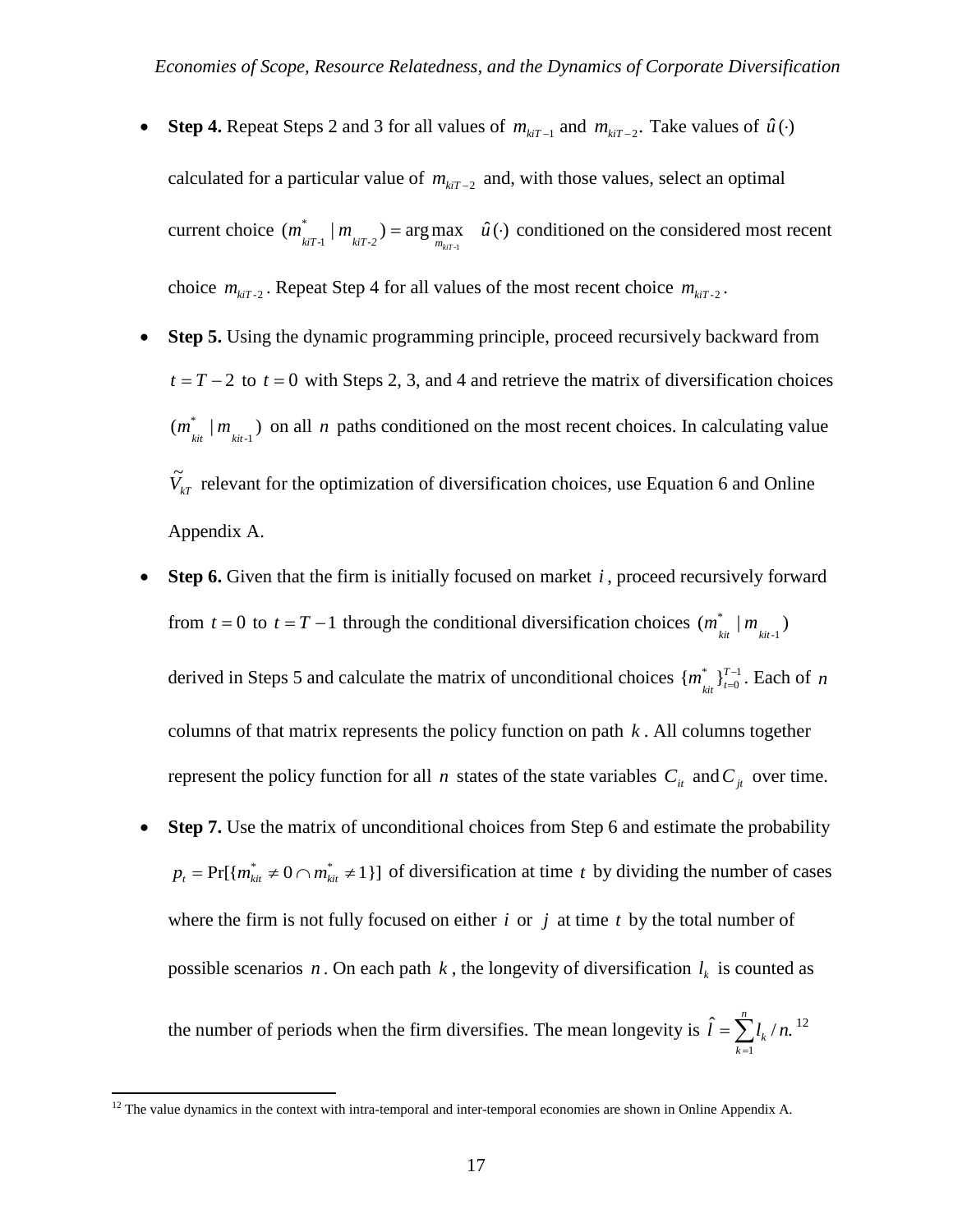## **RESULTS**

The analysis of the impact of relatedness on the dynamics of diversification addresses the three issues raised in Table 1. First, the diversification propensity is derived for various combinations of the sharing factor and the redeployment cost, while keeping other parameters constant. That design identifies the two roles of relatedness on the diversification propensity. Second, the diversification propensity is assessed for multiple sets of the determinants of inter-temporal economies, when intra-temporal economies are disallowed. In that step, the interactions between inducements and redeployment costs in determining the diversification propensity are explicated. Finally, the evolution of the diversification propensity is traced over time, and the sensitivity of that propensity to redeployment costs is checked at the end of the resources' lifecycle. That analysis uncovers the long-run impact of relatedness involved in inter-temporal economies.

### **Implications of relatedness for diversification propensity**

A key aim of the study is to test the idea that relatedness enhances the diversification propensity. Figure 1 illustrates that propensity with the probability that the firm is diversified in the middle of the resource lifecycle (Panel A) and the average longevity of diversification (Panel B). Intertemporal economies are represented with the marginal redeployment cost varying continuously. Intra-temporal economies are captured with the sharing factor, taking five values. The following three patterns in Figure 1 summarize the effects of relatedness on the diversification propensity.

### Insert Figure 1 here

First, the lines with a higher sharing factor are located at least as high as the lines with a lower factor. That result confirms the existing view that relatedness involved in intra-temporal economies of scope monotonically enhances the diversification propensity.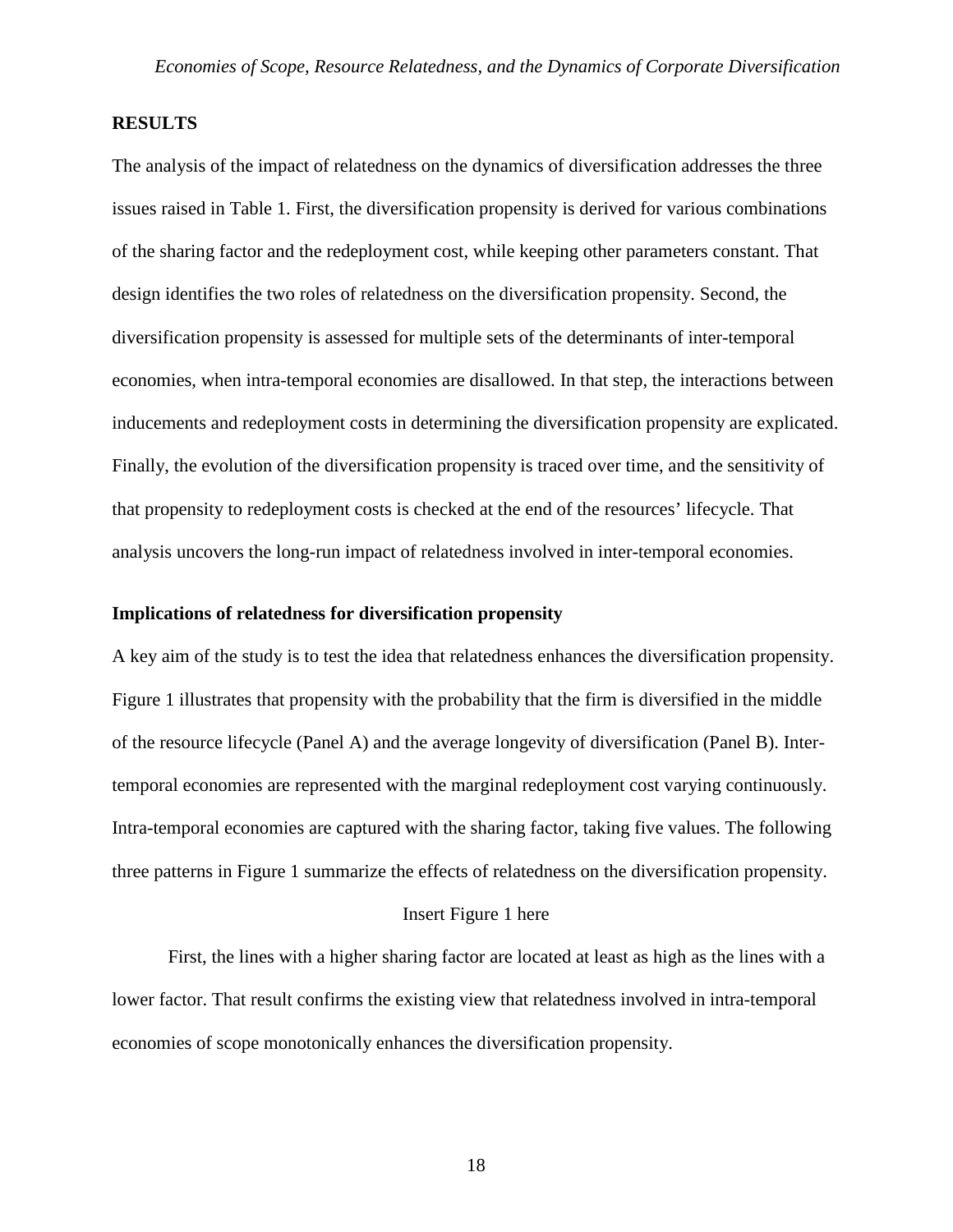Second, most lines in Figure 1 have inverted U-shapes. That curvature suggests that, with inter-temporal economies, moderate rather than the strongest relatedness leads to the highest probability that the firm will be diversified, and to the greatest longevity of diversification. That result challenges the assumed monotonic positive relationship between relatedness and the diversification propensity. The novel result can be explained intuitively based on the role of relatedness with inter-temporal economies.

- With strong relatedness, the costs of redeploying resources to another business, and of reversing that redeployment or non-redeployment, are dispensable. Even a tiny advantage in another business makes the firm redeploy *all* resources to that business. As a result, the firm becomes focused on the new business. Conversely, a tiny disadvantage in another business makes the firm wait for a better redeployment opportunity. In both cases, the firm is more likely to remain focused rather than to become diversified.
- With weak relatedness, the costs of redeploying resources to another business, and of reversing that redeployment, are high. The firm waits for a very rare opportunity to redeploy *all* resources to the much better performing business, remaining focused on the original business in most realizations of uncertain returns.
- With intermediate relatedness, the costs of redeploying resources to another business, and of reversing that redeployment or non-redeployment, are moderate. The firm envisions interchanging advantages and disadvantages of the new business. The optimal choice for the firm is to economize on the current redeployment costs and the possible future cost of reversal. Hence, the firm rations the amount of redeployed resources, and redeploys only *part* of them to another business, the part that will remain in that business until the end of the resources' lifecycle. As a result, the firm becomes persistently diversified.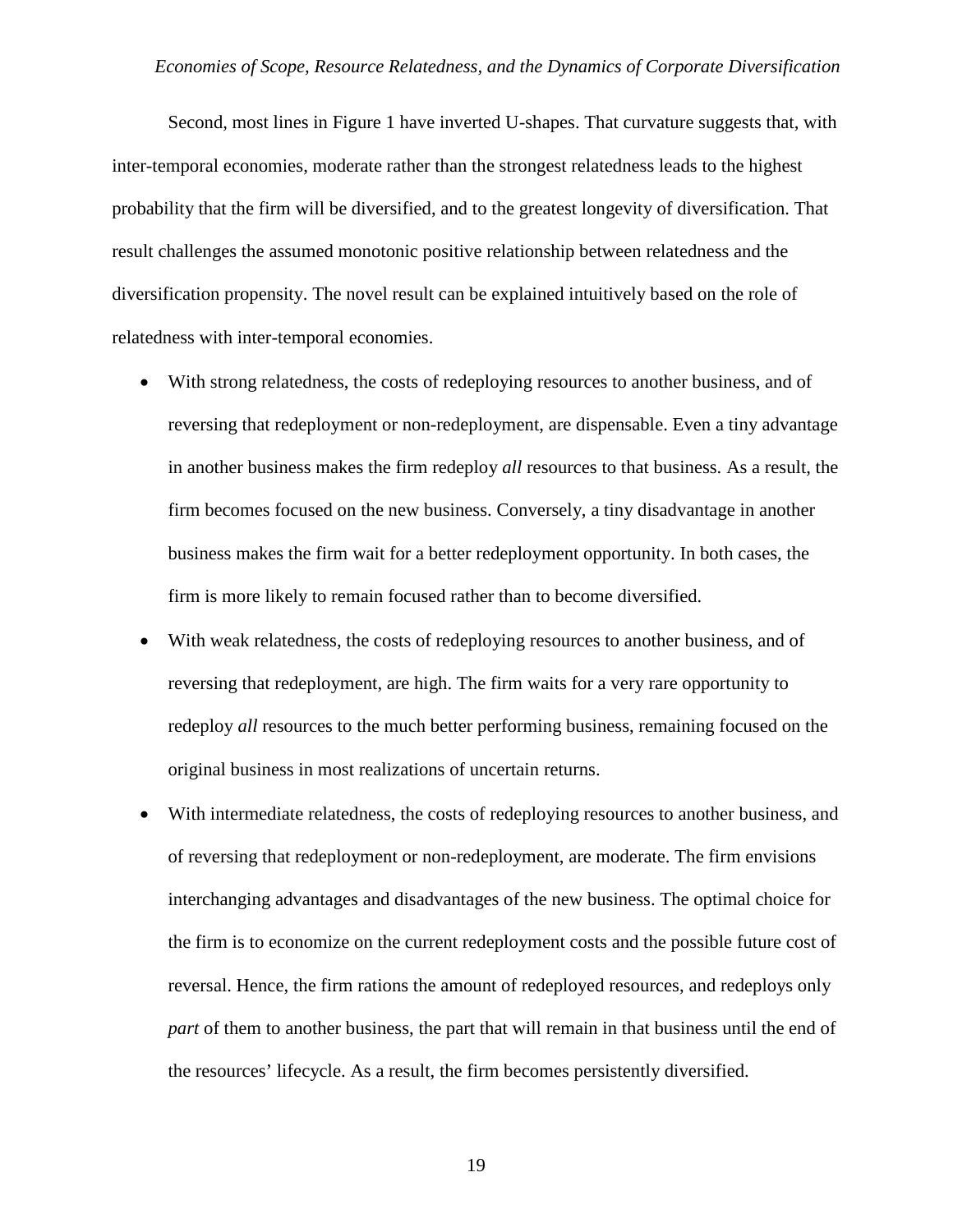Third, lines in Figure 1 vary in concavity. Notably, the lines depicting a moderate sharing factor are concave. Conversely, the lines with a very low or very high factor are flat. With a very high sharing factor on the lines with plus signs, the firm instantly redeploys part of its resources to a new business to receive very strong intra-temporal economies. The firm then remains diversified regardless of redeployment costs. With a very low sharing factor, represented with the broken lines, the firm is reluctant to incur very strong diseconomies and never redeploys resources to the new business regardless of redeployment costs. With a moderate sharing factor, the firm is indifferent to the trivial intra-temporal economies but is sensitive to the redeployment costs determining inter-temporal economies of scope. That third pattern means that the effects of relatedness on corporate diversification, involved in the two types of economies of scope, are interdependent, necessitating the operationalization of that interdependence in empirical models.

### **Implications of inducements for diversification propensity**

Although corporate diversification research has focused on relatedness, the effects of other determinants of economies of scope should also be explicated. That clarification would be particularly necessary if the effect of relatedness on the diversification propensity depended on inducements. That possible interdependence is tested below for each dimension of inducements.

#### *Current return advantage*

Figure 2 presents the effects of the current return advantage on the probability that the firm is diversified (Panel A) and the longevity of diversification (Panel B). The broken lines and the lines with downward-pointing triangles are close to the zero level indicating that, with negative current advantages, the diversification propensity is low and weakly affected by redeployment costs. The result is intuitive: the firm is reluctant to switch resources to an underperforming business regardless of redeployment costs. Although the lowest diversification propensity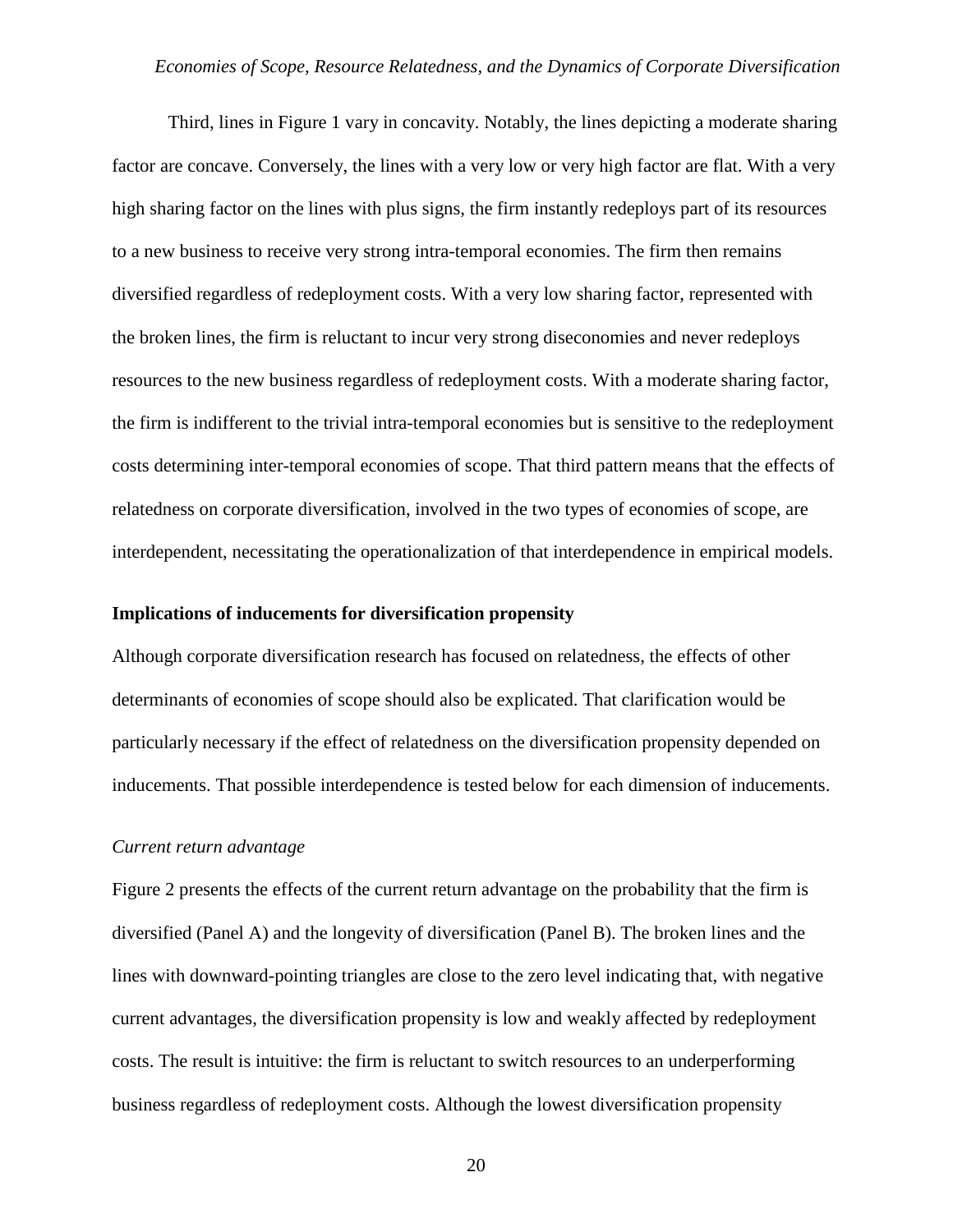corresponds to the strong current disadvantage, the figure fails to demonstrate a robust direct effect of the current advantage on corporate diversification. For example, with low redeployment costs, the strongest diversification propensity results from zero current advantage. In turn, with high costs of redeployment, the positive current advantage leads to the strongest propensity.

### Insert Figure 2 here

Despite the unclear direct effect, the current return advantage systematically alters the effect of redeployment costs on the diversification propensity: with greater current advantages, a peak in that propensity shifts to higher redeployment costs. That shift is interpreted as follows.

- Strong current advantages combined with low redeployment costs make the firm instantly switch *all* resources to another market. The effect is seen in the flat parts of the lines with plus signs where the firm is focused. With higher redeployment costs, the firm rations the amount of redeployed resources to cut current redeployment costs and possible future costs of reversing it. As a result, the firm switches only *part* of its resources, becoming diversified. That tendency is seen in the upward-sloping parts of the lines with plus signs.
- If current return advantages are weaker, the firm is less motivated to redeploy all resources to another business, and the rationing of the amount of redeployed resources (*i*.*e*., partial redeployment leading to diversification) occurs with lower redeployment costs, as in the lines with upward-pointed triangles and the solid lines in Figure 2.

### *Return volatility*

Figure 3 shows two effects of volatility on the diversification propensity. First, the lines with higher volatility are above the lines with lower volatility, verifying the portfolio theory that has predicted that volatility enhances the proclivity of investors to diversify (Markowitz, 1959).

### Insert Figure 3 here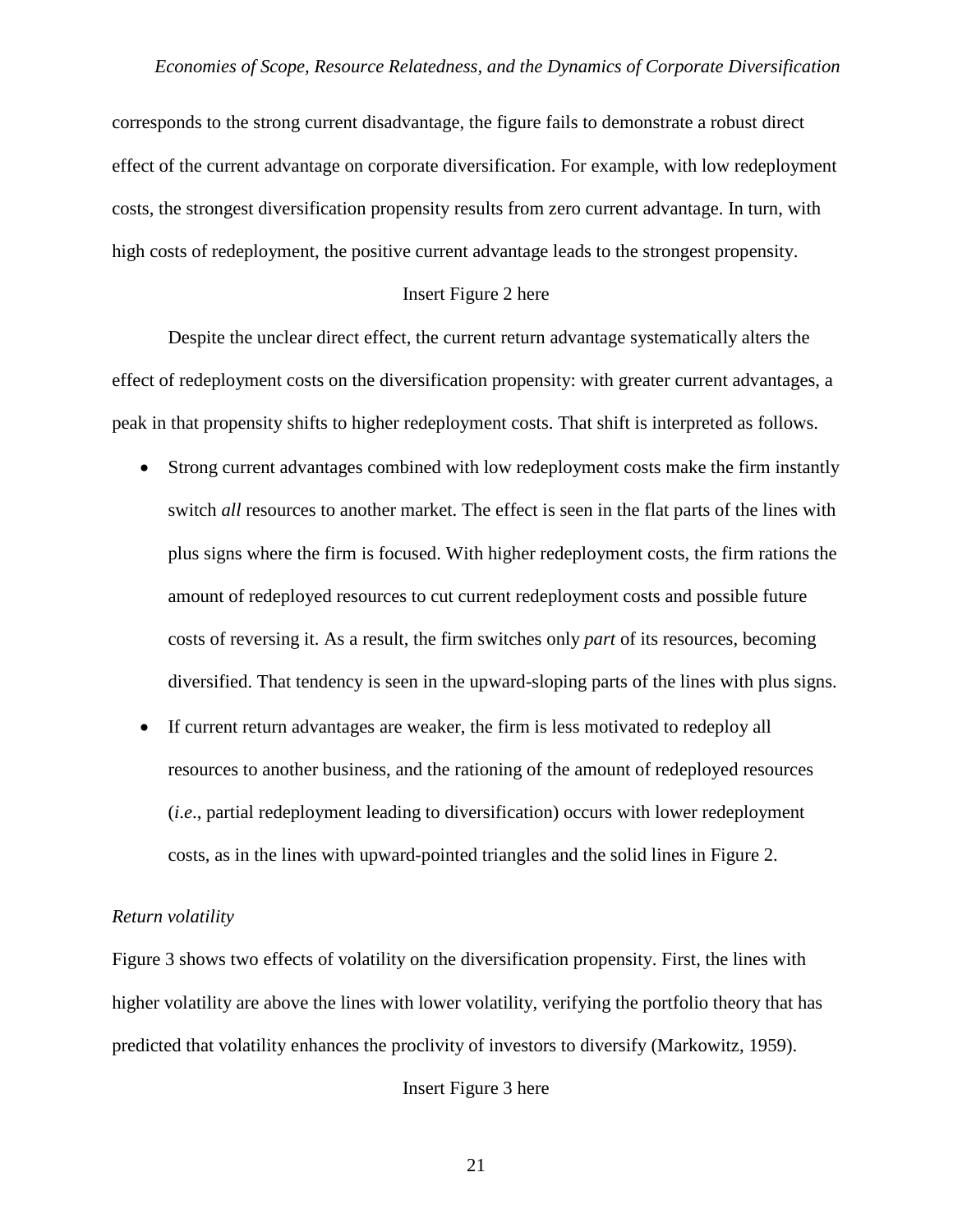Second, the higher the volatility on a line, the farther the declining part of that line shifts to the right. As a result, the range of redeployment costs making the probability of diversification greater than 75 percent is six times broader with very high volatility than with low volatility. The fact that volatility extends the range of relatedness making the probability of diversification high was not part of the portfolio theory. The effect, confirmed in the longevity of diversification, is explained as follows: the firm faces the oscillation of relative returns in another business between advantages and disadvantages, with the extent of the realized differences depending on volatility.

- With low volatility, the confidence bands for returns are narrow and return advantages in another business are weak. Even medium redeployment costs exceed a weak advantage in another business and suffice to discourage the firm from resource redeployment. Hence, the sharp decline in the diversification propensity starts at medium redeployment costs.
- With very high volatility, the bands for returns are broad, and both strong advantages and strong disadvantages are abundant. The firm can switch resources to the business with a strong advantage, but it may have to costly undo that switch in the future. Alternatively, the firm can wait for even stronger advantages in another business, but it may miss the strongest advantage. With those tradeoffs, the firm accepts higher redeployment costs to cautiously switch part of its resources to the new business and become diversified.

#### *Return correlation*

Figure 4 demonstrates two effects of correlation on the diversification propensity. First, the lines with more-negative correlation are above the lines with more-positive correlation, revealing a direct negative effect. That effect supports the portfolio theory (Markowitz, 1959): correlation raises the variance of returns in a portfolio of assets, reducing the utility of diversification.

### Insert Figure 4 here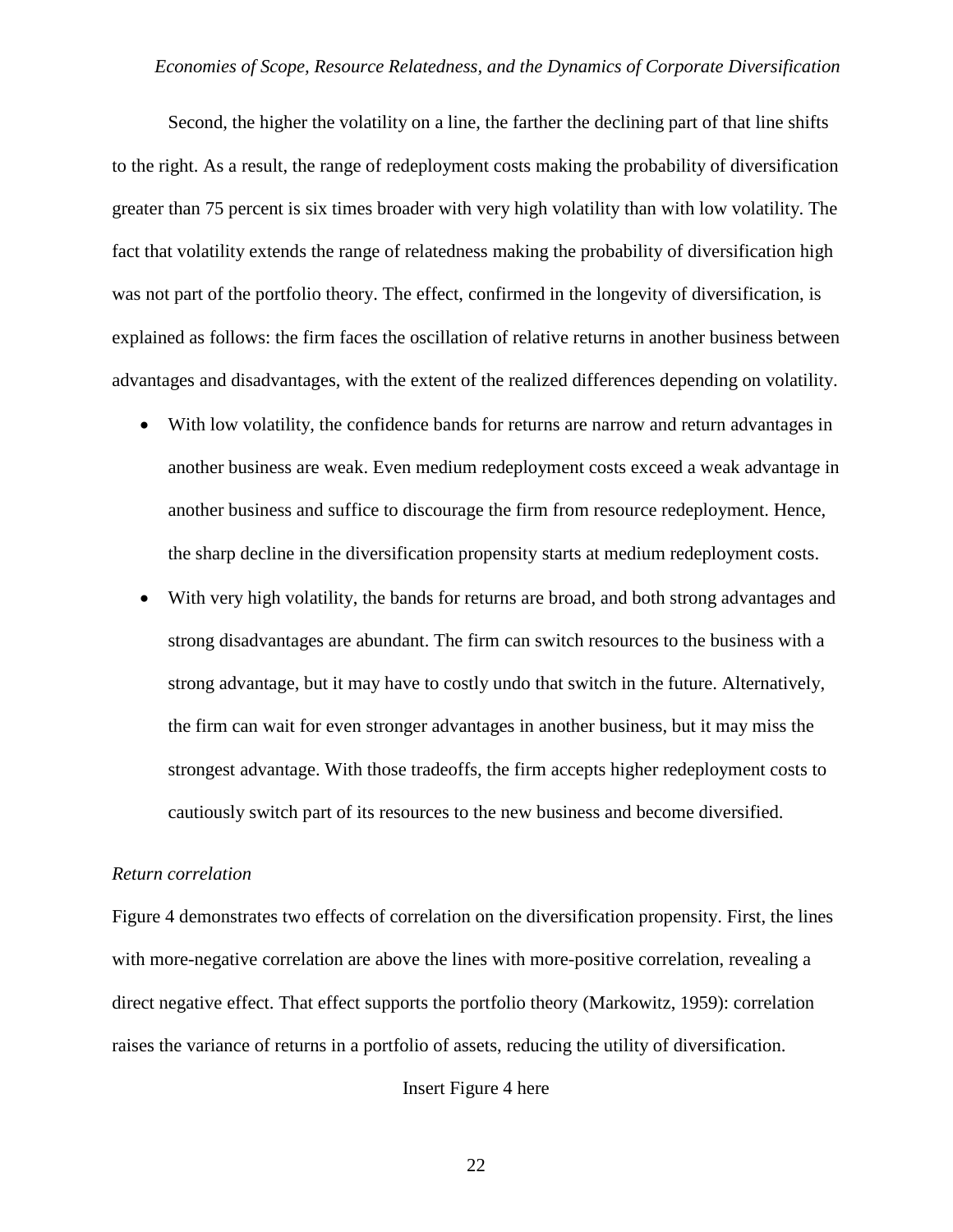Second, the more-negative the correlation on a line, the farther the downward-sloping part of that line shifts to the right. As a consequence, the range of redeployment costs making the probability of diversification greater than 75 percent is three times broader with strong negative correlation than with zero correlation. The pattern that correlation contains values of relatedness making the probability of diversification high was not explored in the portfolio theory. The extension, also revealed in the longevity of diversification, has the following interpretation.

- With positive correlation, returns in the two businesses are close to each other, and cases with strong advantages or disadvantages are rare. Even moderate costs exceed a weak advantage in another business and discourage the firm from resource redeployment. Hence, the decline in the diversification propensity starts at moderate redeployment costs.
- With negative correlation, both strong advantages and strong disadvantages are present. The firm faces the same dilemmas as with high volatility and accepts higher costs to cautiously switch part of its resources to the new business and become diversified.

Overall, inducements do alter how relatedness involved in inter-temporal economies affects the diversification propensity. Accordingly, the effect of relatedness on the patterns of diversification cannot be reliably identified without capturing its interactions with inducements.

### **Evolution of diversification propensity with different types of economies of scope**

The last candidate for scrutiny is the claim that inter-temporal economies realized in switching resources between related businesses have only short-run implications. The model tests that idea by tuning the two effects of relatedness and tracing the probability of diversification over time.

To uncover the long-run implications of relatedness, Panel A of Figure 5 presents the effect of redeployment costs on the probability that the firm will be diversified at the end of the resources' lifecycle. When intra-temporal economies are absent, relatedness involved in inter-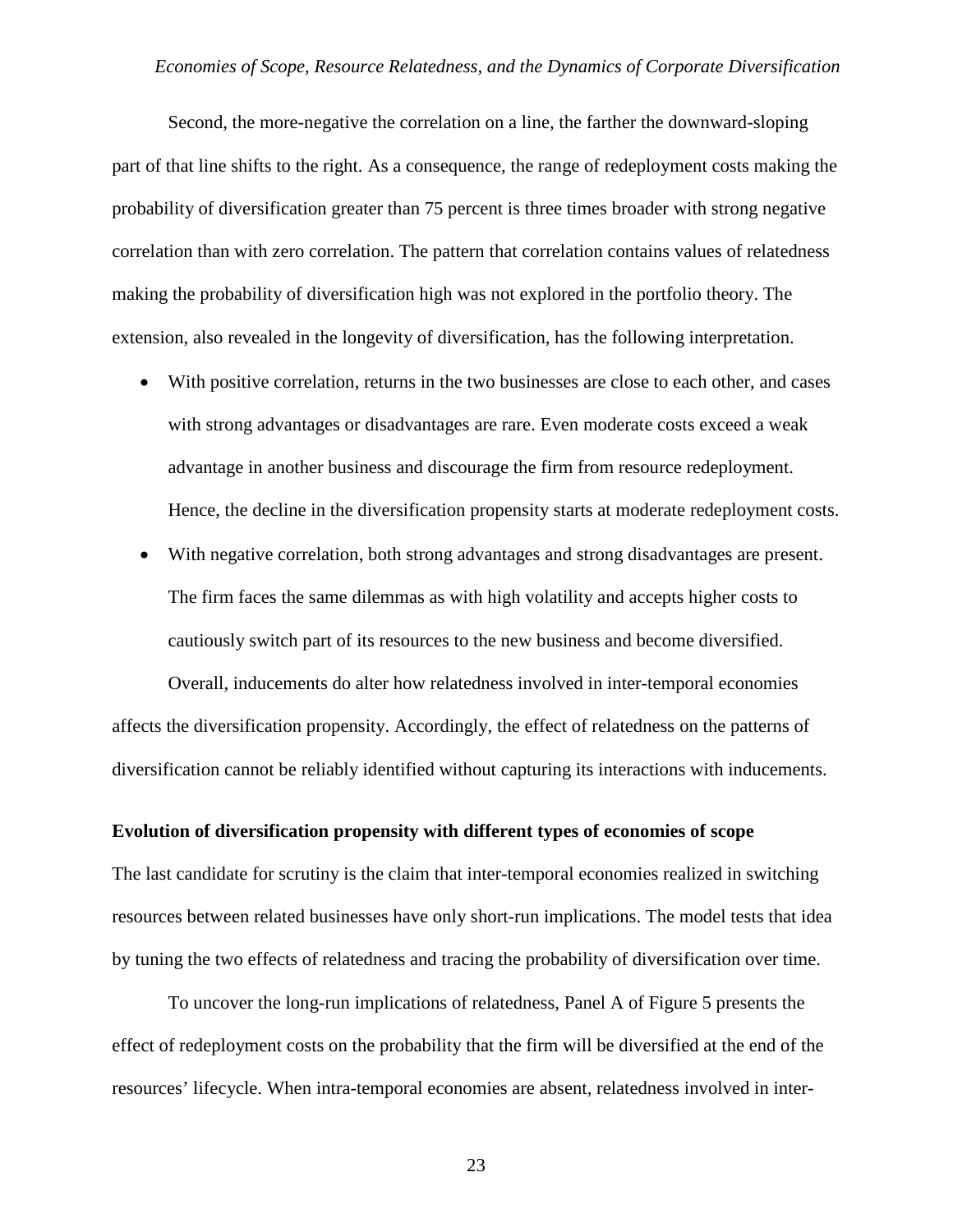temporal economies strongly affects the probability of diversification even at the end of the resources' lifecycle. The inverted U-shaped relationship reported in Figures 1–4 persists in the long run. Moreover, the magnitude of the relation continues to be very strong: the probability of diversification varies between zero and 99 percent depending on the value of redeployment costs.

#### Insert Figure 5 here

Panel B shows the evolution of the probability of diversification with medium relatedness present in inter-temporal economies. The positions of the line with plus signs and the broken line confirm that relatedness present in intra-temporal economies has a durable effect on the scope of the firm. However, the solid line capturing the context void of intra-temporal economies rejects the claim that inter-temporal economies of scope have only a short-run effect on diversification. Specifically, when relatedness present with inter-temporal economies is moderate, the probability of diversification grows over time and remains very high (96%) in the long run.

#### **Validation of results**

A substantial effort has been made to verify that the model is applicable to corporate settings. First, the model uses concepts often applied in corporate diversification research. Second, in capturing those concepts, the model builds off the modelling precedents. Third, the model reconfirms the main idea of the extant theory and only qualifies it by considering the previously ignored issues. Fourth, every new result is given an intuitive interpretation. Fifth, robustness tests were run to check whether the results are due to the particular specification. As is common in sensitivity analyses, the results in each figure were re-estimated for alternative values of parameters held constant in the baseline estimation (Online Appendix B). All of the results have been reconfirmed. Finally, the later section compares the most intriguing result of the inverted Ushaped relationship with the patterns of corporate diversification observed in U.S. industries.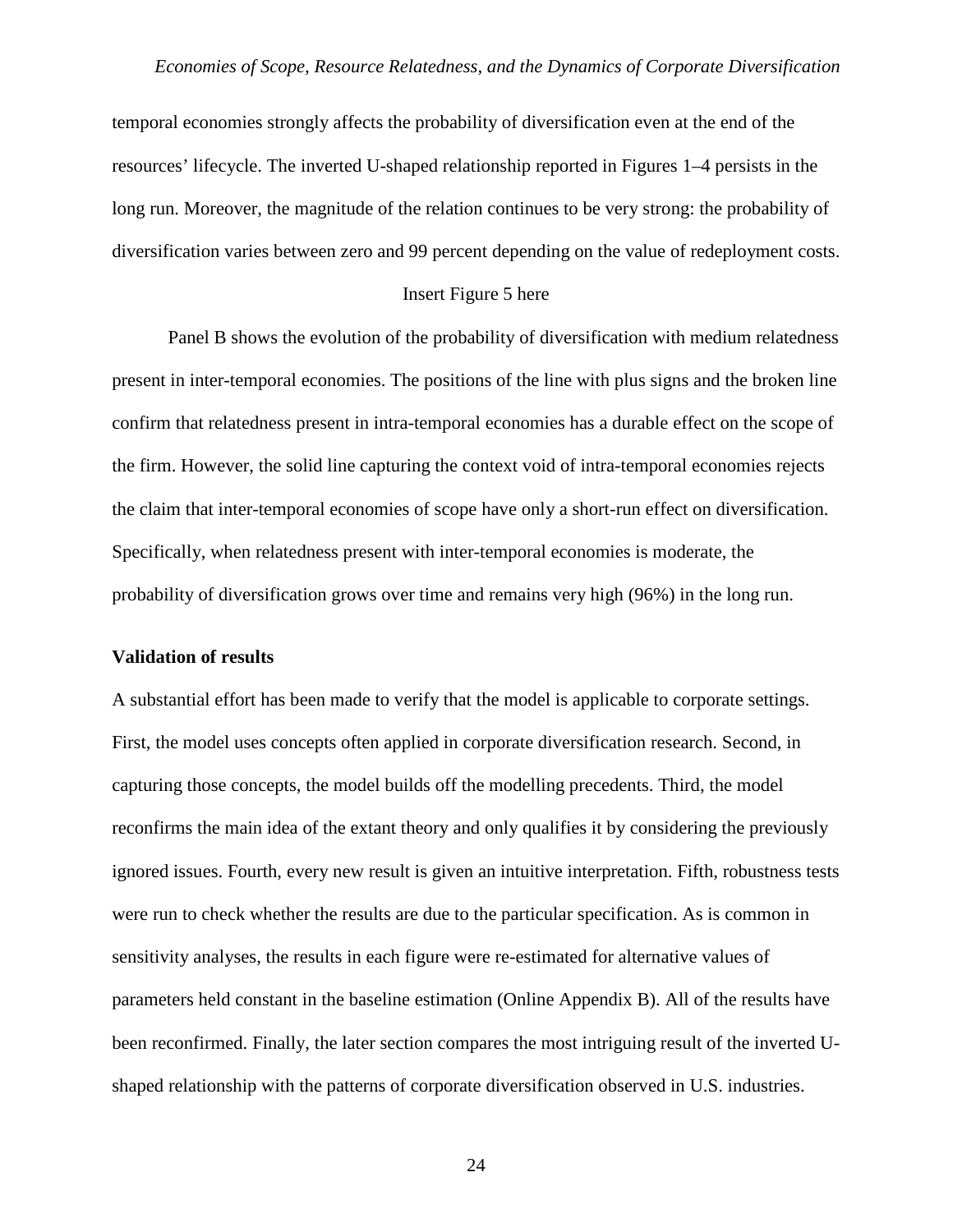### **Summary of new theoretical results**

The following hypotheses summarize the new theoretical results amending the existing theory.

H1: The propensity to diversify in two businesses has an inverted U-shaped relationship with relatedness involved in inter-temporal economies of scope between those businesses.

H2: The inverted U-shaped relationship between the propensity to diversify in two businesses and relatedness involved in inter-temporal economies of scope is strongest when relatedness involved in intra-temporal economies of scope is moderate.

H3: The inverted U-shaped relationship between the propensity to diversify in two businesses and relatedness involved in inter-temporal economies of scope sifts to lower levels of such relatedness with stronger current return advantages.

H4: The inverted U-shaped relationship between the propensity to diversify in two businesses and relatedness involved in inter-temporal economies of scope expands onto a broader range for such relatedness with higher return volatilities.

H5: The inverted U-shaped relationship between the propensity to diversify in two businesses and relatedness involved in inter-temporal economies of scope expands onto a broader range for such relatedness with more-negative return correlation.

### **TOWARDS EMPIRICAL IDENTIFICATION OF THEORETICAL RESULTS**

Empirical models seeking to test the implications of relatedness for the dynamics of corporate diversification, elaborated with Hypotheses 1‒5, can take the following form:

$$
Y = \varphi_0 + \varphi_1 K + \varphi_2 \beta_{ij} + \varphi_3 S_{ij} + \varphi_4 \beta_{ij}^2 S_{ij}^2 + \varphi_5 (C_{jt} - C_{it}) + \varphi_6 [S_{ij} + \varphi_7 (C_{jt} - C_{it})]^2
$$
  
+  $\varphi_8 \sigma_i + \varphi_9 \sigma_i S_{ij}^2 + \varphi_{10} \sigma_j + \varphi_{11} \sigma_j S_{ij}^2 + \varphi_{12} \rho_{ij} + \varphi_{13} \rho_{ij} S_{ij}^2 + \varepsilon$  (7)

The dependent variable *Y* may be captured as the probability of the co-occurrence of businesses *i* and *j* in the corporate scope or the duration of that combination. Businesses can be identified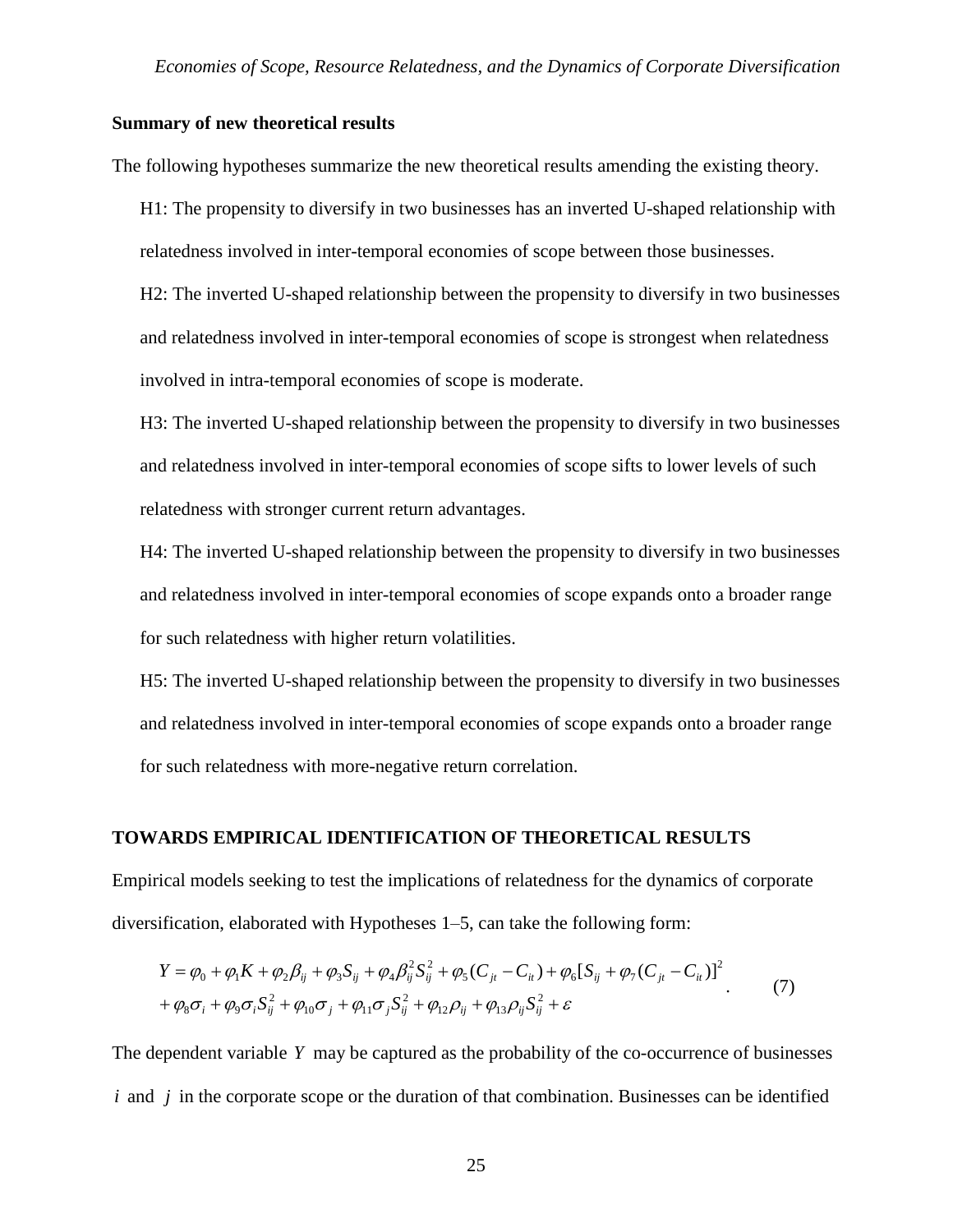based on the U.S. SIC. All  $\varphi$ 's are estimated coefficients. Determinants of the diversification propensity other than those used in this study are denoted by *K*. The sharing factor  $\beta_{ij}$  can be measured inversely with the Euclidean distance between SIC industries *i* and *j* in the patent categories based on industry patent profiles (Silverman, 1999). That distance would capture how the dissimilarity in requirements to the technological knowledge between *i* and *j* hampers the knowledge sharing. To capture the demand-side synergy,  $\beta_{ij}$  can also be measured inversely as the Euclidean distance between SIC industries in consumers based on the industry output tables (Brush, 1996). Redeployment costs  $S_{ij}$  can be measured directly as the Euclidian distance between industries *i* and *j* in non-scale free, tangible resources. Current returns  $C_i$  and  $C_j$ can be taken from the Compustat Segments as mean industry return on asset (ROA) at time *t* . Volatilities  $\sigma_i$  and  $\sigma_j$  can be computed as standard deviations of industry ROA. Return correlation  $\rho_{ii}$  can be measured as correlation of mean ROA between industries. Finally, the distribution of the error term  $\varepsilon$  is chosen based on the used dependent variable, the probability of the co-occurrence or the duration of the co-occurrence.

Hypotheses H1–H5 are tested by checking the signs of the respective  $\varphi$ 's. Based on the theoretical results derived in the present study, the expected signs of the coefficients are the following:  $\varphi_4 > 0$  (H2),  $\varphi_6 < 0$  (H1),  $\varphi_7 < 0$  (H3),  $\varphi_9 < 0$  and  $\varphi_{11} < 0$  (H4), and  $\varphi_{13} > 0$  (H5).

#### **DISCUSSION**

Does relatedness between businesses enhance the tendency for a diversifying firm to persistently combine them? Existing theory answered that question affirmatively (Bryce and Winter, 2009; Lien and Klein, 2013; Teece *et al*., 1994). The direct relationship, inferred from the positive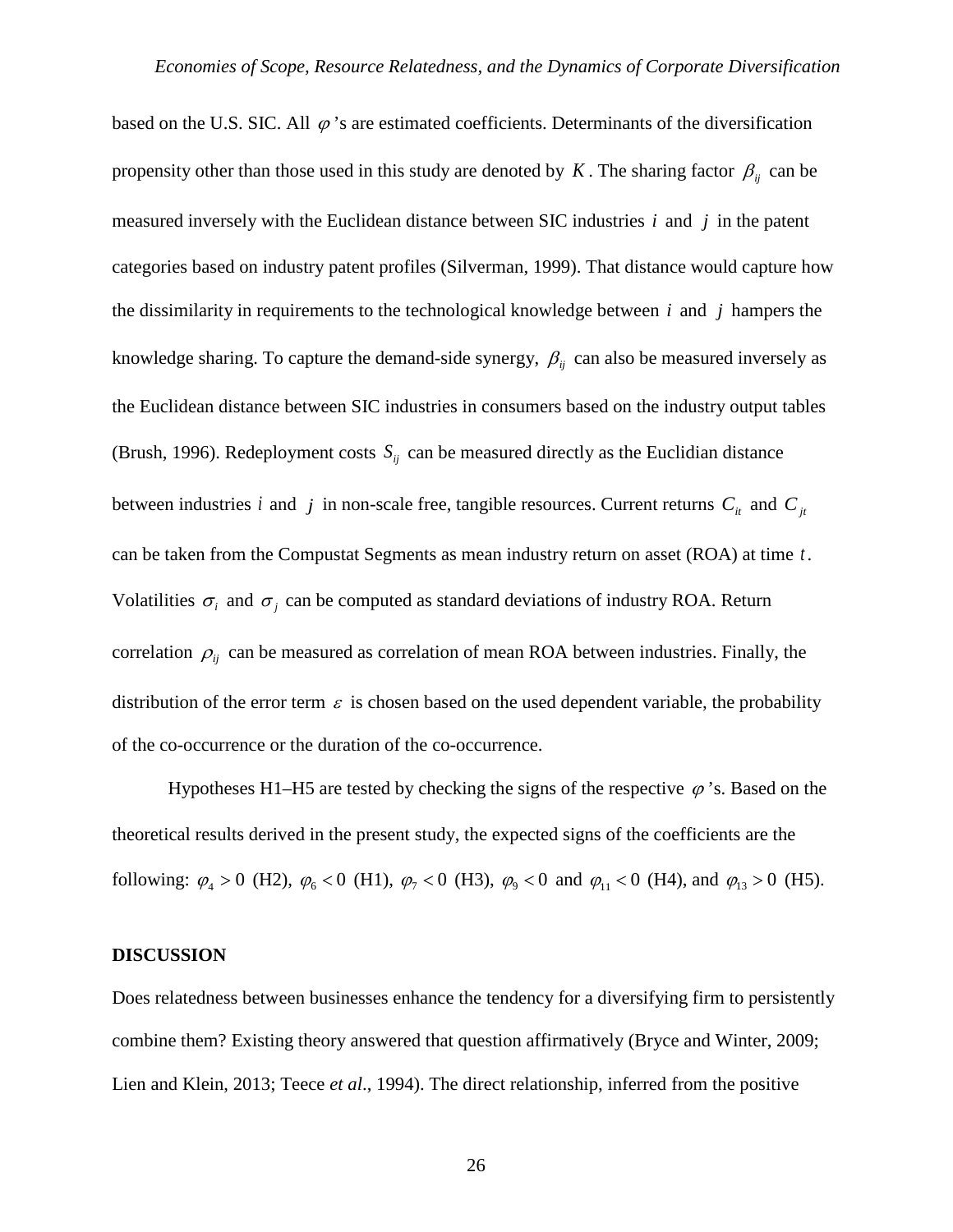impact of relatedness on intra-temporal economies of scope resulting from resource sharing, has been tested empirically (Breschi *et al*., 2003; Fan and Lang, 2000; Lemelin, 1982). However, there has also been recognition of inter-temporal economies of scope, with which relatedness can destabilize the corporate scope making firms exit some businesses to enter related businesses (Helfat and Eisenhardt, 2004; Lieberman *et al*. 2010; Sakhartov and Folta, 2014; 2015). With that insight, the ultimate effect of relatedness on the dynamics of diversification is less certain than previously believed. In addition, determinants of economies of scope other than relatedness were argued to interact with relatedness in creating economies (Penrose, 1959; Sakhartov and Folta, 2015) and, therefore, can alter the effect of relatedness on the diversification propensity. To improve the understanding of the effect of relatedness on the dynamics of diversification, this study builds the dynamic model of diversification choices that includes both types of economies of scope. The model delivers several stimulating insights for corporate diversification research.

First, the model identifies separate and joint effects of relatedness on the diversification propensity with the two types of economies of scope. As known previously, that propensity is enhanced by relatedness present in intra-temporal economies. In contrast, with inter-temporal economies, the diversification propensity has an inverted U-shaped relationship with relatedness: firms are most likely to combine businesses with moderate rather than the strongest relatedness. In addition, the two effects of relatedness are interdependent. In particular, the diversification propensity is most sensitive to relatedness present in inter-temporal economies when relatedness involved in intra-temporal economies is intermediate. The difference between the two effects of relatedness, along with the interdependence between them, necessitates the separate operationalizations of the two manifestations of relatedness and the re-examination of the oftentested relationship between diversification and relatedness.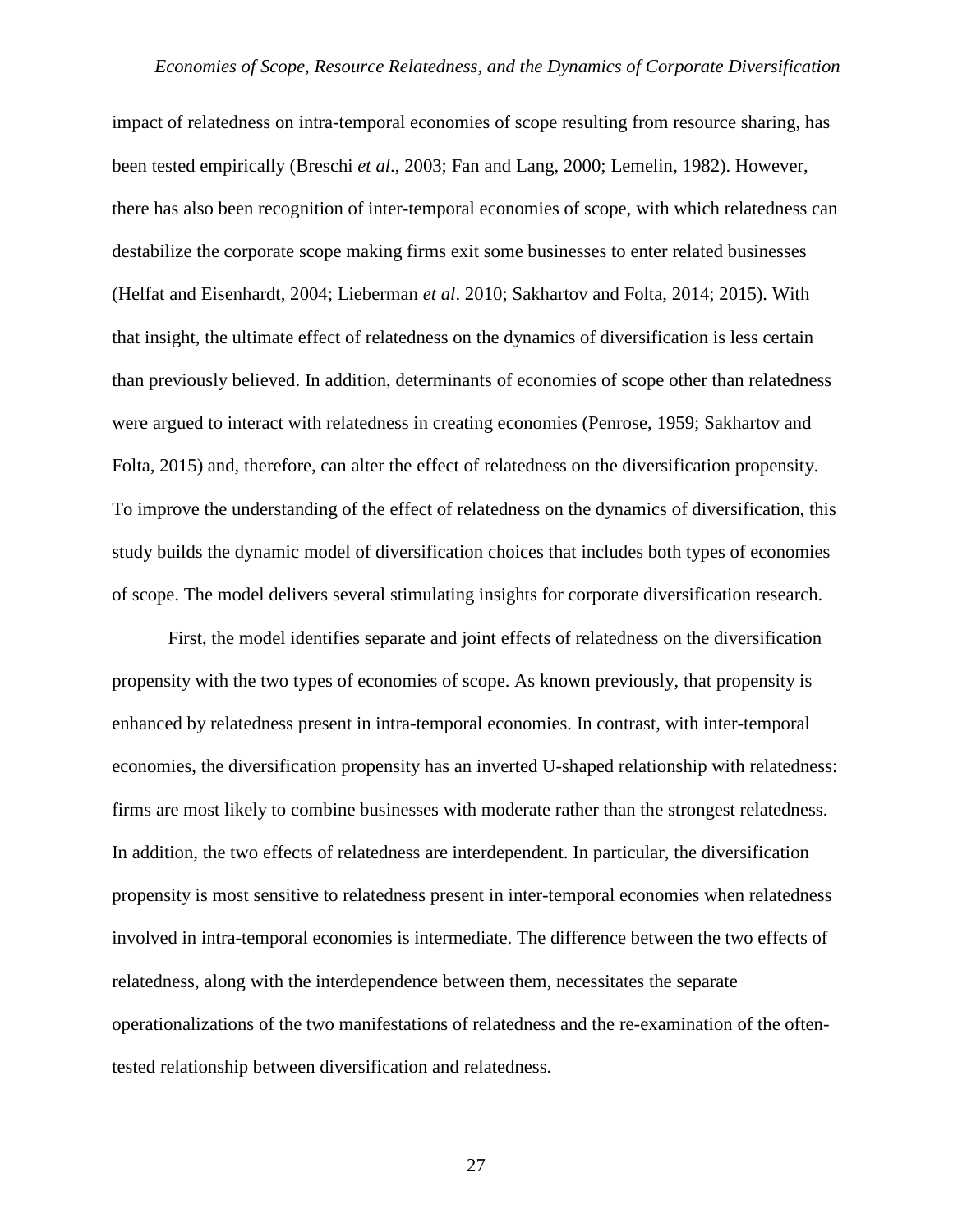Second, relatedness alone does not suffice to predict the proclivity of a firm to diversify. Inducements significantly moderate the effect of relatedness. The derived interactions suggest that the effect of relatedness on diversification cannot be identified empirically, unless its interactions with inducements are captured. The study summarizes the empirical relationships and provides the direction for their empirical operationalization, laying the groundwork for a better empirical identification of the determinants of the diversification propensity.

Finally, the paper reveals the dynamics of diversification resulting from inter-temporal economies. In contrast to the extant view, the diversification propensity is shown to remain very sensitive to relatedness involved in such economies in the long run. With moderate relatedness present in inter-temporal economies, the firm is diversified, even when intra-temporal economies are absent. Moreover, that propensity grows over time. The risk of assuming that relatedness involved in inter-temporal economies is unimportant in the long run is illustrated below.

#### **Relationship between diversification propensity and relatedness in U.S. industries**

This section provides tentative evidence of the relationship between the proclivity of U.S. firms to diversify and the two effects of relatedness. The diversification propensity is computed as the mean time of combining two U.S. SIC industries within a firm's scope based on the Compustat Segments in years 1976–2013. The sharing factor for intra-temporal economies is estimated with patent profiles of U.S. SIC industries. The measure (described in Online Appendix C) captures the similarity between industries in terms of scale free technological knowledge classified into categories (*e*.*g*., *Explosives*; *Basic Electric Elements*; and *Optics*). Redeployment costs, capturing un-relatedness in inter-temporal economies, are computed using profiles of U.S. SIC industries in tangible resources. The measure (detailed in Online Appendix C) considers the dissimilarity between industries in terms of non-scale free resources classified into categories of tangible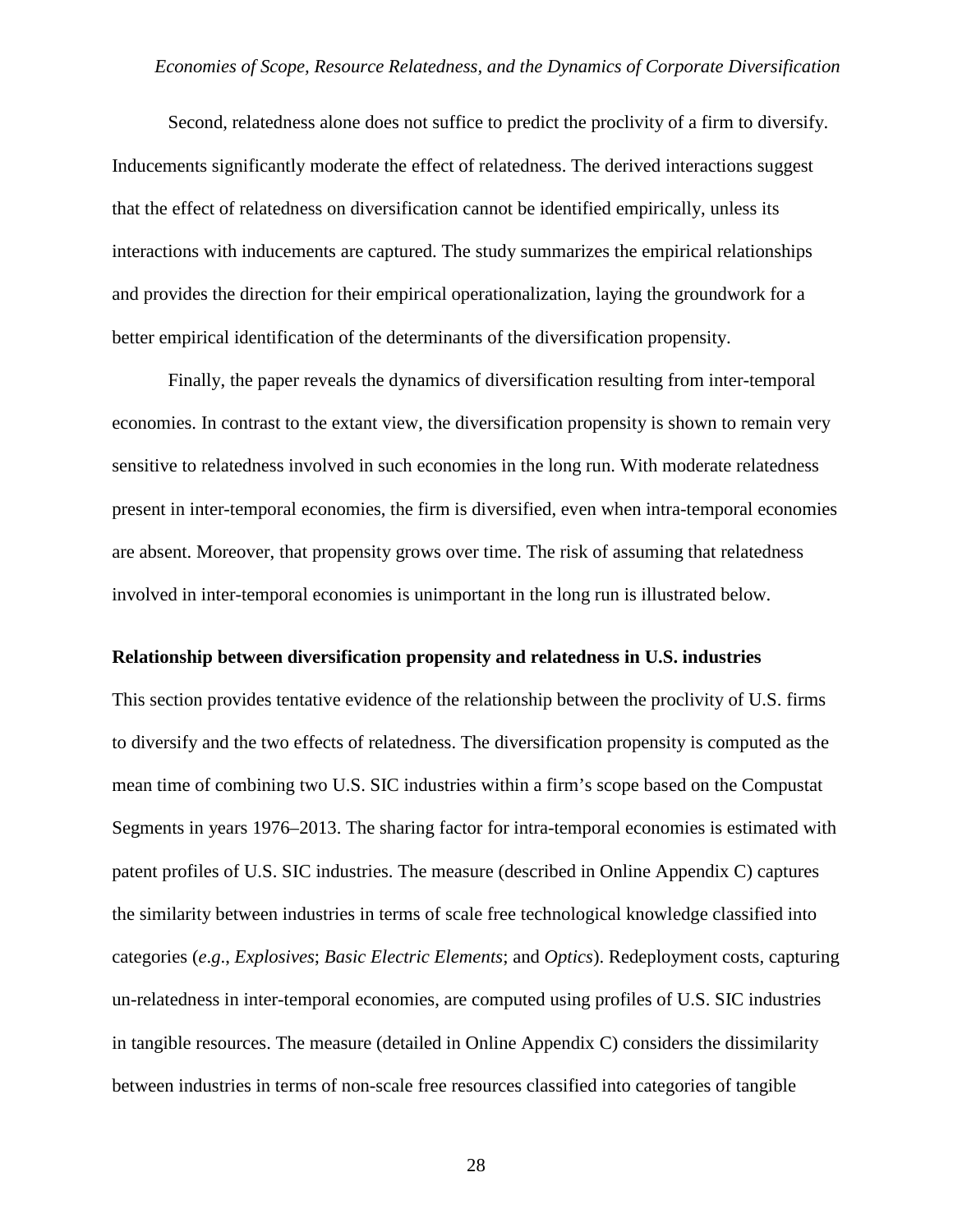resources in Compustat (*e*.*g*., *Inventories*; *Property, Plant, and Equipment*; *Cash and Short-term Investments*). The relationship between the two proxies for relatedness is illustrated in Figure 6.

### Insert Figure 6 here

Figure 6 indicates that various combinations of the two effects of relatedness occur in U.S. industries. The declining regression line shows a negative relationship between the sharing factor and redeployment costs. That relationship is expected when relatedness is conceived of as an aggregate similarity of resource requirements between businesses. While that relationship is significant statistically, its magnitude is weak. The weakness of the relationship between the two effects of relatedness implies that two businesses using similar scale free knowledge do not necessarily rely on equally similar non-scale free resources.

Figure 7 plots the time of combining industries against the two effects of relatedness. If the assumed simple relationship, with which relatedness enhances the diversification propensity, were true, the graph would have one peak (Panel A). With actual data (Panel B), there is indeed a peak in the top left corner confirming the persistence of pairs of strongly related businesses. However, there is another peak where the two proxies are moderate. Hence, the long survival of pairs of businesses *moderately* related to each other may be erroneously classified as establishing *strong* relatedness between those businesses. The second peak, where both the sharing factor and redeployment costs are moderate, matches the peak in the solid line in Panel B of Figure 1.

#### Insert Figure 7 here

#### **Limitations**

This study builds the dynamic model to scrutinize the dynamics of diversification. However, the methodology used has some limitations. The generalizability of the numerically derived results may be compromised by arbitrary choices of the parameters used. This study attempts to mitigate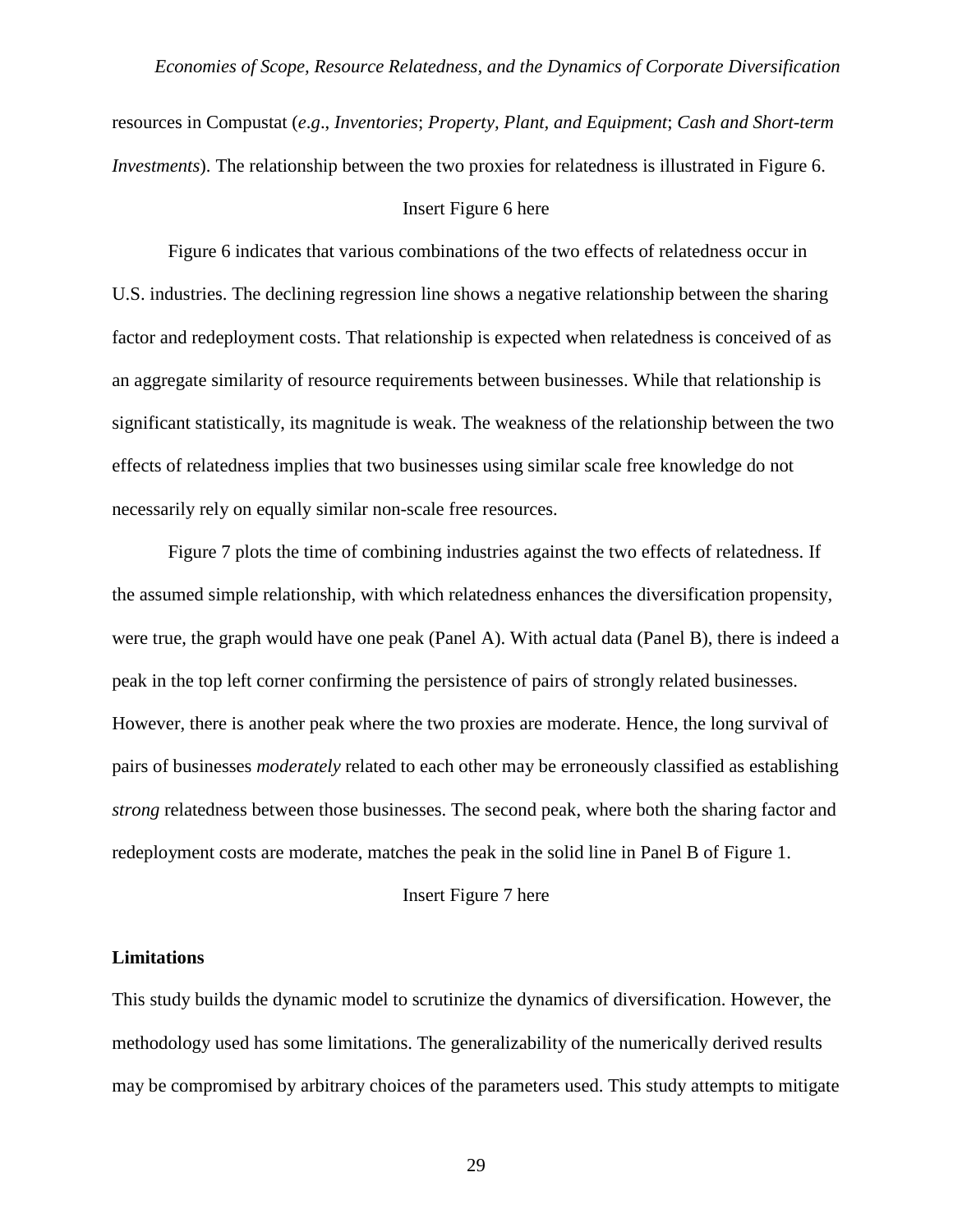that concern by undertaking extensive sensitivity checks and confirming that the directions of all the reported relationships are robust throughout a wide variety of parameter specifications.

In addition, the practical significance of the theoretically derived relationships depends on their strength relative to other predictors of the diversification propensity in real corporate contexts. Although the previous section shows the tentative evidence from the real industry setting to be consistent with the main derived result, the illustration falls short of controlling for multiple alternative predictors of the diversification propensity. Future empirical work should use more sophisticated empirical models to ascertain whether the reported effects of relatedness on the proclivity of firms to diversify are statistically significant in representative samples.

Some readers may find the model of diversification used in this study to be too simplistic because it ignores time lags in resource allocation, organizational inertia, bounded rationality of corporate managers, competitive advantages of incumbent or new firms in businesses entered, and possible acquisitions and divestitures of resources. While adding those features would enrich the enquiry, they would also considerably complicate the model making it intractable even numerically. Future studies may attempt to build more comprehensive models of diversification.

Finally, the focus on economies of scope confronts the tenet that corporate diversification is redundant because market investors can, by themselves, efficiently diversify their investments. While providing investors with the opportunity to reduce risk to a level adequate for returns on their investment, portfolio diversification does not guarantee that investors will attain the best possible value available to managers through the active use of economies of scope. In particular, managers, but not investors, have the prerogative to redeploy employees and physical assets.<sup>[13](#page-29-0)</sup>

<span id="page-29-0"></span><sup>&</sup>lt;sup>13</sup> Resource redeployment at Bombardier Inc. illustrates economies realized by managers but unavailable to investors. With the downturn of the snowmobile business in early 1970s, many snowmobile manufacturers exited the business by bankruptcy or divestment. Such solutions were costly to investors who had to sell the depreciating stock with a substantial discount. In contrast, managers of Bombardier Inc. redeployed resources to the public transportation, whose relatedness to snowmobiles remarkably reduced redeployment costs and whose current advantage over snowmobiles provided strong inducements for redeployment.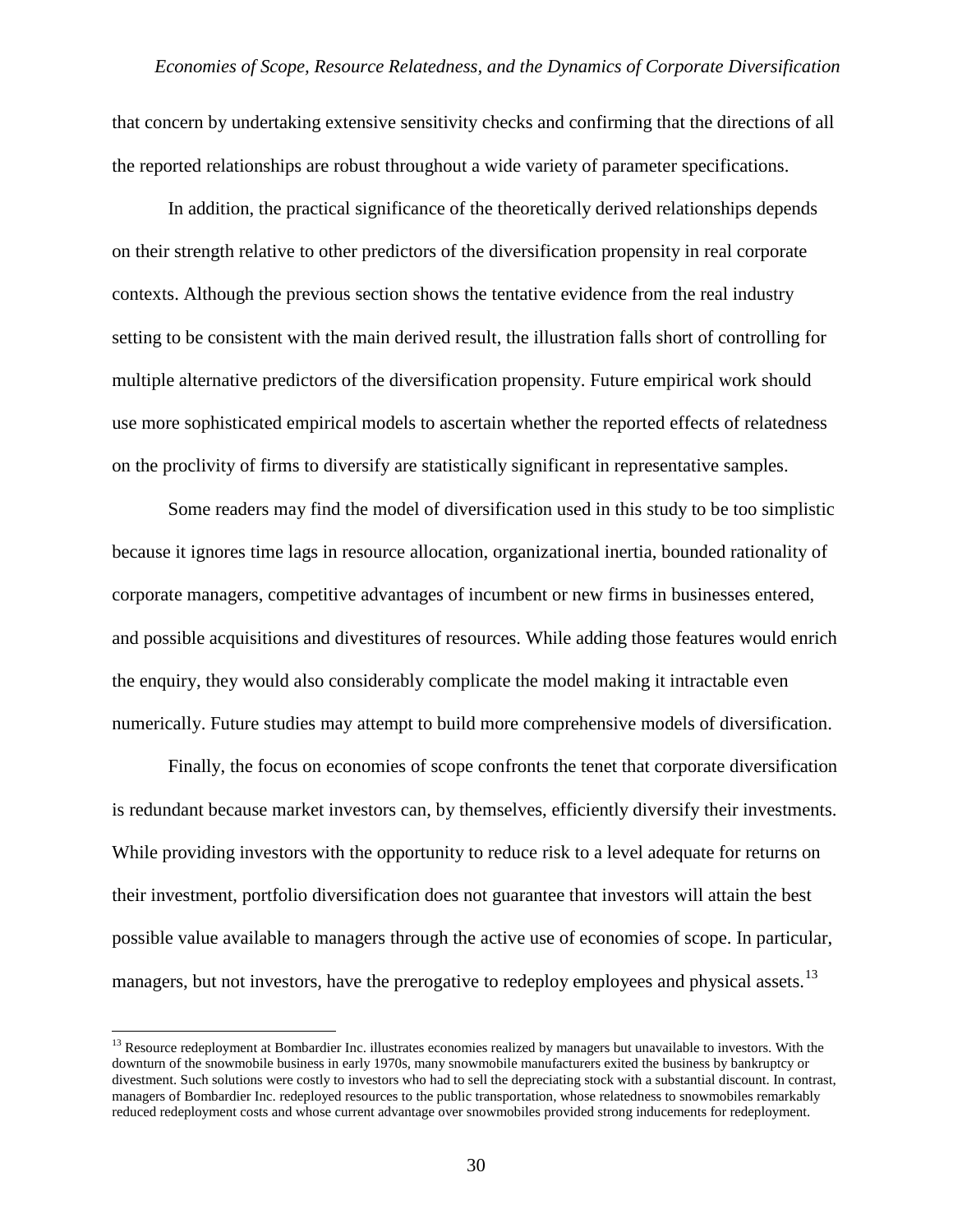## **Conclusion**

The present paper examines the implications of resource relatedness for the dynamics of corporate diversification. The benchmark for the scrutiny is the very prevalent belief that firms are more likely to diversify in combinations of more-related businesses, because relatedness enhances intra-temporal economies of scope by enabling the contemporaneous sharing of resources between combined businesses. This study uses the dynamic model of diversification choices to reconsider that proposition. The model follows recent research and involves the effects of relatedness on the diversification propensity with various types of economies of scope. The model demonstrates that, with inter-temporal economies resulting from the redeployment of non-scale free resources, the effect of relatedness on the diversification propensity differs markedly from what is commonly assumed. In particular, with inter-temporal economies, the strongest diversification propensity derives from moderate, rather than the strongest, relatedness. Moreover, with inter-temporal economies, the effect of relatedness on the diversification propensity is critically moderated by other determinants of such economies and by relatedness involved in intra-temporal economies. The study develops empirically testable hypotheses for those complex relationships, thereby qualifying the commonly tested, simple proposition that firms are more likely to diversify in more-related businesses. The paper also suggests empirical operationalizations for the hypotheses developed. Those developments may encourage empiricists to retest the dynamic implications of relatedness for corporate diversification.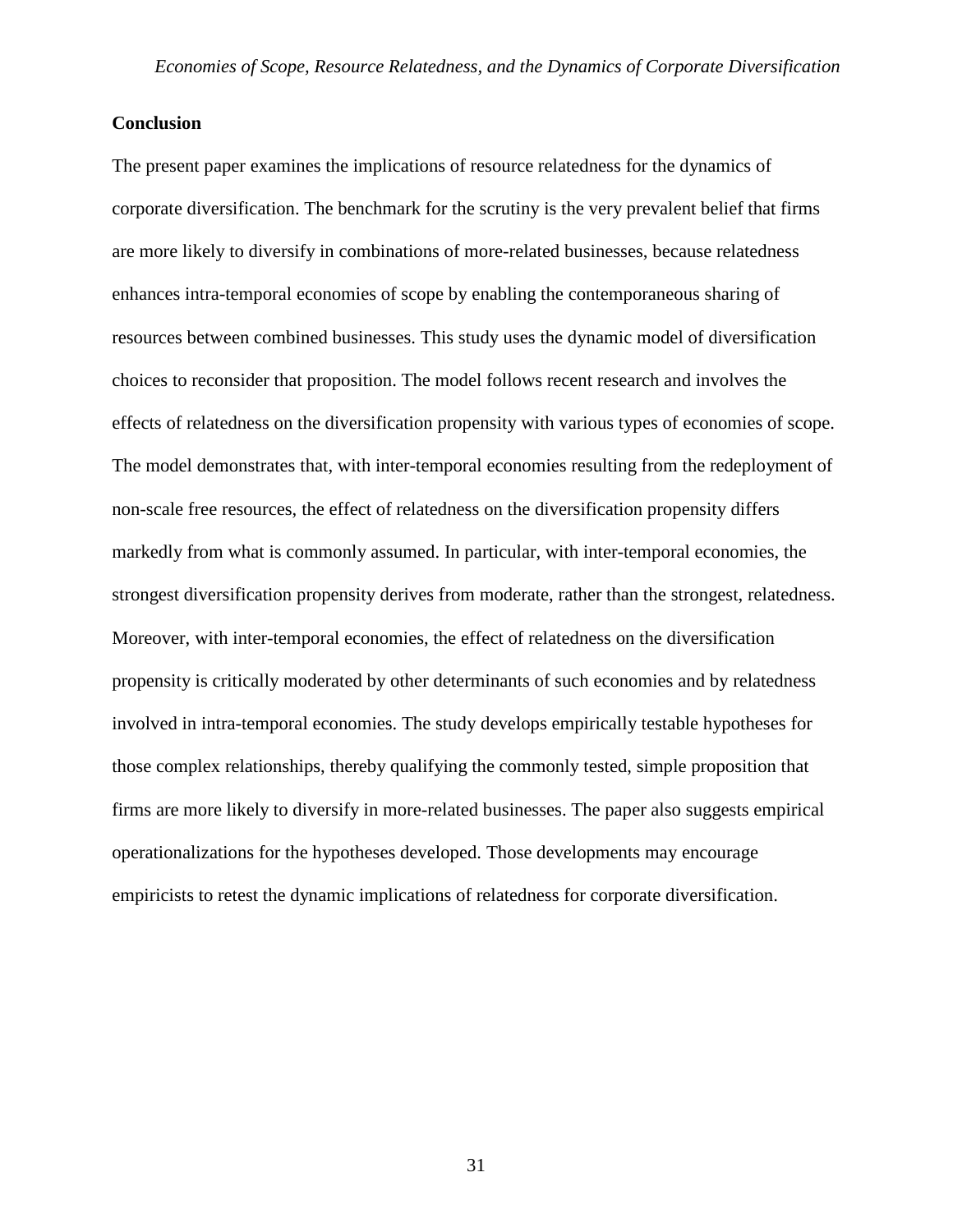### **REFERENCES**

- Amihud Y, Lev B. 1981. Risk reduction as a managerial motive for conglomerate mergers. *The Bell Journal of Economics* **12**(2): 605‒617.
- Amit R, Livnat J. 1988. Diversification strategies, business cycles and economic performance. *Strategic Management Journal* **9**(2): 99–110.
- Amit R, Wernerfelt B. 1990. Why do firms reduce business risk? *Academy of Management Journal* **33**(3): 520–533.
- Anand J. 2004. Redeployment of corporate resources: A study of acquisition strategies in the US defense industries, 1978–1996. *Managerial and Decision Economics* **25**(6/7): 383–400.
- Arrow KJ. 1971. *Essays in the Theory of Risk-Bearing*. Markham: Chicago, IL.
- Asplund M. 2002. Risk-averse firms in oligopoly. *International Journal of Industrial Organization* **20**(7): 995–1012.
- Bellman R. 1957. *Dynamic Programming*. Princeton University Press: Princeton, NJ.
- Bernardo AE, Chowdhry B. 2002. Resources, real options, and corporate strategy. *Journal of Financial Economics* **63**(2): 211–234.
- Brandt MW, Goyal A, Santa-Clara P, Stroud JR. 2005. A simulation approach to dynamic portfolio choice with an application to learning about return predictability. *Review of Financial Studies* **18**(3): 831–873.
- Breschi S, Lissoni F, Malerba F. 2003. Knowledge-relatedness in firm technological diversification. *Research Policy* **32**(1): 69–87.
- Brush TH. 1996. Predicted change in operational synergy and post-acquisition performance of acquired businesses. *Strategic Management Journal* **17**(1): 1‒24.
- Bryce DJ, Winter SG. 2009. A general interindustry relatedness index. *Management Science* **55**(3): 1570–1585.
- Çanakoğlu E, Özekici S. 2009. Portfolio selection in stochastic markets with exponential utility functions. *Annals of Operations Research* **166**(1): 281–297.
- Carceles Poveda E. 2003. Capital adjustment costs and firm risk aversion. *Economics Letters* **81**(1): 101–107.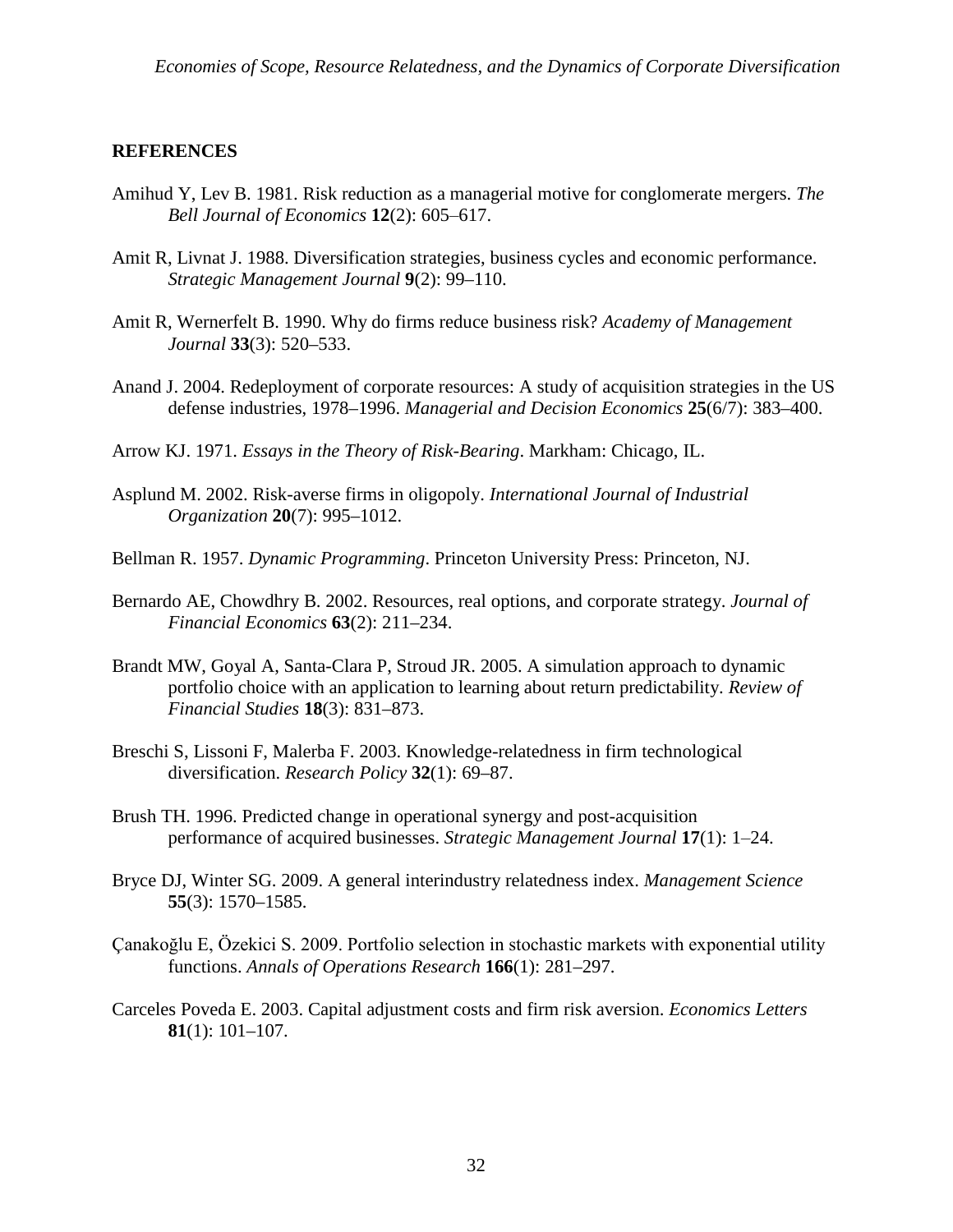- Chang SJ. 1996. An evolutionary perspective on diversification and corporate restructuring: Entry, exit, and economic performance during 1981–89. *Strategic management Journal*  **17**(8): 587–611.
- Choudhary MA, Levine P. 2010. Risk-averse firms and employment dynamics. *Oxford Economic Papers* **62**(3): 578–602.
- Cronqvist H, Makhija AK, Yonker SE. 2012. Behavioral consistency in corporate finance: CEO personal and corporate leverage. *Journal of Financial Economics* **103**(1): 20–40.
- Faccio M, Marchica MT, Mura R. 2011. Large shareholder diversification and corporate risktaking. *The Review of Financial Studies* **24**(11): 3601–3641.
- Fan JPH, Lang LHP. 2000. The measurement of relatedness: An application to corporate diversification. *The Journal of Business* **73**(4): 629–660.
- Ghemawat P, Cassiman B. 2007. Introduction to the special issue on strategic dynamics. *Management Science* **53**(4): 529–536.
- Haugh MB, Kogan L. 2007. Duality theory and approximate dynamic programming for pricing American options and portfolio optimization. In *Handbook in Operations Research and Management Science*, *Volume 15*, Birge JR, Linetsky V (eds). Elseiver B.V.: Amsterdam, The Netherlands: 925–948.
- Helfat CE, Eisenhardt KM. 2004. Inter-temporal economies of scope, organizational modularity, and the dynamics of diversification. *Strategic Management Journal* **25**(13): 1217–1232.
- Henderson V. 2005. The impact of the market portfolio on the valuation, incentives and optimality of executive stock options. *Quantitative Finance* **5**(1): 35–47.
- Hill CWL, Hitt MA, Hoskisson RE. 1992. Cooperative versus competitive structures in related and unrelated diversified firms. *Organization Science* **3**(4): 501–521.
- Kogut B, Kulatilaka N. 1994. Operating flexibility, global manufacturing, and the option value of a multinational network. *Management Science* **40**(1): 123–139.
- Koller T, Lovallo D, Williams Z. 2012. Overcoming a bias against risk. *McKinsey Quarterly* **4**: 15–17.
- Lieberman MB, Lee GK, Folta TB. 2016. Entry, exit, and the potential for resource redeployment. *Strategic Management Journal*, forthcoming.
- Lemelin A. 1982. Relatedness in the patterns of interindustry diversification. *The Review of Economics and Statistics* **64**(4): 646–657.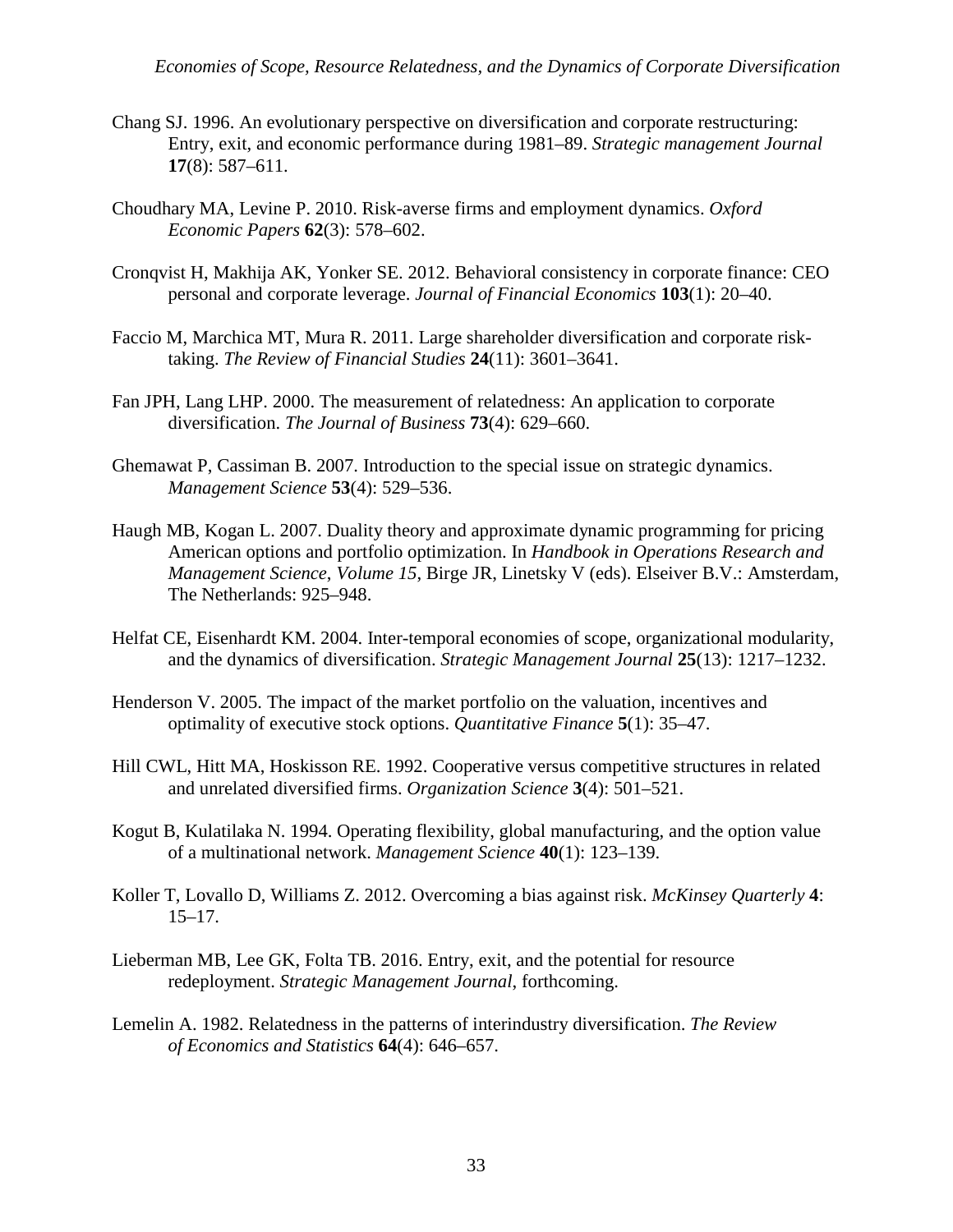- Levinthal DA, Wu B. 2010. Opportunity costs and non-scale free capabilities: profit maximization, corporate scope, and profit margins. *Strategic Management Journal* **31**(7): 780–801.
- Lien LB, Klein PG. 2013. Can the Survivor Principle Survive Diversification? *Organization Science* **24**(5): 1478–1494.
- Loehman E, Nelson C. 1992. Optimal risk management, risk aversion, and production function properties. *Journal of Agricultural and Resource Economics* **17**(2): 219–231.
- MacDonald JM. 1985. R&D and the directions of diversification. *Review of Economics and. Statistics* **67**(4): 583–590.
- Maritan CA, Brush TH. 2003. Heterogeneity and transferring practices: Implementing flow manufacturing in multiple plants. *Strategic Management Journal* **24**(10): 945–959.
- Markowitz HM. 1959. *Portfolio Selection: Efficient Diversification of Investment*. John Wiley: New York.
- Matsusaka JG. 2001. Corporate diversification, value maximization, and organizational capabilities. *Journal of Business* **74**(3): 409–431.
- Merton RC. 1969. Lifetime portfolio selection under uncertainty: The continuous-time case. *The Review of Economics and Statistics* **51**(3): 247–257.
- Meunier G. 2014. Risk aversion and technology portfolios. *Review of Industrial Organization* **44**(4): 347–365.
- Montgomery CA, Wernerfelt B. 1988. Diversification, Ricardian rents, and Tobin's q. *RAND Journal of Economics* **19**(4): 623–632.
- Muthuraman K, Kumar S. 2006. Multidimensional portfolio optimization with proportional transaction costs. *Mathematical Finance* **16**(2): 301–335.
- Neffke F, Henning M. 2013. Skill relatedness and firm diversification. *Strategic Management Journal* **34**(3): 297–316.
- O'Brien J, Folta T. 2009. Sunk costs, uncertainty and market exit: A real options perspective. *Industrial and Corporate Change* **18**(5): 807–833.
- Panzar JC, Willig RD. 1981. Economies of Scope. *American Economic Review* **71**(2): 268–272.
- Penrose ET. 1959. *The Theory of the Growth in the Firm*. John Wiley: New York.
- Porter ME. 1987. From competitive advantage to corporate strategy. *Harvard Business Review* **65**(3): 43–59.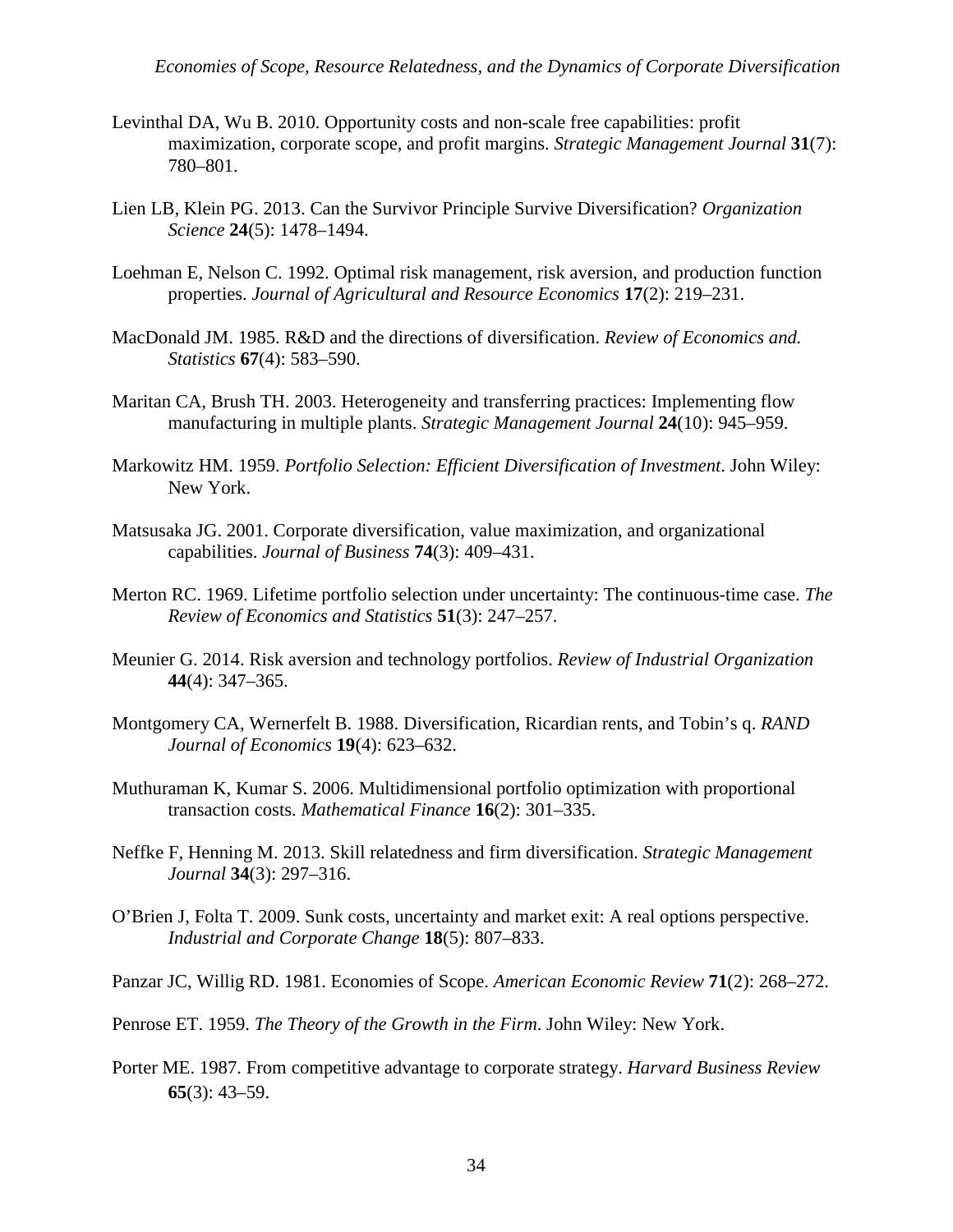- Rumelt RP. 1974. *Strategy, Structure, and Economic Performance*, Harvard University Press: Boston, MA.
- Rawley E. 2010. Diversification, coordination costs, and organizational rigidity: Evidence from microdata. *Strategic Management Journal* **31**(8): 873–891.
- Sakhartov AV, Folta TB. 2014. Resource relatedness, redeployability, and firm value. *Strategic Management Journal* **35**(12): 1781–1797.
- Sakhartov AV, Folta TB. 2015. Getting beyond relatedness as a driver of corporate value. *Strategic Management Journal* **36**(13): 1939–1959.
- Silverman BS. 1999. Technological resources and the direction of corporate diversification: Toward an integration of the resource-based view and transaction cost economics. *Management Science* **45**(8): 1109–1124.
- Teece DJ. 1980. Economies of scope and the scope of the enterprise. *Journal of Economic Behavior and Organization* **1**(3): 223–247.
- Teece DJ, Rumelt R, Dosi G, Winter S. 1994. Understanding corporate coherence: Theory and evidence. *Journal of Economic Behavior and Organization* **23**(1): 1–30.
- Triantis AJ, Hodder JE. 1990. Valuing flexibility as a complex option. *Journal of Finance* **45**(2): 549–565.
- Van Binsbergen JH, Brandt MW. 2007. Solving dynamic portfolio choice problems by recursing on optimized portfolio weights or on the value function? *Computational Economics* **29**(3–4): 355–367.
- Wu B. 2013. Opportunity costs, industry dynamics, and corporate diversification: Evidence from the cardiovascular medical device industry, 1976–2004. *Strategic Management Journal* **34**(11): 1265–1287.
- Ye G, Priem RL, Alshwer AA. 2012. Achieving demand-side synergy from strategic diversification: How combining mundane assets can leverage consumer utilities. *Organization Science* **23**(3): 207–224.
- Zhou YM. 2011. Synergy, coordination costs, and diversification choices. *Strategic Management Journal* **32**(6): 624–639.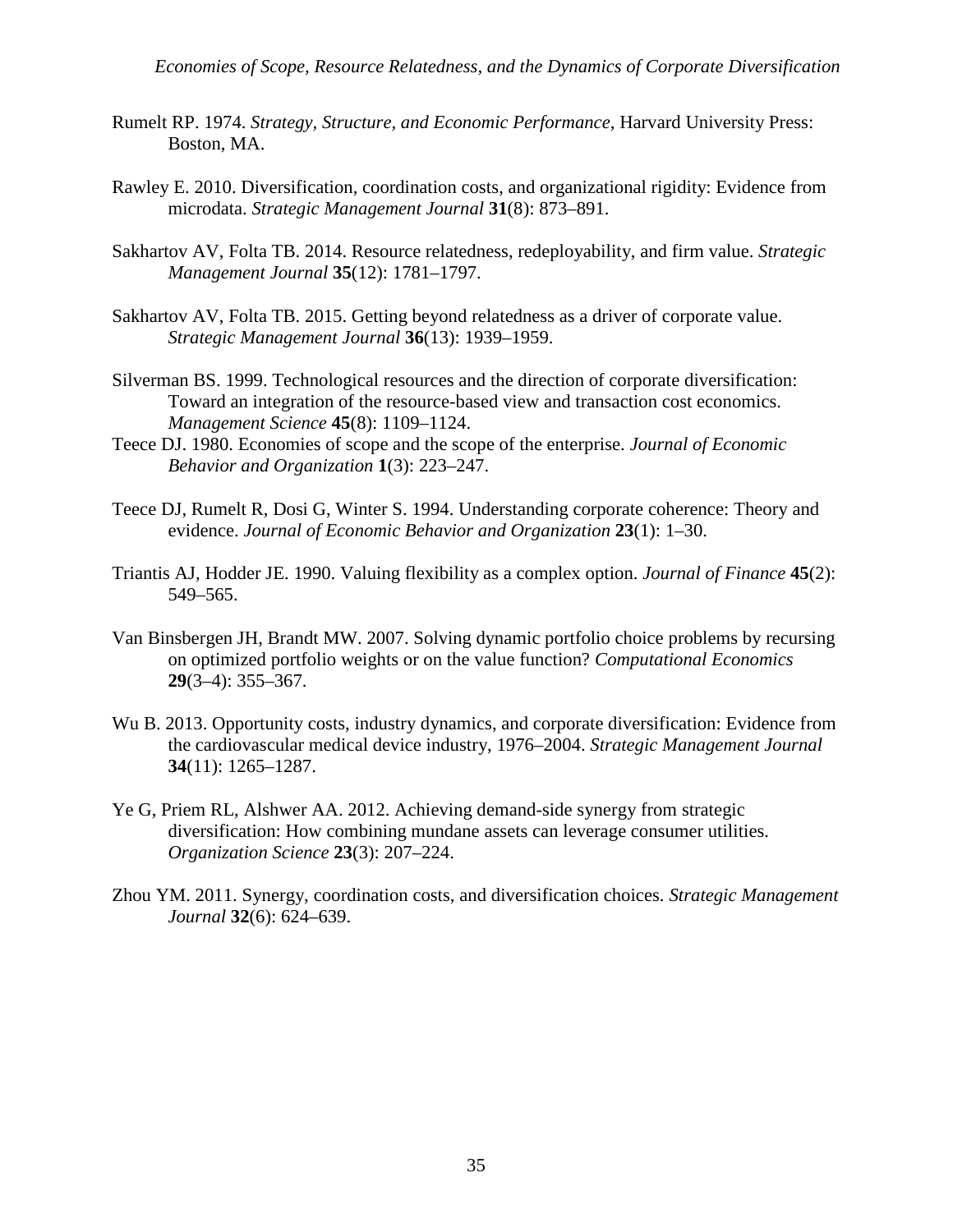





## **B. Effects of redeployment costs and the sharing factor on the longevity of corporate diversification**

### **Figure 1. Implications of relatedness for the dynamics of corporate diversification**

Figure 1 shows the probability  $p_t$  of the firm being diversified in markets *i* and *j* in the middle of the resources' lifecycle (Panel A), and the average longevity *l* ˆ of such diversification (Panel B). The first (inverse) proxy for relatedness, the marginal redeployment cost *S* , represents inter-temporal economies of scope and varies within the interval  $S \in [0.0, 1.3]$ . In particular,  $S = 0.0$  corresponds to the strongest possible relatedness involved in inter-temporal economies between *i* and *j*, whereas  $S = 1.3$  corresponds to very weak relatedness with inter-temporal economies. The second (direct) proxy for relatedness, the sharing factor  $\beta$ , represents intra-temporal economies of scope and takes five values  $\beta \in \{0.90, 0.99, 1.00, 1.01, 1.10\}$ . To clarify, with  $\beta = 0.90$  (depicted with the broken lines), *i* and *j* are very weakly related, resulting in strong intra-temporal diseconomies of scope. With  $\beta = 0.99$  (depicted with the lines with downward-pointing triangles), relatedness is slightly below average, resulting in weak intra-temporal diseconomies. With  $\beta = 1.00$  (depicted with the solid lines), relatedness is average, generating neither intra-temporal diseconomies nor intra-temporal economies. With  $\beta = 1.01$  (depicted with the lines with upwardpointing triangles), relatedness is slightly above average, creating weak intra-temporal economies. With  $\beta = 1.10$  (depicted with the lines with plus signs), *i* and *j* are very strongly related, resulting in strong intra-temporal economies. The following values of other parameters were used to generate the graphs: the length of the resources' lifecycle,  $T = 10$ ; the coefficient of absolute risk aversion,  $\gamma = 0.5$ ; the discreteness with which resource capacity may be redeployed,  $L = 10$ ; the offsets capturing the current returns,  $A_i = A_j = 0.50$ ; the trends for returns,  $\mu_{ii} = \mu_{jj} = 0.1$ ; the variances of the innovation terms capturing the volatilities of returns,  $\sigma_i^2 = \sigma_i^2 = 0.45$ ; the correlation of the innovation terms capturing the correlation of returns,  $\rho = 0$ ; the number of simulated paths for the returns,  $n = 10,000$ ; the risk-free interest rate,  $r = 0.1$ ; and the value of the invested resources,  $V_0 = 1$ .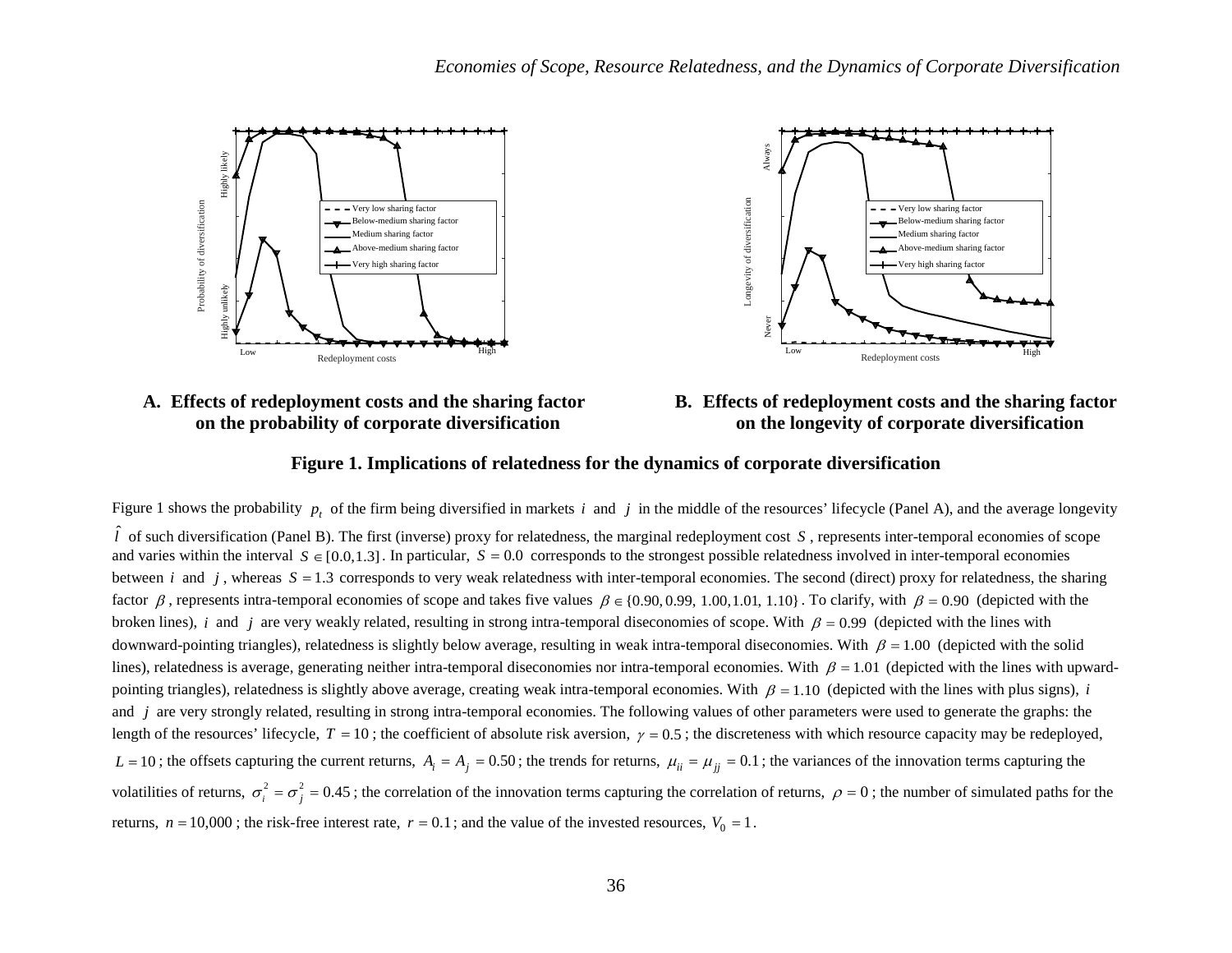

## **A. Effects of redeployment costs and the current return advantage on the probability of diversification**



**B. Effects of redeployment costs and the current return advantage on the longevity of diversification**

#### **Figure 2. Implications of redeployment costs and the current return advantage for the dynamics of corporate diversification**

Figure 2 shows the probability  $p_t$  of the firm being diversified in markets *i* and *j* in the middle of the resources' lifecycle (Panel A), and the average longevity *l* ˆ of such diversification (Panel B). The first (inverse) proxy for relatedness, the marginal redeployment cost *S* , represents inter-temporal economies of scope and varies within the interval  $S \in [0.0, 1.3]$ . In particular,  $S = 0.0$  corresponds to the strongest possible relatedness with inter-temporal economies between *i* and *j*, whereas  $S = 1.3$  corresponds to very weak relatedness with inter-temporal economies. The second proxy for relatedness, the sharing factor  $\beta$ , is set to the medium value  $\beta = 1.00$  with which relatedness is moderate and intra-temporal diseconomies or economies are absent. The current return advantage  $(A_i - A_i)/A_i$  takes five values. In particular, in the broken lines,  $A_i = 0.50$  and  $A_i = 0.40$  showing a strong negative current advantage. In the lines with downward-pointing triangles,  $A_i = 0.50$  and  $A_j = 0.45$  revealing a weak negative current advantage. In the solid lines,  $A_i = A_j = 0.50$  capturing zero current advantage. In the lines with upward-pointing triangles,  $A_i = 0.50$  and  $A_j = 0.55$  showing a weak positive current advantage. In the lines with plus signs,  $A_i = 0.50$  and  $A_i = 0.60$  revealing a strong positive current advantage. The following values of other parameters were used to create the graphs: the length of the resources' lifecycle,  $T = 10$ ; the coefficient of absolute risk aversion,  $\gamma = 0.5$ ; the discreteness with which resource capacity may be redeployed,  $L = 10$ ; the trends for returns,  $\mu_{ii} = \mu_{ii} = 0.1$ ; the variances of the innovation terms showing return volatilities,  $\sigma_i^2 = \sigma_i^2 = 0.45$ ; the correlation of the innovation terms capturing return correlation,  $\rho = 0$ ; the number of simulated paths for the returns,  $n = 10,000$ ; the risk-free interest rate,  $r = 0.1$ ; and the value of the invested resources,  $V_0 = 1$ .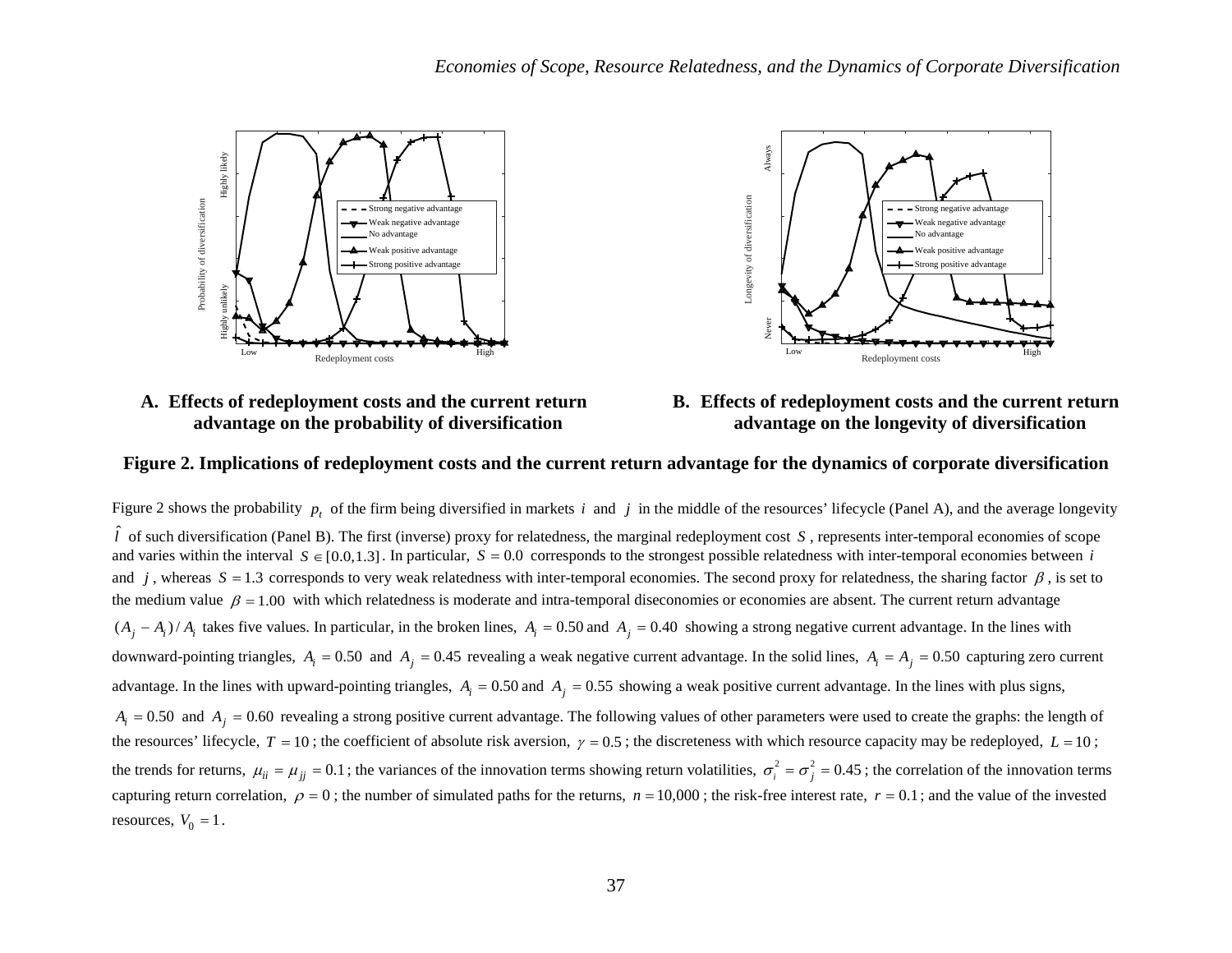

## **A. Effects of redeployment costs and return volatility on the probability of corporate diversification**



## **B. Effects of redeployment costs and return volatility on the longevity of corporate diversification**

### **Figure 3. Implications of redeployment costs and return volatility for the dynamics of corporate diversification**

Figure 3 shows the probability  $p_t$  of the firm being diversified in markets *i* and *j* in the middle of the resources' lifecycle (Panel A), and the average longevity *l* ˆ of such diversification (Panel B). The first (inverse) proxy for relatedness, the marginal redeployment cost *S* , represents inter-temporal economies of scope and varies within the interval  $S \in [0.0, 1.3]$ . In particular,  $S = 0.0$  corresponds to the strongest possible relatedness involved in inter-temporal economies between *i* and *j*, whereas  $S = 1.3$  corresponds to very weak relatedness with inter-temporal economies. The second proxy for relatedness, the sharing factor β, is set to the medium value  $β = 1.00$  with which relatedness is moderate and intra-temporal diseconomies or economies are absent. The variances  $σ<sub>i</sub><sup>2</sup>$  and  $σ<sub>j</sub><sup>2</sup>$ of the innovation terms capturing the volatilities of returns take five values. In particular, in the broken lines,  $\sigma_i^2 = \sigma_i^2 = 0.05$  capturing very low volatility. In the lines with downward-pointing triangles,  $\sigma_i^2 = \sigma_j^2 = 0.30$  revealing low volatility. In the solid lines,  $\sigma_i^2 = \sigma_j^2 = 0.45$  corresponding to moderate volatility. In the lines with upward-pointing triangles,  $\sigma_i^2 = \sigma_j^2 = 0.80$  corresponding to high volatility. In the lines marked with plus signs,  $\sigma_i^2 = \sigma_j^2 = 1.05$  corresponding to very high volatility. The following values of other parameters were used to generate the graphs: the length of the resources' lifecycle,  $T = 10$ ; the coefficient of absolute risk aversion,  $\gamma = 0.5$ ; the discreteness with which resource capacity may be redeployed,  $L = 10$ ; the offsets capturing the initial returns,  $A_i = A_j = 0.50$ ; the trends for returns,  $\mu_{ii} = \mu_{ii} = 0.1$ ; the correlation of the innovation terms capturing return correlation,  $\rho = 0$ ; the number of simulated paths for the returns,  $n = 10,000$ ; the risk-free interest rate,  $r = 0.1$ ; and the value of the invested resources,  $V_0 = 1$ .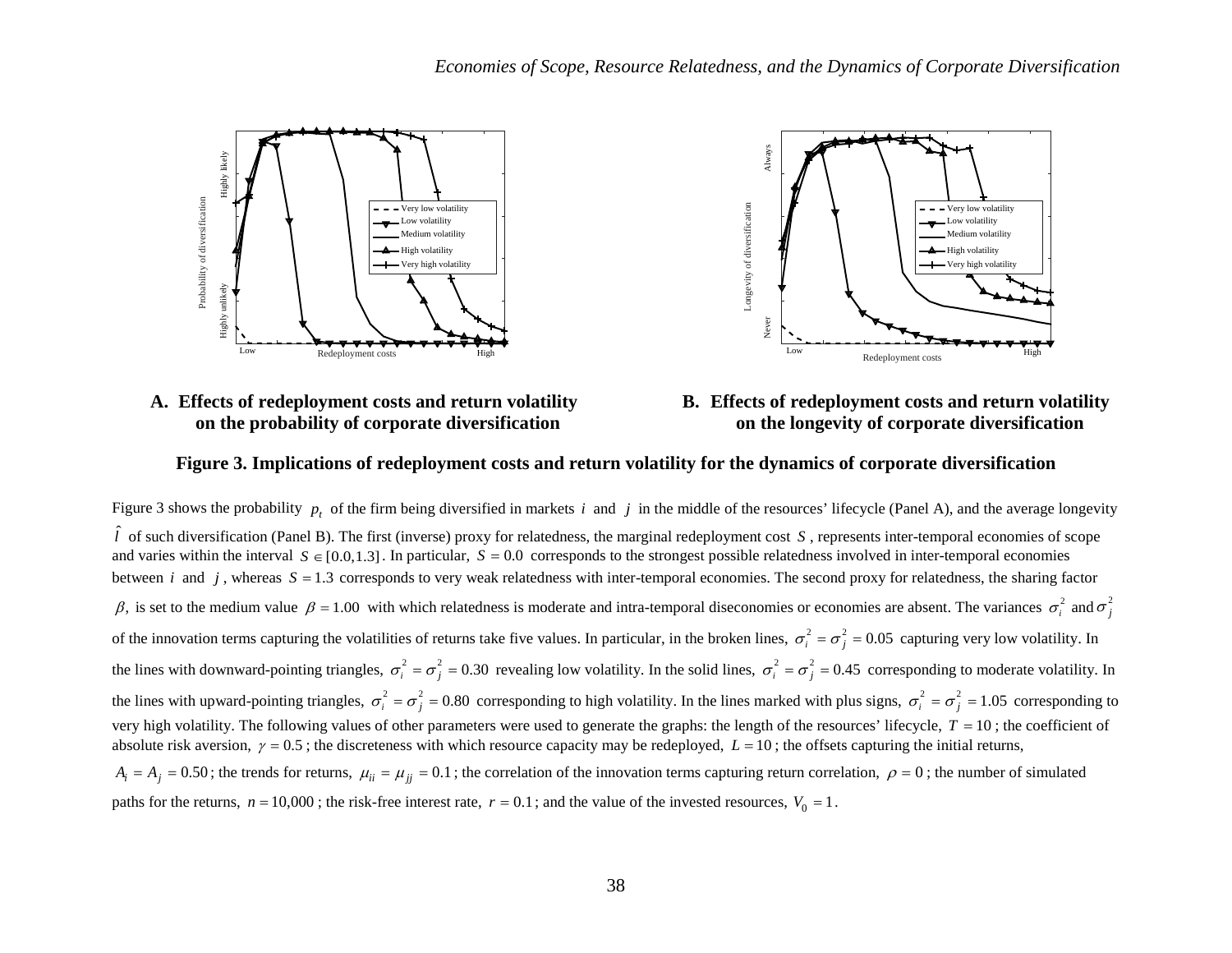

## **A. Effects of redeployment costs and return correlation on the probability of corporate diversification**



## **B. Effects of redeployment costs and return correlation on the longevity of corporate diversification**

### **Figure 4. Implications of redeployment costs and return correlation for the dynamics of corporate diversification**

Figure 4 shows the probability  $p_t$  of the firm being diversified in markets *i* and *j* in the middle of the resources' lifecycle (Panel A), and the average longevity *l* ˆ of such diversification (Panel B). The first (inverse) proxy for relatedness, the marginal redeployment cost *S* , represents inter-temporal economies of scope and varies within the interval  $S \in [0.0, 1.3]$ . In particular,  $S = 0.0$  corresponds to the strongest possible relatedness involved in inter-temporal economies between *i* and *j*, whereas  $S = 1.3$  corresponds to very weak relatedness with inter-temporal economies. The second proxy for relatedness, the sharing factor β, is set to the medium value  $β = 1.00$  with which relatedness is moderate and intra-temporal diseconomies or economies are absent. The correlation  $ρ$  of the innovation terms capturing return correlation takes five values. In particular, in the broken lines,  $\rho = -0.99$  representing strong negative correlation. In the lines with downward-pointing triangles,  $\rho = -0.50$  revealing weak negative correlation. In the solid lines,  $\rho = 0.00$  representing zero correlation. In the lines with upward-pointing triangles,  $\rho = 0.50$  showing weak positive correlation. In the lines with plus signs,  $\rho = 0.99$  capturing strong positive correlation. The following values of other parameters were used to generate the graphs: the length of the resources' lifecycle,  $T = 10$ ; the coefficient of absolute risk aversion,  $\gamma = 0.5$ ; the discreteness with which resource capacity may be redeployed,  $L = 10$ ; the offsets capturing the initial returns,  $A_i = A_j = 0.50$ ; the trends for returns,  $\mu_{ii} = \mu_{jj} = 0.1$ ; the variances of the innovation terms capturing the volatilities of returns,  $\sigma_i^2 = \sigma_j^2 = 0.45$ ; the number of simulated paths for the returns,  $n = 10,000$ ; the risk-free interest rate,  $r = 0.1$ ; and the value of the invested resources,  $V_0 = 1$ .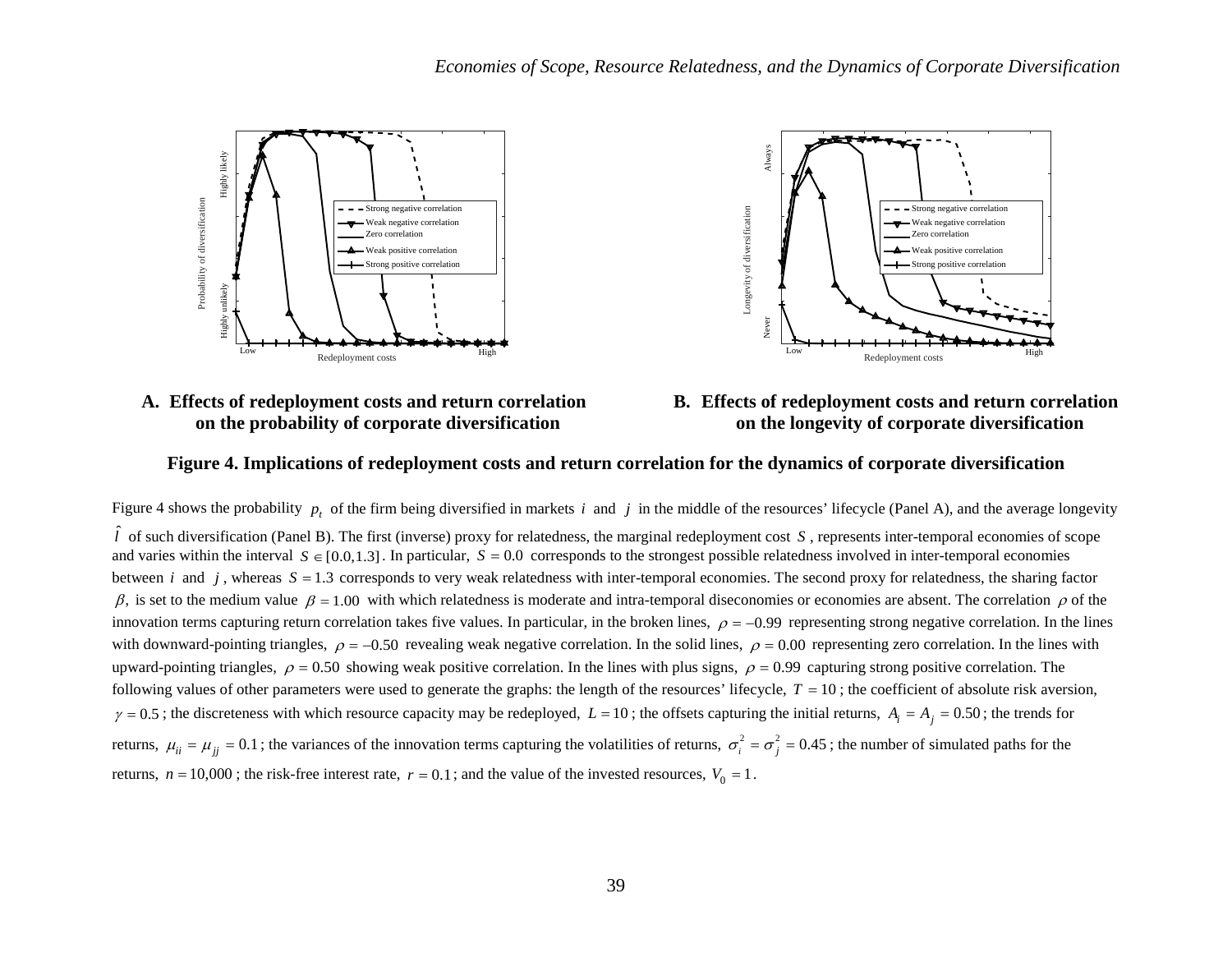

## **A. Long-run effect of redeployment costs on the probability of corporate diversification**



## **B. Evolution of the probability of corporate diversification over time**

### **Figure 5. Long-run implications of relatedness for the dynamics of corporate diversification**

Panel A of Figure 5 shows the probability  $p<sub>T</sub>$  of the firm being diversified in markets *i* and *j* in the end of the resources' lifecycle. In Panel A, the first (inverse) proxy for relatedness, the marginal redeployment cost *S*, represents inter-temporal economies of scope and varies within the interval  $S \in [0.0, 1.3]$ . In particular,  $S = 0.0$  corresponds to the strongest possible relatedness involved in inter-temporal economies between *i* and *j*, whereas  $S = 1.3$  corresponds to very weak relatedness with inter-temporal economies. In Panel A, the second proxy for relatedness, the sharing factor  $\beta$ , takes three values. In particular, with  $\beta = 0.90$  (depicted by the broken line), *i* and *j* are very weakly related, resulting in strong intra-temporal diseconomies. With  $\beta = 1.00$  (depicted by the solid line), relatedness is average, generating no intra-temporal diseconomies or economies. With  $\beta = 1.10$  (depicted by the line with plus signs), *i* and *j* are very strongly related, resulting in strong intra-temporal economies. Panel B of Figure 5 shows the evolution of the probability  $p_t$  of the firm being diversified in markets *i* and *j* over the resources lifecycle. In Panel B, the marginal redeployment cost takes an intermediate value  $S = 0.195$  representing moderate relatedness involved in inter-temporal economies. The sharing factor  $\beta$  in Panel B takes the same three values as in Panel A:  $\beta = 0.90$  (depicted by the broken line),  $\beta = 1.00$  (depicted by the solid line), and  $\beta = 1.10$  (depicted by the line with plus signs). In both panels, the following values of other parameters were used: the length of the resources' lifecycle,  $T = 10$ ; the coefficient of absolute risk aversion,  $\gamma = 0.5$ ; the discreteness with which resource capacity may be redeployed,  $L = 10$ ; the offsets capturing the initial returns,  $A_i = A_j = 0.50$ ; the trends for returns,  $\mu_{ii} = \mu_{ii} = 0.1$ ; the variances of the innovation terms capturing the volatilities of returns,  $\sigma_i^2 = \sigma_i^2 = 0.45$ ; the correlation of the innovation terms capturing return correlation,  $\rho = 0$ ; the number of simulated paths for the returns,  $n = 10,000$ ; the risk-free interest rate,  $r = 0.1$ ; and the value of invested resources,  $V_0 = 1$ .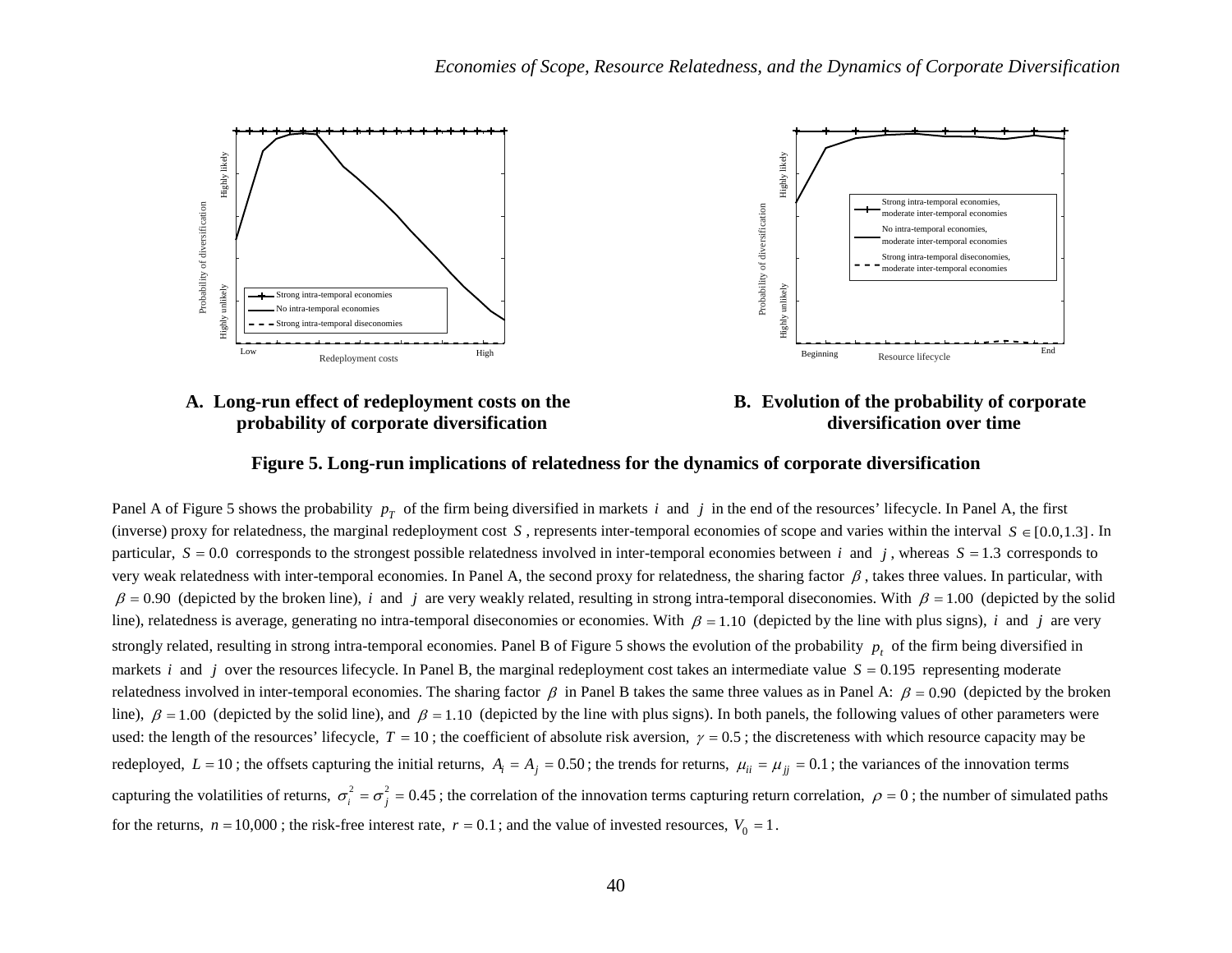

**Figure 6. Relationship between two manifestations of relatedness in U.S. industries**

Figure 6 presents the scatterplot for the joint distribution of the two ramifications of relatedness, the sharing factor and redeployment costs, across U.S. industries. The sharing factor, representing relatedness in intra-temporal economies, is estimated using patent profiles of three-digit U.S. SIC industries. That operationalization captures the similarity between any two industries, in scale free technological knowledge classified into patent categories. Redeployment costs, capturing un-relatedness in inter-temporal economies, are represented using profiles of threedigit U.S. SIC industries in terms of tangible resources. That operationalization measures the dissimilarity between any two industries, in non-scale free resources, classified into categories of tangible resources in Compustat balance sheet statements. In the reported correlation between the sharing factor and the redeployment cost, p-value<0.001.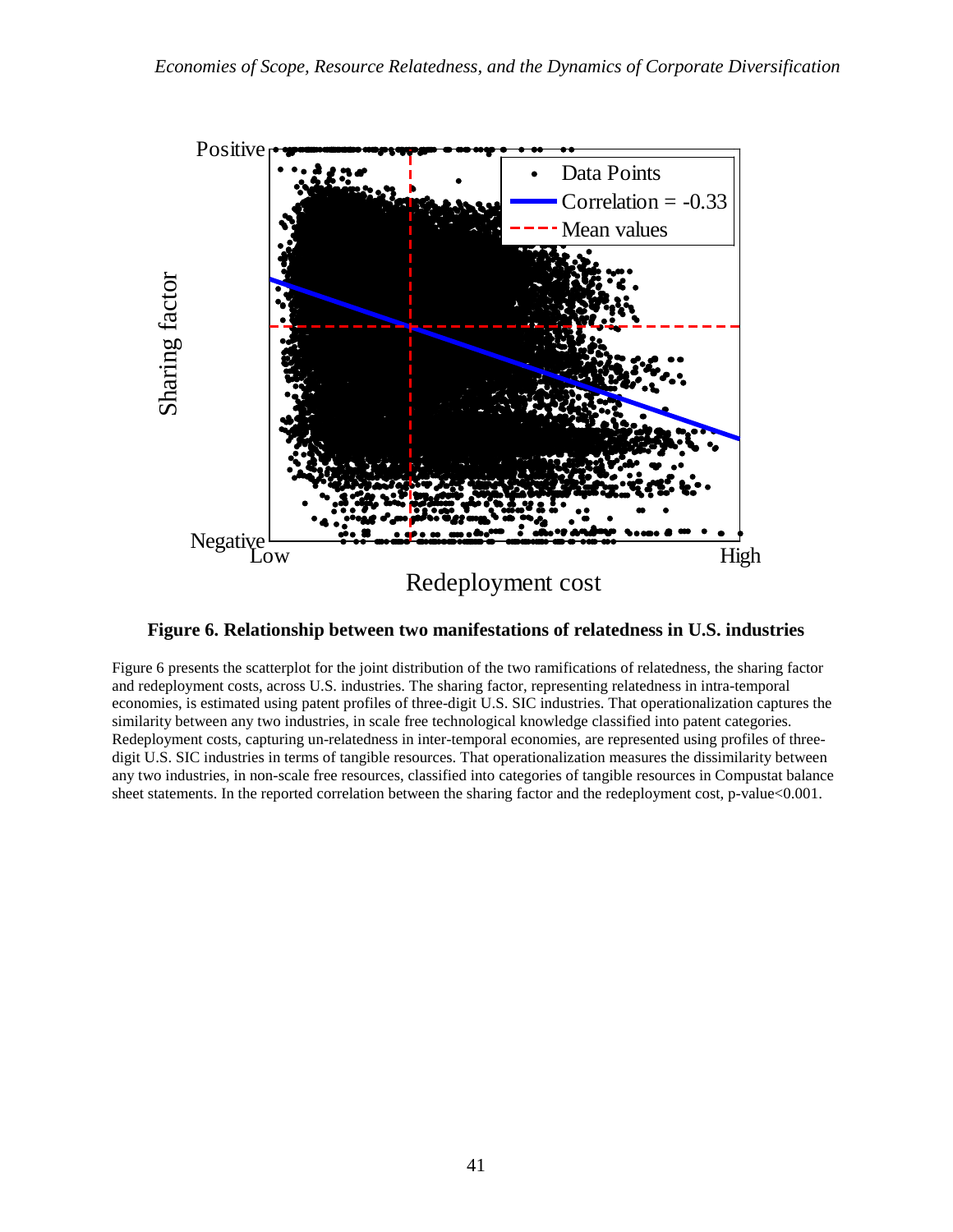

**factor and redeployment cost**



## **Figure 7. Diversification propensity in U.S. industries**

Figure 7 presents filled contour maps showing the average time of combining different pairs of U.S. SIC industries against the two ramifications of relatedness. Panel A arbitrarily illustrates the previously assumed simple relationship, with which relatedness unambiguously enhances the diversification propensity. Panel B demonstrates the actual relationship occurring in the real U.S. industry data. The diversification propensity is computed as the average time of combining a pair of three-digit U.S. SIC industries within a firm's scope based on the Compustat Segments data in years from 1976 to 2013. The sharing factor, representing relatedness in intra-temporal economies, is estimated using patent profiles of three-digit U.S. SIC industries. That operationalization captures the similarity between any two industries, in scale free technological knowledge classified into patent categories. Redeployment costs, capturing un-relatedness in intertemporal economies, are represented using profiles of three-digit U.S. SIC industries in terms of tangible resources. That operationalization measures the dissimilarity between any two industries, in non-scale free resources, classified into categories of tangible resources in Compustat balance sheet statements.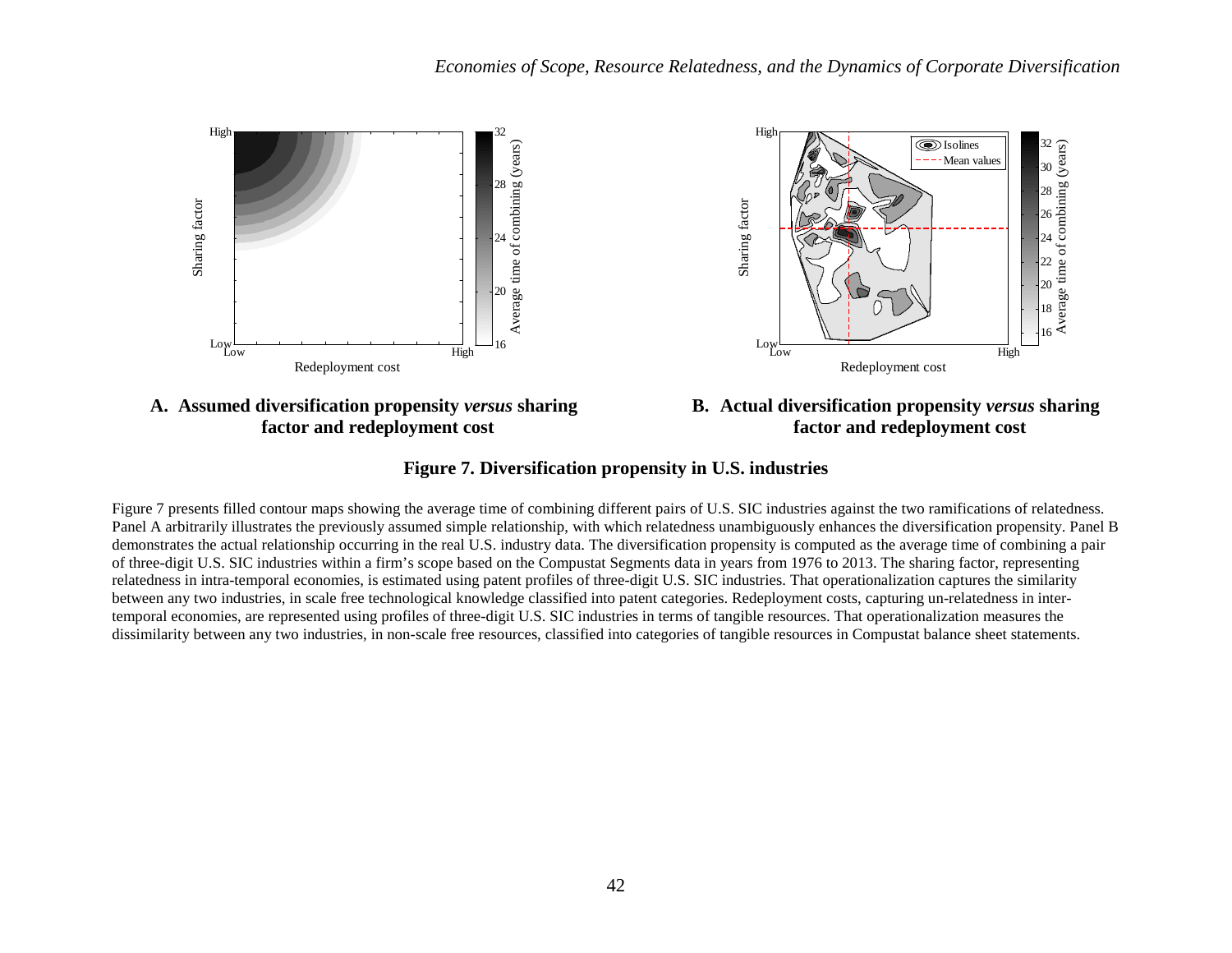| Questions on dynamics of<br>corporate diversification                                                                          | <b>Limiting approaches</b><br>in extant research                                                                                 | <b>Specific implication in previous</b><br>research                                                                                                                                                                                               | <b>Novel results</b>                                                                                                                                                                                                                                                                                                                                      |
|--------------------------------------------------------------------------------------------------------------------------------|----------------------------------------------------------------------------------------------------------------------------------|---------------------------------------------------------------------------------------------------------------------------------------------------------------------------------------------------------------------------------------------------|-----------------------------------------------------------------------------------------------------------------------------------------------------------------------------------------------------------------------------------------------------------------------------------------------------------------------------------------------------------|
| How does relatedness<br>between two businesses<br>affect the propensity of a<br>firm to be diversified<br>across them?         | Limited recognition of<br>different types of<br>economies of scope                                                               | Relatedness between two<br>businesses monotonically enhances<br>the propensity of a firm to be<br>diversified across them.                                                                                                                        | The monotonic positive effect of<br>relatedness on the diversification<br>propensity does not hold with inter-<br>temporal economies of scope,<br>wherein the diversification<br>propensity has an inverted U-shaped<br>relationship with relatedness.                                                                                                    |
| Does relatedness between<br>two businesses suffice to<br>predict the proclivity of a<br>firm to be diversified<br>across them? | Limited attention to<br>determinants of<br>economies of scope<br>other than relatedness                                          | The effect of relatedness between<br>two businesses on the proclivity of<br>a firm to be diversified across them<br>is unconditional ( <i>i.e.</i> , that effect<br>does not depend on other<br>determinants of economies of<br>scope).           | The effect of relatedness on the<br>diversification propensity strongly<br>interacts with inducements.                                                                                                                                                                                                                                                    |
| How does the propensity of<br>a firm to diversify across<br>two businesses evolve over<br>time?                                | Verbal theorizing in the<br>complex context with<br>inter-temporal linkages<br>between corporate<br>diversification<br>decisions | In the long run, the propensity of a<br>firm to diversify across two<br>businesses is affected by<br>relatedness linked to intra-temporal<br>economies of scope but unaffected<br>by relatedness linked to inter-<br>temporal economies of scope. | In the long run, the diversification<br>propensity is very sensitive to<br>relatedness present in inter-temporal<br>economies. Moreover, with<br>moderate levels of relatedness<br>involved in inter-temporal<br>economies of scope, the<br>diversification propensity due to<br>such economies remains very high<br>throughout the resource's lifecycle. |

| Table 1. Previous and novel insights into the implications of relatedness for the dynamics of corporate diversification |  |  |
|-------------------------------------------------------------------------------------------------------------------------|--|--|
|                                                                                                                         |  |  |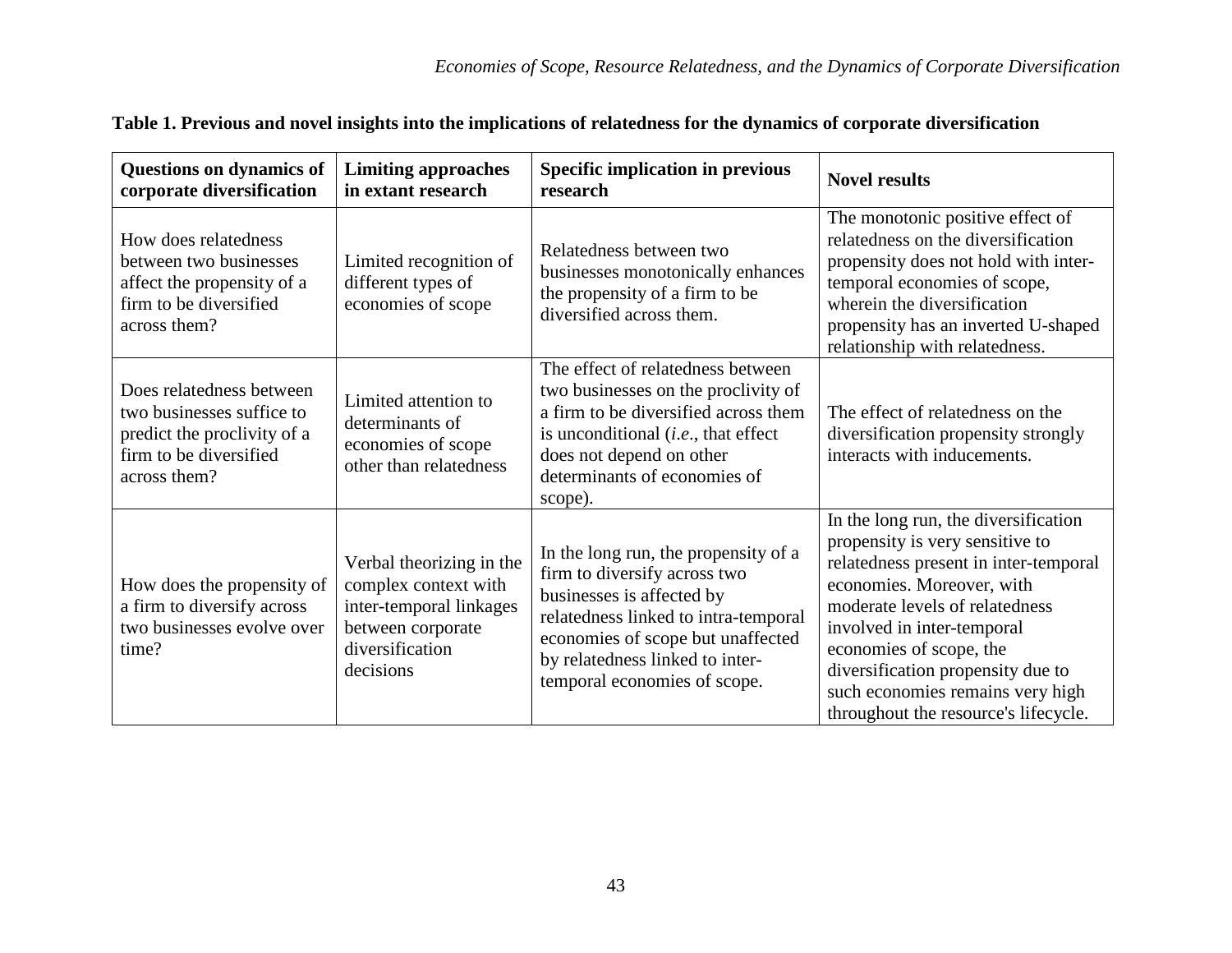| Time t                                                                          | $t=0$                                                                            | $t=1$                                                                                                               | $t=2$                | $t=3$               | $t = 4$                                                                                                                                                                                                                                                                                                                                                                                                                                                                           | $t = 5$           | $t = 6$           | $t=7$                                                                                                                                                                                                                                                                                                                  | $t=8$                | $t=9$                                                       | $t = T = 10$                                                                              |
|---------------------------------------------------------------------------------|----------------------------------------------------------------------------------|---------------------------------------------------------------------------------------------------------------------|----------------------|---------------------|-----------------------------------------------------------------------------------------------------------------------------------------------------------------------------------------------------------------------------------------------------------------------------------------------------------------------------------------------------------------------------------------------------------------------------------------------------------------------------------|-------------------|-------------------|------------------------------------------------------------------------------------------------------------------------------------------------------------------------------------------------------------------------------------------------------------------------------------------------------------------------|----------------------|-------------------------------------------------------------|-------------------------------------------------------------------------------------------|
| Value $V_{kt}$<br>accumulated by<br>time $t$                                    | $V_{k,0}$                                                                        | $V_{k,0}+V_{k,0}F_{k,1}$                                                                                            | $V_{k,0}+$           | $V_{k,0}+$          | $V_{k,0}+$                                                                                                                                                                                                                                                                                                                                                                                                                                                                        | $V_{k,0}+$        | $V_{k,0}+$        | $V_{k,0}+$                                                                                                                                                                                                                                                                                                             | $V_{k,0}+$           | $V_{k,0}+$                                                  | $V_{k,0}+$                                                                                |
|                                                                                 |                                                                                  |                                                                                                                     |                      |                     | $\left[ (1+r)^1 \cdot 1 \right] V_{k0} F_{k1} + \\ \left[ (1+r)^2 \cdot 1 \right] V_{k0} F_{k1} + \\ \left[ (1+r)^3 \cdot 1 \right] V_{k0} F_{k1} + \\ \left[ (1+r)^4 \cdot 1 \right] V_{k0} F_{k1} + \\ \left[ (1+r)^5 \cdot 1 \right] V_{k0} F_{k1} + \\ \left[ (1+r)^5 \cdot 1 \right] V_{k0} F_{k1} + \\ \left[ (1+r)^7 \cdot 1 \right] V_{k0} F_{k1} + \\ \left[ (1+r)^8 \cdot 1 \right] V_{k0} F_{k1} + \\ \left[ ($                                                        |                   |                   |                                                                                                                                                                                                                                                                                                                        |                      |                                                             |                                                                                           |
|                                                                                 |                                                                                  |                                                                                                                     | $V_{k0}F_{k2}$       |                     | $\left[ (1+r)^1 - 1 \right] V_{k} {}_0F_{k}{}_2 + \\ \left[ (1+r)^2 - 1 \right] V_{k} {}_0F_{k}{}_2 + \\ \left[ (1+r)^3 - 1 \right] V_{k} {}_0F_{k}{}_2 + \\ \left[ (1+r)^4 - 1 \right] V_{k} {}_0F_{k}{}_2 + \\ \left[ (1+r)^5 - 1 \right] V_{k} {}_0F_{k}{}_2 + \\ \left[ (1+r)^6 - 1 \right] V_{k} {}_0F_{k}{}_2 + \\ \left[ (1+r)^7 - 1 \right] V_{k} {}_0F_{k}{}_2 + \\ \left[ (1+r)^8 - $                                                                                   |                   |                   |                                                                                                                                                                                                                                                                                                                        |                      |                                                             |                                                                                           |
|                                                                                 |                                                                                  |                                                                                                                     |                      | $V_{k0}F_3$         | $[(1+r)^1\text{-}1]V_{k0}F_{k3}+\left[[(1+r)^2\text{-}1]V_{k0}F_{k3}+\left[(1+r)^3\text{-}1]V_{k0}F_{k3}+\left[(1+r)^4\text{-}1]V_{k0}F_{k3}+\left[(1+r)^5\text{-}1]V_{k0}F_{k3}+\right]\left[(1+r)^6\text{-}1]V_{k0}F_{k3}+\right]\left[(1+r)^7\text{-}1]V_{k0}F_{k3}+\left[(1+r)^7\text{-}1]V_{k0}F_{k3}+\left[(1+r)^7\text{-}1]V_{k0}F_{k3}+\right]\left[(1+r)^7\$                                                                                                             |                   |                   |                                                                                                                                                                                                                                                                                                                        |                      |                                                             |                                                                                           |
|                                                                                 |                                                                                  |                                                                                                                     |                      |                     | $V_{k0}F_{k4}$                                                                                                                                                                                                                                                                                                                                                                                                                                                                    |                   |                   | $[(1+r)^{1} \cdot 1]V_{k0}F_{k4} + [(1+r)^{2} \cdot 1]V_{k0}F_{k4} + [(1+r)^{3} \cdot 1]V_{k0}F_{k4} + [(1+r)^{4} \cdot 1]V_{k0}F_{k4} + [(1+r)^{5} \cdot 1]V_{k0}F_{k4} + [(1+r)^{6} \cdot 1]V_{k0}F_{k4}$                                                                                                            |                      |                                                             |                                                                                           |
|                                                                                 |                                                                                  |                                                                                                                     |                      |                     |                                                                                                                                                                                                                                                                                                                                                                                                                                                                                   | $V_{k0}F_{k5}$    |                   | $[(1+r)^1-1]V_{k0}F_{k5}+\big[(1+r)^2-1]V_{k0}F_{k5}+\big[(1+r)^3-1]V_{k0}F_{k5}+\big[(1+r)^4-1]V_{k0}F_{k5}+\big[(1+r)^5-1]V_{k0}F_{k5}+\big[(1+r)^5-1]V_{k0}F_{k5}+\big[(1+r)^5-1]V_{k0}F_{k5}+\big[(1+r)^5-1]V_{k0}F_{k5}+\big[(1+r)^5-1]V_{k0}F_{k5}+\big[(1+r)^5-1]V_{k0}F_{k5}+\big[(1+r)^5-1]V_{k0}F_{k5}+\big$ |                      |                                                             |                                                                                           |
|                                                                                 |                                                                                  |                                                                                                                     |                      |                     |                                                                                                                                                                                                                                                                                                                                                                                                                                                                                   |                   | $V_{k0}F_{k6}$    | $[(1+r)^{1}-1]V_{k0}F_{k6} + [(1+r)^{2}-1]V_{k0}F_{k6} + [(1+r)^{3}-1]V_{k0}F_{k6} + [(1+r)^{4}-1]V_{k0}F_{k6} +$                                                                                                                                                                                                      |                      |                                                             |                                                                                           |
|                                                                                 |                                                                                  |                                                                                                                     |                      |                     |                                                                                                                                                                                                                                                                                                                                                                                                                                                                                   |                   |                   | $V_{k0}F_{k7}$                                                                                                                                                                                                                                                                                                         |                      |                                                             | $[(1+r)^{1}-1]V_{k0}F_{k7}$ + $[(1+r)^{2}-1]V_{k0}F_{k7}$ + $[(1+r)^{3}-1]V_{k0}F_{k7}$ + |
|                                                                                 |                                                                                  |                                                                                                                     |                      |                     |                                                                                                                                                                                                                                                                                                                                                                                                                                                                                   |                   |                   |                                                                                                                                                                                                                                                                                                                        | $V_{k0}F_{k8}$       | $[(1+r)^{1}-1]V_{k0}F_{k8}$ + $[(1+r)^{2}-1]V_{k0}F_{k8}$ + |                                                                                           |
|                                                                                 |                                                                                  |                                                                                                                     |                      |                     |                                                                                                                                                                                                                                                                                                                                                                                                                                                                                   |                   |                   |                                                                                                                                                                                                                                                                                                                        |                      | $V_{k0}F_{k9}$                                              | $[(1+r)^{1}-1]V_{k0}F_{k9}+$                                                              |
|                                                                                 |                                                                                  |                                                                                                                     |                      |                     |                                                                                                                                                                                                                                                                                                                                                                                                                                                                                   |                   |                   |                                                                                                                                                                                                                                                                                                                        |                      |                                                             | $V_{k0}F_{k10}$                                                                           |
| Value $V_{kT}$ as<br>seen from time t                                           | $V_{k,0}+$                                                                       | $V_{k,0}+$                                                                                                          | $V_{k,0}+$           | $V_{k,0}+$          | $V_{k,0}+$                                                                                                                                                                                                                                                                                                                                                                                                                                                                        | $V_{k,0}+$        | $V_{k,0}+$        | $V_{k,0}+$                                                                                                                                                                                                                                                                                                             | $V_{k,0}+$           | $V_{k,0}+$                                                  | $V_{k,0}+$                                                                                |
|                                                                                 |                                                                                  |                                                                                                                     |                      |                     | ${\left[ (1+r)^{9} \cdot 1 \right] V_{k}}_0F_{k} + \nonumber \\ {\left[ ((1+r)^{9} \cdot 1) V_{k}}_0F_{k} + \right. \\ {\left. \left. \left. \left. \left. \left. \right  \right  V_{k}}_0F_{k} + \right. \right. \right. \\ {\left. \left. \left. \left. \left. \right  V_{k}}_0F_{k} + \right. \right. \right. \\ {\left. \left. \left. \left. \left( (1+r)^{9} \cdot 1 \right) V_{k}}_0F_{k} + \right. \right. \right. \\ {\left. \left. \left. \left. \left( (1+r)^{9} \cdot$ |                   |                   |                                                                                                                                                                                                                                                                                                                        |                      |                                                             |                                                                                           |
|                                                                                 |                                                                                  |                                                                                                                     |                      |                     | ${\left[ (1+r)^8 \cdot 1 \right] V_k} {}_0F_{k\,2} + \\ {\left[ (1+r)^8 \cdot 1 \right] V_k} {}_0F_{k\,2} + \\ {\left[ (1+r)^8 \cdot 1 \right] V_k} {}_0F_{k\,2} + \\ {\left[ (1+r)^8 \cdot 1 \right] V_k} {}_0F_{k\,2} + \\ {\left[ (1+r)^8 \cdot 1 \right] V_k} {}_0F_{k\,2} + \\ {\left[ (1+r)^8 \cdot 1 \right] V_k} {}_0F_{k\,2} + \\ {\left[ (1+r)^8 \cdot 1 \right] V_k} {}_0F_{k\,2} + \\ {\left[ (1+r)^8 \cdot$                                                          |                   |                   |                                                                                                                                                                                                                                                                                                                        |                      |                                                             |                                                                                           |
|                                                                                 |                                                                                  |                                                                                                                     |                      |                     | $[(1+r)^7\cdot 1]V_{k\,0}F_{k\,3} + [(1+r)^7\cdot 1]V_{k\,0}F_{k\,3} + [(1+r)^7\cdot 1]V_{k\,0}F_{k\,3} + [(1+r)^7\cdot 1]V_{k\,0}F_{k\,3} + [(1+r)^7\cdot 1]V_{k\,0}F_{k\,3} + [(1+r)^7\cdot 1]V_{k\,0}F_{k\,3} + [(1+r)^7\cdot 1]V_{k\,0}F_{k\,3} + [(1+r)^7\cdot 1]V_{k\,0}F_{k\,3} + [(1+r)^7\cdot 1]V_{k\,0}F_{k$                                                                                                                                                            |                   |                   |                                                                                                                                                                                                                                                                                                                        |                      |                                                             |                                                                                           |
|                                                                                 |                                                                                  |                                                                                                                     |                      |                     | ${\bf \Large [}(1+r)^6-1]V_{~k\,0}F_{~k\,4}+\left[(1+r)^6-1]V_{~k\,0}F_{~k\,4}+\left[(1+r)^6-1]V_{~k\,0}F_{~k\,4}+\left[(1+r)^6-1]V_{~k\,0}F_{~k\,4}+\left[(1+r)^6-1]V_{~k\,0}F_{~k\,4}+\right]\left[(1+r)^6-1]V_{~k\,0}F_{~k\,4}+\right]\left[(1+r)^6-1]V_{~k\,0}F_{~k\,4}+\left[(1+r)^6-1]V_{~k\,0}F_{~k\,4}+\left[(1+r$                                                                                                                                                        |                   |                   |                                                                                                                                                                                                                                                                                                                        |                      |                                                             |                                                                                           |
|                                                                                 |                                                                                  |                                                                                                                     |                      |                     | ${\left[ (1+r)^5 \cdot 1 \right] V_{k\,0}F_{k\,5} + \left[ ( (1+r)^5 \cdot 1 \right] V_{k\,0}F_{k\,5} + \left[ (1+r)^5 \cdot 1 \right] V_{k\,0}F_{k\,5} + \left[ (1+r)^5 \cdot 1 \right] V_{k\,0}F_{k\,5} + \left[ (1+r)^5 \cdot 1 \right] V_{k\,0}F_{k\,5} + \left[ (1+r)^5 \cdot 1 \right] V_{k\,0}F_{k\,5} + \left[ (1+r)^5 \cdot 1 \right] V_{k\,0}F_{k\,5} + \left[ (1+r)^5 \$                                                                                               |                   |                   |                                                                                                                                                                                                                                                                                                                        |                      |                                                             |                                                                                           |
|                                                                                 |                                                                                  |                                                                                                                     |                      |                     | $\left[ (1+r)^4 \cdot 1] V_{k\, 6} F_{k\, 6^+} \right] \left[ (1+r)^4 \cdot 1] V_{k\, 0} F_{k\, 6^+} \right] \left[ (1+r)^4 \cdot 1] V_{k\, 0} F_{k\, 6^+} \right] \left[ (1+r)^4 \cdot 1] V_{k\, 0} F_{k\, 6^+} \right] \left[ (1+r)^4 \cdot 1] V_{k\, 0} F_{k\, 6^+} \right] \left[ (1+r)^4 \cdot 1] V_{k\, 0} F_{k\, 6^+} \right] \left[ (1+r)^4 \cdot 1] V_{k$                                                                                                                |                   |                   |                                                                                                                                                                                                                                                                                                                        |                      |                                                             |                                                                                           |
|                                                                                 |                                                                                  |                                                                                                                     |                      |                     | $[(1+r)^3 \cdot 1] V_{~k} {}_0F_{~k}{}_7 + \left[ [(1+r)^3 \cdot 1] V_{~k} {}_0F_{~k}{}_7 + \left[ [(1+r)^3 \cdot 1] V_{~k} {}_0F_{~k}{}_7 + \left[ [(1+r)^3 \cdot 1] V_{~k} {}_0F_{~k}{}_7 + \left[ [(1+r)^3 \cdot 1] V_{~k} {}_0F_{~k}{}_7 + \left[ [(1+r)^3 \cdot 1] V_{~k} {}_0F_{~k}{}_7 + \left[ [(1+r)^3 \cdot 1] V_{~k} {}_0F_{~k}{}_7 + \left[ [(1+r)^3 \cdot 1]$                                                                                                        |                   |                   |                                                                                                                                                                                                                                                                                                                        |                      |                                                             |                                                                                           |
|                                                                                 |                                                                                  |                                                                                                                     |                      |                     | ${\left[ (1+r)^2 \cdot 1 \right] V_{k\,0}F_{k\,8} + \left[ [(1+r)^2 \cdot 1] V_{k\,0}F_{k\,8} + \left[ [(1+r)^2 \cdot 1] V_{k\,0}F_{k\,8} + \left[ [(1+r)^2 \cdot 1] V_{k\,0}F_{k\,8} + \left[ [(1+r)^2 \cdot 1] V_{k\,0}F_{k\,8} + \left[ [(1+r)^2 \cdot 1] V_{k\,0}F_{k\,8} + \left[ [(1+r)^2 \cdot 1] V_{k\,0}F_{k\,8} + \left[ [(1+r)^2 \cdot 1] V_{k\,0}F_{$                                                                                                                 |                   |                   |                                                                                                                                                                                                                                                                                                                        |                      |                                                             |                                                                                           |
|                                                                                 |                                                                                  |                                                                                                                     |                      |                     | $[(1+r)^1\text{-}1]V_{k\,0}F_{k\,3} + [(1+r)^1\text{-}1]V_{k\,0}F_{k\,9} + [(1+r)^1\text{-}1]V_{k\,0}F_{k\,9} + [(1+r)^1\text{-}1]V_{k\,0}F_{k\,9} + [(1+r)^1\text{-}1]V_{k\,0}F_{k\,9} + [(1+r)^1\text{-}1]V_{k\,0}F_{k\,9} + [(1+r)^1\text{-}1]V_{k\,0}F_{k\,9} + [(1+r)^1\text{-}1]V_{k\,0}F_{k\,9} + [(1+r)^1\text{-}1]V$                                                                                                                                                     |                   |                   |                                                                                                                                                                                                                                                                                                                        |                      |                                                             |                                                                                           |
|                                                                                 | $V_{k}$ of $k$ 10                                                                | $V_{k}$ of $_{k}$ 10                                                                                                | $V_{k}$ of $_{k}$ 10 | $V_{k\,0}F_{k\,10}$ | $V_{k}$ of $k$ 10                                                                                                                                                                                                                                                                                                                                                                                                                                                                 | $V_{k}$ of $k$ 10 | $V_{k}$ of $k$ 10 | $V_{k}$ of $_{k}$ 10                                                                                                                                                                                                                                                                                                   | $V_{k}$ of $_{k}$ 10 | $V_{k}$ of $_{k}$ 10                                        | $V_{k0}F_{k10}$                                                                           |
| Value $\tilde{V}_{kT}$<br>relevant for<br>maximization of<br>$V_{kT}$ at time t |                                                                                  |                                                                                                                     |                      |                     | $[(1+r)^{9}\cdot 1]V_{k0}F_{k1} + [(1+r)^{8}\cdot 1]V_{k0}F_{k2} + [(1+r)^{7}\cdot 1]V_{k0}F_{k3} + [(1+r)^{6}\cdot 1]V_{k0}F_{k4} + [(1+r)^{5}\cdot 1]V_{k0}F_{k5} + [(1+r)^{4}\cdot 1]V_{k0}F_{k6} + [(1+r)^{3}\cdot 1]V_{k0}F_{k7} + [(1+r)^{2}\cdot 1]V_{k0}F_{k3} + [(1+r)^{2}\cdot 1]V_{k0}F_{k1} + [(1+r)^{2}\cdot 1]V_{k1}F_{k2}$                                                                                                                                         |                   |                   |                                                                                                                                                                                                                                                                                                                        |                      |                                                             |                                                                                           |
|                                                                                 |                                                                                  |                                                                                                                     |                      |                     | $\left[ (1+r)^8 - 1] V_{k\,0} F_{k\,2} + \right. \nonumber \\ \left. \left[ (1+r)^5 - 1] V_{k\,0} F_{k\,3} + \right. \nonumber \\ \left. \left[ (1+r)^6 - 1] V_{k\,0} F_{k\,4} + \right. \left. \left[ (1+r)^5 - 1] V_{k\,0} F_{k\,5} + \right. \left. \left[ (1+r)^3 - 1] V_{k\,0} F_{k\,6} + \right. \right. \left. \left. \left[ (1+r)^3 - 1] V_{k\,0} F_{k\,7} + \right. \left. \left[ (1+r)^2$                                                                               |                   |                   |                                                                                                                                                                                                                                                                                                                        |                      |                                                             |                                                                                           |
|                                                                                 |                                                                                  |                                                                                                                     |                      |                     | $[(1+r)^2-1] V_{k\,0} F_{k\,3} +\\ \left[ [(1+r)^6-1] V_{k\,0} F_{k\,4} + \right. \left. \left. \left. \left[ ((1+r)^5-1] V_{k\,0} F_{k\,5} + \right. \left. \left. \left[ ((1+r)^3-1] V_{k\,0} F_{k\,6} + \right. \left. \left. \left. \left. \left[ ((1+r)^2-1] V_{k\,0} F_{k\,8} + \right. \right. \left. \left. \left. \left. \left. \left. \left. \left. \left. \left. \right  \right. \right. \right. \right. \right. \right$                                               |                   |                   |                                                                                                                                                                                                                                                                                                                        |                      |                                                             |                                                                                           |
|                                                                                 |                                                                                  |                                                                                                                     |                      |                     | $[(1+r)^6\text{-}1]V_{k0}F_{k4} + [(1+r)^5\text{-}1]V_{k0}F_{k5} + [(1+r)^4\text{-}1]V_{k0}F_{k6} + [(1+r)^3\text{-}1]V_{k0}F_{k7} + [(1+r)^2\text{-}1]V_{k0}F_{k7} + [(1+r)^2\text{-}1]V_{k0}F_{k8}$                                                                                                                                                                                                                                                                             |                   |                   |                                                                                                                                                                                                                                                                                                                        |                      |                                                             |                                                                                           |
|                                                                                 |                                                                                  |                                                                                                                     |                      |                     | $[(1+r)^5 \cdot 1]V_{k0}F_{k5} + [(1+r)^4 \cdot 1]V_{k0}F_{k6} + [(1+r)^3 \cdot 1]V_{k0}F_{k7} + [(1+r)^2 \cdot 1]V_{k0}F_{k8} + [(1+r)^1 \cdot 1]V_{k0}F_{k9} + [V_{k0}F_{k10}F_{k10} + V_{k10}F_{k11}F_{k10} + V_{k10}F_{k11}F_{k11} + V_{k10}F_{k11}F_{k11} + V_{k10}F_{k11}F_{k11} + V_{k10}F_{k11}F_{k11} + V$                                                                                                                                                               |                   |                   |                                                                                                                                                                                                                                                                                                                        |                      |                                                             |                                                                                           |
|                                                                                 |                                                                                  | $[(1+r)^4-1]V_{k0}F_{k6}+[[(1+r)^3-1]V_{k0}F_{k7}+[[(1+r)^2-1]V_{k0}F_{k8}+[[(1+r)^1-1]V_{k0}F_{k9}+[V_{k0}F_{k10}$ |                      |                     |                                                                                                                                                                                                                                                                                                                                                                                                                                                                                   |                   |                   |                                                                                                                                                                                                                                                                                                                        |                      |                                                             |                                                                                           |
|                                                                                 |                                                                                  | $[(1+r)^3-1]V_{k0}F_{k7}$ + $[(1+r)^2-1]V_{k0}F_{k8}$ + $[(1+r)^1-1]V_{k0}F_{k9}$ + $V_{k0}F_{k10}$                 |                      |                     |                                                                                                                                                                                                                                                                                                                                                                                                                                                                                   |                   |                   |                                                                                                                                                                                                                                                                                                                        |                      |                                                             |                                                                                           |
|                                                                                 |                                                                                  | $[(1+r)^2-1]V_{k,0}F_{k,8}+[(1+r)^1-1]V_{k,0}F_{k,9}+V_{k,0}F_{k,10}$                                               |                      |                     |                                                                                                                                                                                                                                                                                                                                                                                                                                                                                   |                   |                   |                                                                                                                                                                                                                                                                                                                        |                      |                                                             |                                                                                           |
|                                                                                 | $[(1{+}r)^1 {-}1] {V}_{k \, 0} {F}_{k \, 9} {+} \;\; {V}_{k \, 0} {F}_{k \, 10}$ |                                                                                                                     |                      |                     |                                                                                                                                                                                                                                                                                                                                                                                                                                                                                   |                   |                   |                                                                                                                                                                                                                                                                                                                        |                      |                                                             |                                                                                           |
|                                                                                 | $V_{k0}F_{k10}$                                                                  |                                                                                                                     |                      |                     |                                                                                                                                                                                                                                                                                                                                                                                                                                                                                   |                   |                   |                                                                                                                                                                                                                                                                                                                        |                      |                                                             |                                                                                           |

# **ONLINE APPENDIX A: Value dynamics over resources lifecycle**

The notation in the table is as described in the section "DYNAMIC MODEL OF CORPORATE DIVERSIFICATION." The illustration is for  $T = 10$ . The first row in the table indicates how value  $V_t$  accumulated by time  $t$  evolves over time and how that value derives from the net return on investment  $F_t$ . To isolate economies of scope from the option to buy new resources, returns are not reinvested in markets *i* and *j* but are put into a risk-free account with interest rate *r* . The second row splits the total value  $V_T$  accumulated over the resource lifecycle into the past (normal font) and the future (bold font) parts at time  $t$ . With the used utility, only the future part  $\tilde{V}_T$  shown in the third row is relevant for the identification of diversification choices.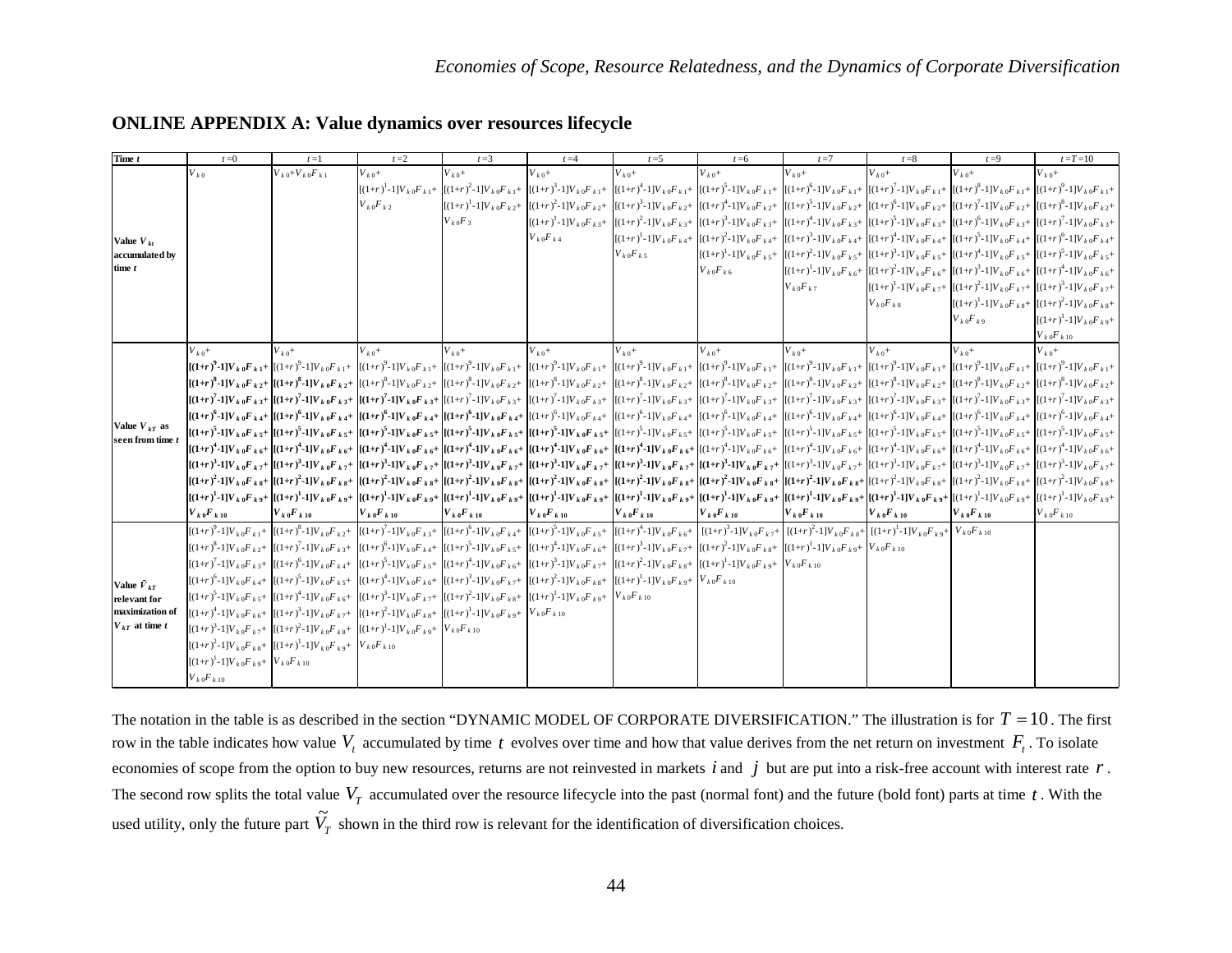# **ONLINE APPENDIX B: Robustness tests**

Multiple robustness tests were performed to clarify the generality of the developed hypotheses. The main result, the inverted U-shaped relationship between the diversification propensity and redeployment costs, was checked by re-estimating the probability of diversification with the following alternative values of the parameters reported below Panel A of Figure 1:

- $\theta \in \{0.90, 0.91, \ldots, 1.00, 1.01, \ldots, 1.09, 1.10\};$
- $A_i \in \{0.40, 0.41, \ldots, 0.59, 0.60\}$ ;
- $\sigma_i = \sigma_j \in \{0.05, 0.10, \ldots, 1.00, 1.05\};$
- $\bullet$   $\rho \in \{-0.99, -0.90, -0.80\dots, 0, \dots, 0.80, 0.90, 0.99\};$
- $\gamma \in \{0.05, 0.10, \ldots, 1.00, 1.05\}$ ; and
- $T \in \{5, 10, 15, 20\}$ .

In addition, the utility in Equation 2 was re-specified as the linear function that has no riskaversion,  $u(V_T) = V_T$ . Although the change in the used parameters altered the height of the peak in the relationship of the probability of diversification with redeployment costs, the inverted Ushaped relationship remained very robust supporting the generality of the prediction in Hypothesis 1.

The interaction between redeployment costs and the sharing factor in determining the probability of diversification was tested by re-estimating that probability with the following alternative values of the parameters reported below Panel A of Figure 1:

- $A_i \in \{0.40, 0.41, ..., 0.59, 0.60\}$ ;
- $\sigma_i = \sigma_j \in \{0.05, 0.10, \ldots, 1.00, 1.05\};$
- $\bullet$   $\rho \in \{-0.99, -0.90, -0.80, \ldots, 0, \ldots, 0.80, 0.90, 0.99\};$
- $\gamma \in \{0.05, 0.10, \ldots, 1.00, 1.05\}$ ; and
- $T \in \{5, 10, 15, 20\}$ .

In addition, the utility in Equation 2 was re-specified as the linear function that has no riskaversion,  $u(V_T) = V_T$ . Although the change in the used parameters altered the height of the peak in the relationship of the probability of diversification with redeployment costs, the strongest sensitivity of the probability of diversification to redeployment costs was always observed with moderate levels of the sharing factor supporting the generality of the prediction in Hypothesis 2.

The interaction between redeployment costs and the current return advantage in determining the probability of diversification was investigated by re-estimating that probability with the following alternative values of the parameters reported below Panel A of Figure 2:

- $\bullet$   $\beta \in \{0.90, 0.91, \ldots, 1.00, 1.01, \ldots, 1.09, 1.10\};$
- $\sigma_i = \sigma_j \in \{0.05, 0.10, \ldots, 1.00, 1.05\};$
- $\bullet$   $\rho \in \{-0.99, -0.90, -0.80\dots, 0, \dots, 0.80, 0.90, 0.99\};$
- $\gamma \in \{0.05, 0.10, \ldots, 1.00, 1.05\}$ ; and
- $T \in \{5, 10, 15, 20\}.$

In addition, the utility in Equation 2 was re-specified as the linear function that has no riskaversion,  $u(V_\tau) = V_\tau$ . Although the change in the used parameters altered the height of the peak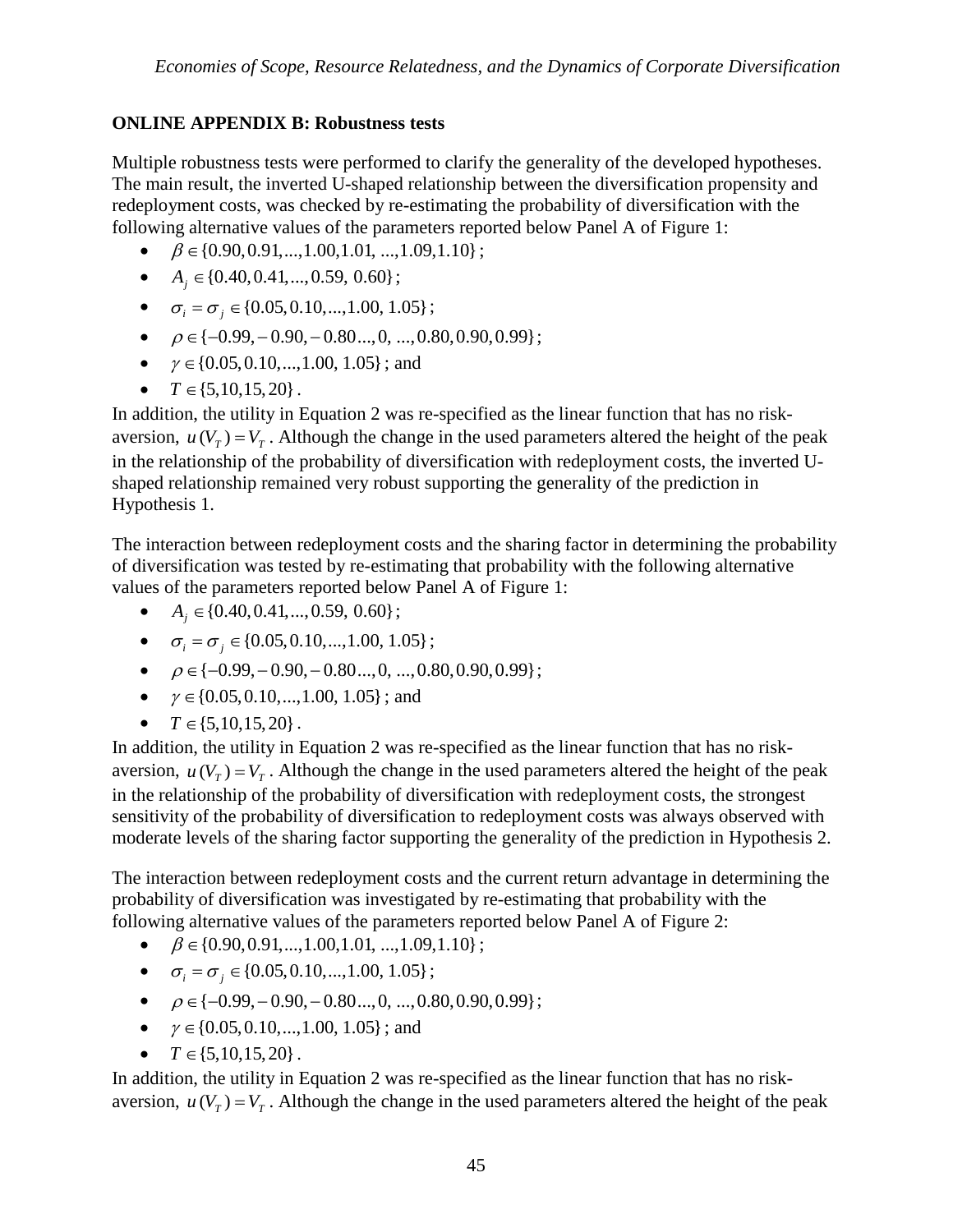in the relationship of the probability of diversification with redeployment costs, the inverted Ushaped relationship between the probability of diversification and redeployment costs still sifted to higher levels of such costs with stronger current return advantages, as stated in Hypothesis 3.

The interaction between redeployment costs and return volatilities in determining the probability of diversification was explored by re‒estimating that probability with the following alternative values of the parameters reported below Panel A of Figure 3:

- $\bullet$   $\beta \in \{0.90, 0.91, ..., 1.00, 1.01, ..., 1.09, 1.10\};$
- $A_i \in \{0.40, 0.41, ..., 0.59, 0.60\}$ ;
- $\bullet$   $\rho \in \{-0.99, -0.90, -0.80, \ldots, 0, \ldots, 0.80, 0.90, 0.99\};$
- $\gamma \in \{0.05, 0.10, \ldots, 1.00, 1.05\}$ ; and
- $T \in \{5, 10, 15, 20\}$ .

In addition, the utility in Equation 2 was re-specified as the linear function that has no riskaversion,  $u(V_T) = V_T$ . Although the change in the used parameters altered the height of the peak in the relationship of the probability of diversification with redeployment costs, the inverted Ushaped relationship between the probability of diversification and redeployment costs still expanded onto a broader range for such costs with higher return volatilities, as stated in Hypothesis 4.

The interaction between redeployment costs and return correlation in determining the probability of diversification was explored by re‒estimating that probability with the following alternative values of the parameters reported below Panel A of Figure 4:

- $\theta \in \{0.90, 0.91, \ldots, 1.00, 1.01, \ldots, 1.09, 1.10\};$
- $A_i \in \{0.40, 0.41, ..., 0.59, 0.60\}$ ;
- $\sigma_i = \sigma_j \in \{0.05, 0.10, \ldots, 1.00, 1.05\};$
- $\gamma \in \{0.05, 0.10, \ldots, 1.00, 1.05\}$ ; and
- $T \in \{5, 10, 15, 20\}$ .

In addition, the utility in Equation 2 was re-specified as the linear function that has no riskaversion,  $u(V_T) = V_T$ . Although the change in the used parameters altered the height of the peak in the relationship of the probability of diversification with redeployment costs, the inverted Ushaped relationship between the probability of diversification and redeployment costs still expanded onto a broader range for such costs with more-negative correlation, as stated in Hypothesis 5.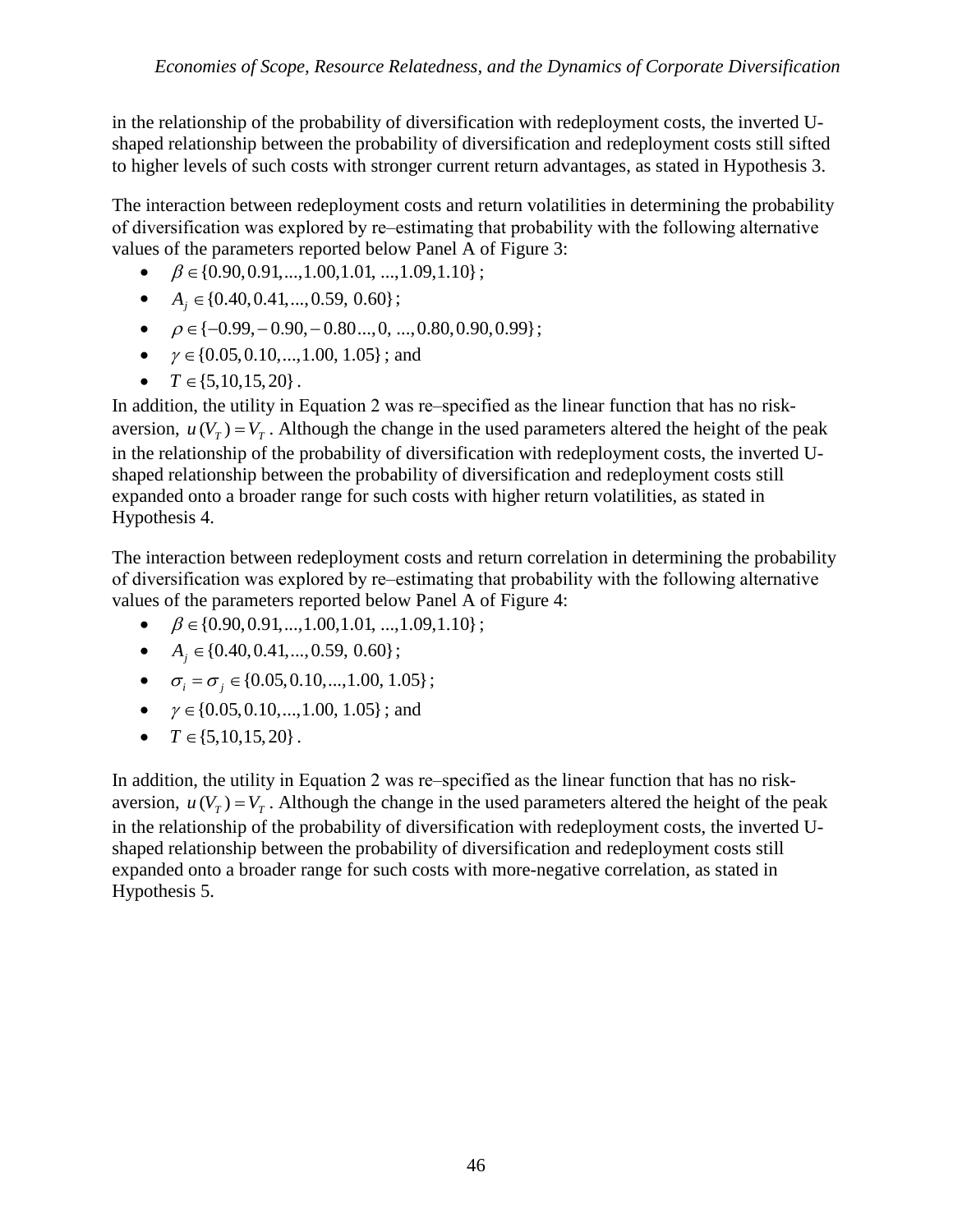# **ONLINE APPENDIX C: Operationalizations of resource relatedness with industry data**

To develop Figures 6 and 7, the sharing factor capturing relatedness in intra-temporal economies was estimated using patent profiles of three-digit U.S. SIC industries compiled by Brian Silverman: [http://www-2.rotman.utoronto.ca/~silverman/ipcsic/documentation\\_IPC-](http://www-2.rotman.utoronto.ca/%7Esilverman/ipcsic/documentation_IPC-SIC_concordance.htm)SIC concordance.htm. The measure assumes that sharing technological knowledge is easier between industries with more-similar knowledge requirements. Accordingly, knowledge dissimilarity between industries *i* and *j* is quantified as an Euclidean distance:

 $S_{ij}^P = \sqrt{\sum_a (P_{ia} - P_{ja})^2}$ , where  $P_{ia}(P_{ja})$  is the frequency of patents from category *a* being used in

industry  $i(j)$ . To directly capture the ease of the knowledge sharing, the distance is then subtracted from its highest possible value and scaled by that value. The mean (median) of the final measure of the sharing factor is 54% (57%). While the measure of patent similarity effectively captures relatedness between two industries in terms of the knowledge involved, the measure has the following three limitations.

- The used measure of the sharing factor is based on the database compiled by Brian Silverman with patents granted in 1990–1993. The contemporary requirements of SIC industries to patent categories may have changed since then.
- The used measure of the sharing factor is restricted to the possibility for diversifying firms to avoid the costly duplication in the development of only one type of scale free resources, patented knowledge. There are other scale free resources (*e*.*g*., reputation and brand names) that can be profitably shared but are not included in the measure.
- The used measure of the sharing factor is restricted to the value-enhancing sharing due to avoiding the costly duplication in the development of scale free resources. The measure does not capture an alternative value‒enhancing sharing mechanism with which scale free and non-scale free resources are profitably shared due to the demand-side synergy.

In Figures 6 and 7, redeployment costs representing relatedness in inter-temporal economies are estimated with industry profiles of tangible assets as follows. Balance sheet data are taken from Compustat for firms present in 1989–1996. Then, intangibles are eliminated. A firm's industry is defined as the main three-digit SIC code. Finally, for industry *i* , the value of assets of category *b* is summed up, and its weight  $Q<sub>i</sub>$  in the total asset value in *i* is computed. Because redeploying resources is harder between industries with less-similar requirements, redeployment costs between industries *i* and *j* are estimated as an Euclidean distance:  $S_{ij}^Q = \sqrt{\sum_b (Q_{ib} - Q_{jb})^2}$ .

The distance is then scaled by its highest possible value. The mean (median) of the measure is 30% (27%). That measure has the following three limitations.

- The used measure of redeployment costs is based on the main (rather than the unique) SIC code reported by both single-business and multi-business firms because there are not enough single-business firms to create the cleaner measure.
- The used measure of redeployment costs hinges upon the identifiability of tangible resources in the balance sheet data in Compustat. However, there is a note in the